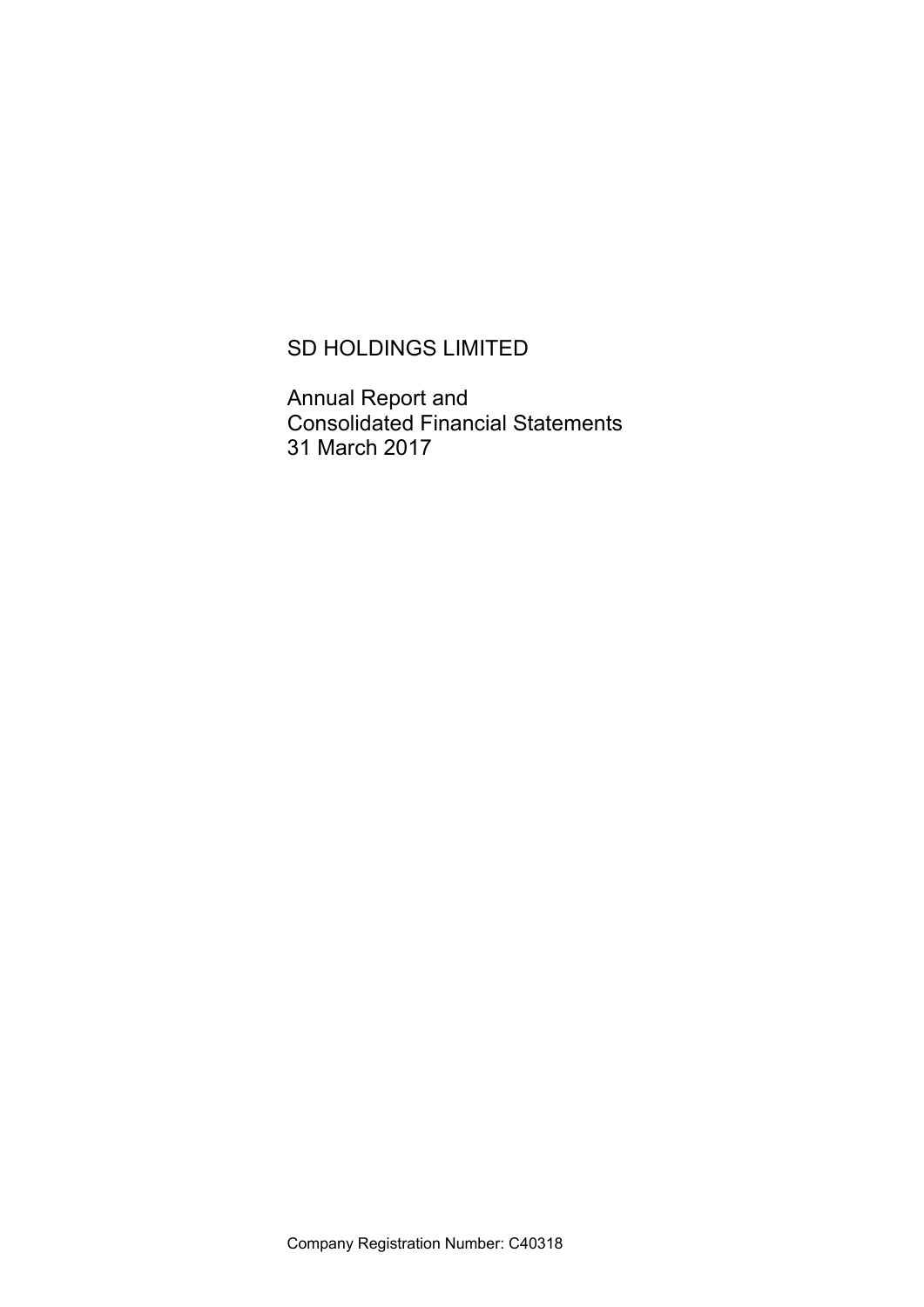|                                    | <b>Pages</b> |
|------------------------------------|--------------|
| Directors' report                  | $1 - 3$      |
| Independent auditor's report       | $4 - 7$      |
| Statements of financial position   | $8 - 9$      |
| Income statements                  | 10           |
| Statements of comprehensive income | 11           |
| Statements of changes in equity    | $12 - 14$    |
| Statements of cash flows           | 15           |
| Notes to the financial statements  | $16 - 59$    |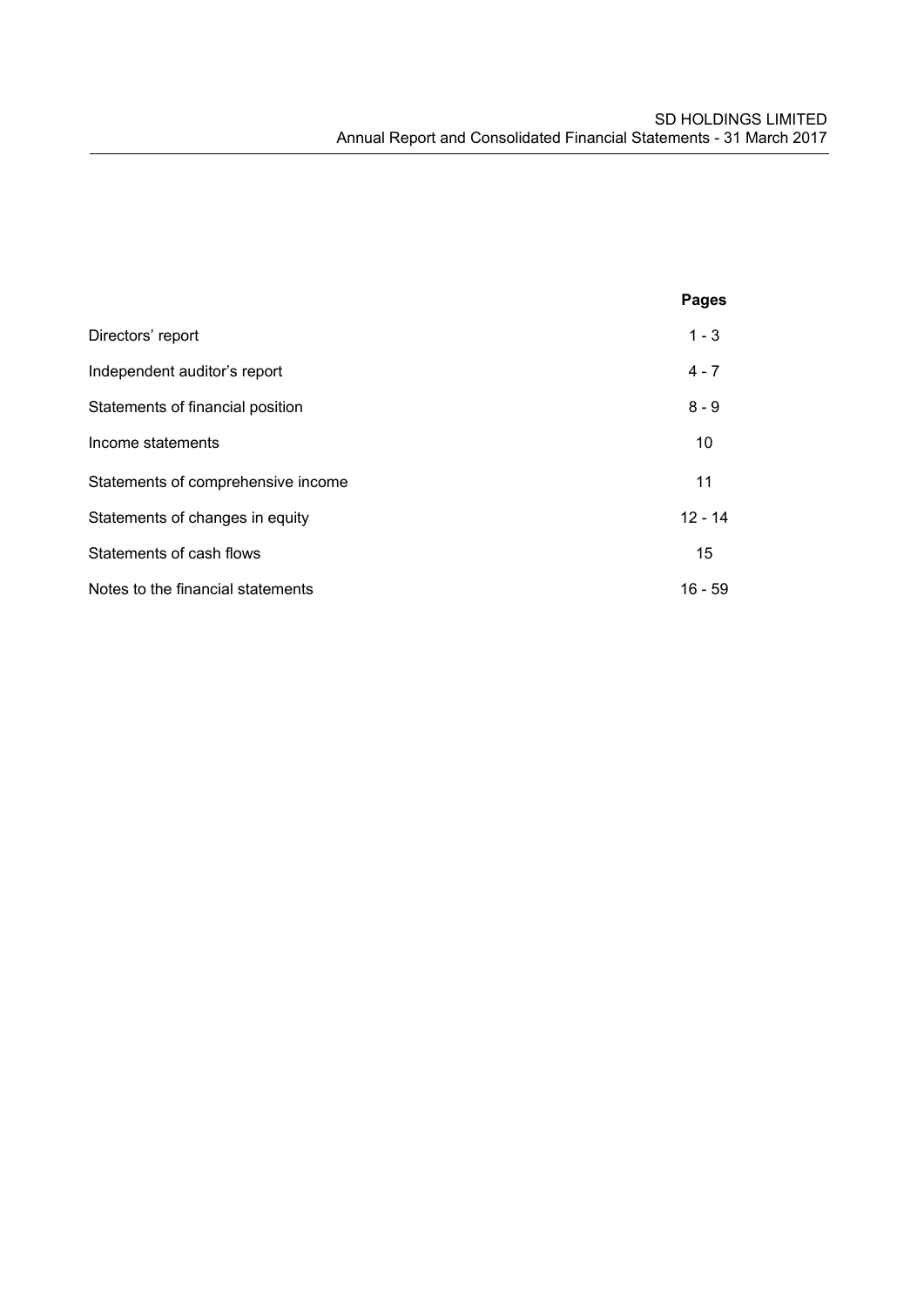# **Directors' report**

The directors present their report and the audited financial statements for the year ended 31 March 2017.

## **Principal activities**

The company's principal activity is that of holding investments.

The group operates in the local market and predominantly in hospitality, leisure and catering activities. It operates and owns the db Seabank Resort & SPA situated at Ghadira Bay, Mellieha and the db San Antonio Hotel & SPA situated in Bugibba. It also operates and owns the restaurant amenities at the Tunny Net Complex and operates three outlets under the *Hard Rock Café* franchise.

The group also holds investments in associates which provide catering services to hospitals and retirement homes, together with other healthcare services; and associates which provide catering services primarily to Air Malta and other airlines operating from Malta. Other associated investments operate in the hospitality industry.

### **Review of the business**

Total revenue for the Group during the year under review reached €46.6 million resulting in a year on year increase of €4 million (a year on year increase of 9.3%). This incremental revenue reflected itself in an earnings before interest, depreciation, tax and amortisation (EBIDTA) which continues to show a positive trajectory, factoring in at €19.8 million as against €18.2 million registered for 2016 (a year on year increase of 9.3%). These results further consolidate the margin of profit or return on turnover generated at 42% in line with comparative numbers for 2016. The Group continues to witness an increase across all its revenue streams, particularly in the hospitality and leisure sector. The main driver within this segment of revenues is the improved yields on hotel accommodation. These numbers reflect another record year in terms of profitability for the Group.

The overall hotel portfolio occupancy continued on a strong footing, reaching 81% on an annual level against an 80% for the preceding year. The business spread across the entire 12 months of the year continues to gain strength and reflects trends being experienced over the past years. The Food and beverage and Merchandise components also registered positive growth rates of 11% and 4.7%.

These reported results are testimony of the excellent performance of the group that on one hand offers a specialised product within the tourist industry and our ability to exploit the crest of higher tourism figures to the Island. Our hospitality KPIs continue to outdo the average MHRA figures and reached into the top scales when compared to our competitors.

This performance led to an improvement in net profit of €1.1 million, factoring in at €6.7 million against comparative for 2016 of €5.6 million. Net finance costs at €3.4 million were €0.3 million below 2016 comparatives as a direct result of the reduction in external borrowing levels of the Group coming from prior years.

The Group's balance sheet totalled €218 million, an increase of €57 million over the previous year. This is primarily accounted for through an increase of €60 million in investment property which relates to the acquisition of the land title in St Julian's, Malta. The Group's vision for this investment is to develop a state of the art multi purpose development.

Cash and cash equivalents, net of overdrafts stood at €2.4 million, a marked improvement of €4 million over 2016 comparatives. This is reflected in a net interest rate cover of 5.7 multiple against a 4.9 multiple. As noted above in 2017, existing bank borrowings continued to decrease in line with the committed repayments. In the latter part of 2017, the group availed itself of new bank facilities for its initial investment in the St Julian's project.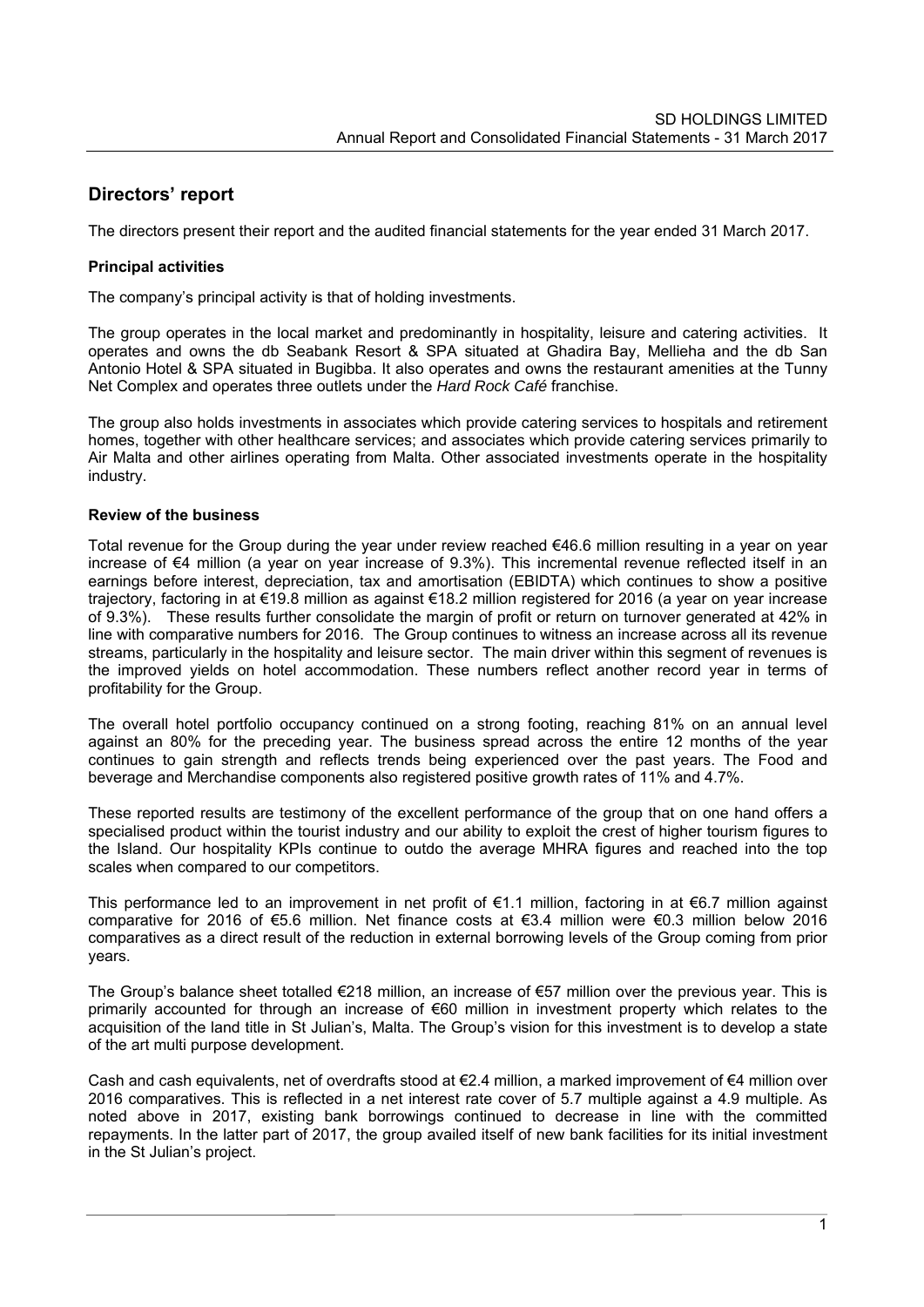# **Directors' report** - continued

## **Review of the business** - continued

The Group's equity base increased by €9 million, to reach €66 million. This is reflected through higher revenue reserves due to the above noted profits and an increase in share capital of €3.5 million mainly related to the capitalisation of shareholder balances. The Group's gearing ratio continues to fall, and now stands at 47.5% as against 50.1% for 2016.

### **Outlook for the financial year ending 2018**

The outlook for 2018 continues to be characterised by a strong performance in the tourism sector. At a Group level, we are cautiously optimistic of improving on the numbers registered for 2017.

The forthcoming year offers new challenges and opportunities to the Group. The acquisition of the concession of the ITS site in St Julian's will see the Group delivering a high end mixed used development incorporating a 5 star hotel, residential tower, large retail mall, a substantial number of public amenities and eateries together with 6 floors of underground parking to complement the development. This concession is however still subject to the securing of all the necessary development permits.

On 25 April 2017, SD Finance plc (the "issuer"), which is a subsidiary of SD Holdings Limited, issued an aggregate of €65,000,000 in bonds having a face value of €100 per bond, subject to minimum holding of €2,000 in bonds. The bonds have a coupon interest rate of 4.35% per annum as stated in the prospectus dated 27 March 2017. These bonds were eventually admitted for listing on the Malta Stock Exchange on 4 May 2017. SD Holdings Limited is the guarantor of these bonds.

In accordance with the provisions of the above noted prospectus, the proceeds from the bond issue have been advanced by the issuer to undertakings forming part of the db Group for the purpose of re-financing existing bank facilities within the group, financing the redemption of redeemable preference shares of a fellow subsidiary of the issuer and for the general corporate funding purposes of the group.

### **Financial risk management**

The group's and company's activities expose it to a variety of financial risks, including market risk (including currency risk, fair value interest rate risk and cash flow interest rate risk), credit risk and liquidity risk. Refer to Note 2 in these financial statements.

### **Results and dividends**

The consolidated financial results are set out on page 10. The directors do not recommend the payment of a dividend.

### **Directors**

The directors of the company who held office during the year were:

Silvio Debono Arthur Gauci Robert Debono Victoria Debono Vincent Degiorgio Jesmond Vella

The company's Articles of Association do not require the directors to retire.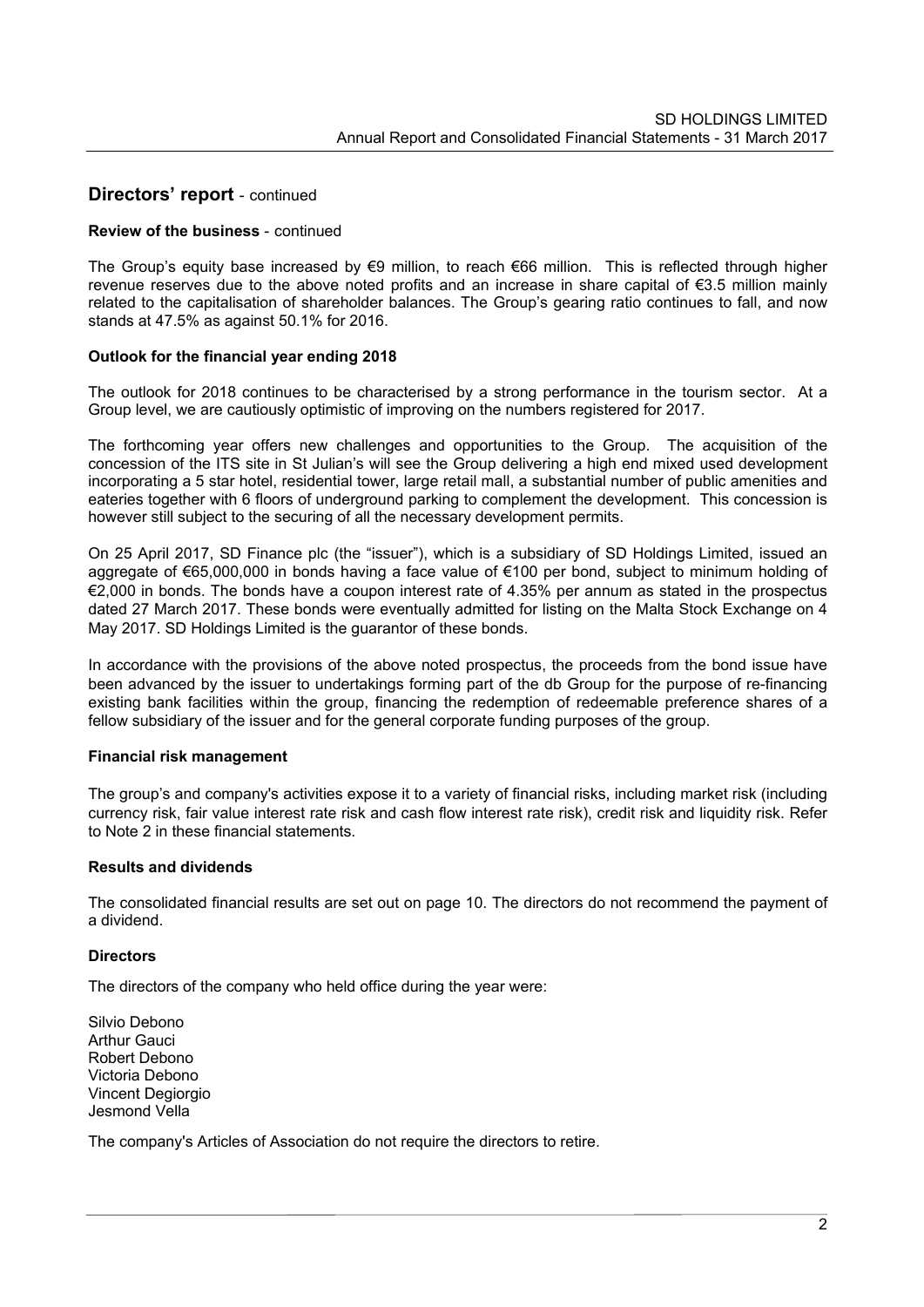# **Directors' report** - continued

## **Statement of directors' responsibilities for the financial statements**

The directors are required by the Maltese Companies Act (Cap.386) to prepare financial statements which give a true and fair view of the state of affairs of the group and the parent company as at the end of each financial period and of the profit or loss for that period.

In preparing the financial statements, the directors are responsible for:

- ensuring that the financial statements have been drawn up in accordance with International Financial Reporting Standards as adopted by the EU;
- selecting and applying appropriate accounting policies;
- making accounting estimates that are reasonable in the circumstances;
- ensuring that the financial statements are prepared on the going concern basis unless it is inappropriate to presume that the group and the parent company will continue in business as a going concern.

The directors are also responsible for designing, implementing and maintaining internal control relevant to the preparation and the fair presentation of the financial statements that are free from material misstatement, whether due to fraud or error, and that comply with the Maltese Companies Act (Cap.386). They are also responsible for safeguarding the assets of the group and the parent company and hence for taking reasonable steps for the prevention and detection of fraud and other irregularities.

The financial statements of SD Holdings Limited for the year ended 31 March 2017 are included in the Annual Report and Consolidated Financial Statements 2017, which is published in hard-copy printed form and made available on the group's website. The directors of the entities constituting the db Group are responsible for the maintenance and integrity of the Annual Report on the website in view of their responsibility for the controls over, and the security of, the website. Access to information published on the group's website is available in other countries and jurisdictions, where legislation governing the preparation and dissemination of financial statements may differ from requirements or practice in Malta.

### **Auditors**

PricewaterhouseCoopers have indicated their willingness to continue in office and a resolution for their reappointment will be proposed at the Annual General Meeting.

On behalf of the board

Robert Debono **Arthur Gauci** Director **Director** Director

Registered office: Seabank Hotel Marfa Road Ghadira, Malta

31 July 2017

 $\begin{picture}(20,20) \put(0,0){\vector(1,0){10}} \put(15,0){\vector(1,0){10}} \put(15,0){\vector(1,0){10}} \put(15,0){\vector(1,0){10}} \put(15,0){\vector(1,0){10}} \put(15,0){\vector(1,0){10}} \put(15,0){\vector(1,0){10}} \put(15,0){\vector(1,0){10}} \put(15,0){\vector(1,0){10}} \put(15,0){\vector(1,0){10}} \put(15,0){\vector(1,0){10}} \put(15,0){\vector(1$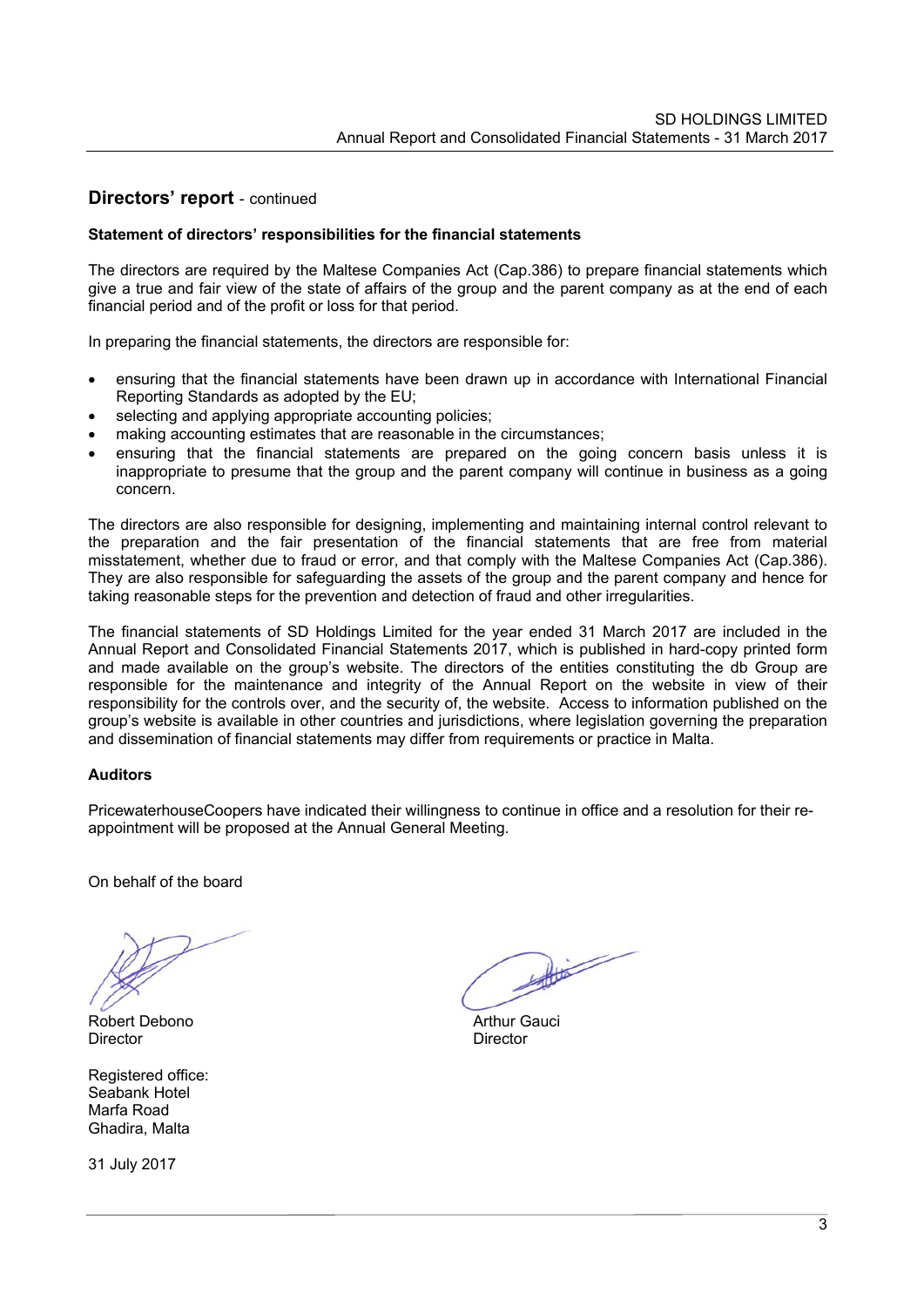

# *Independent auditor's report*

To the Shareholders of SD Holdings Limited

# *Report on the audit of the financial statements*

# *Our opinion*

In our opinion:

- SD Holdings Limited's group and parent company financial statements (the "financial statements") give a true and fair view of the group's and the parent company's financial position as at 31 March 2017, and of the group's and the parent company's financial performance and cash flows for the year then ended in accordance with International Financial Reporting Standards ('IFRSs') as adopted by the EU; and
- The financial statements have been prepared in accordance with the requirements of the Maltese Companies Act (Cap. 386).

# **What we have audited**

SD Holdings Limited's financial statements, set out on pages 8 to 59, comprise:

- the consolidated and parent company statements of financial position as at 31 March 2017;
- the consolidated and parent company income statements and statements of comprehensive income for the year then ended;
- the consolidated and parent company statements of changes in equity for the year then ended;
- the consolidated and parent company statements of cash flows for the year then ended; and
- the notes to the financial statements, which include a summary of significant accounting policies.

# *Basis for opinion*

We conducted our audit in accordance with International Standards on Auditing (ISAs). Our responsibilities under those standards are further described in the *Auditor's Responsibilities for the Audit of the Financial Statements* section of our report.

We believe that the audit evidence we have obtained is sufficient and appropriate to provide a basis for our opinion.

### **Independence**

We are independent of the group in accordance with the International Ethics Standards Board for Accountants' Code of Ethics for Professional Accountants (IESBA Code) together with the ethical requirements of the Accountancy Profession (Code of Ethics for Warrant Holders) Directive issued in terms of the Accountancy Profession Act (Cap. 281) that are relevant to our audit of the financial statements in Malta. We have fulfilled our other ethical responsibilities in accordance with the IESBA Code.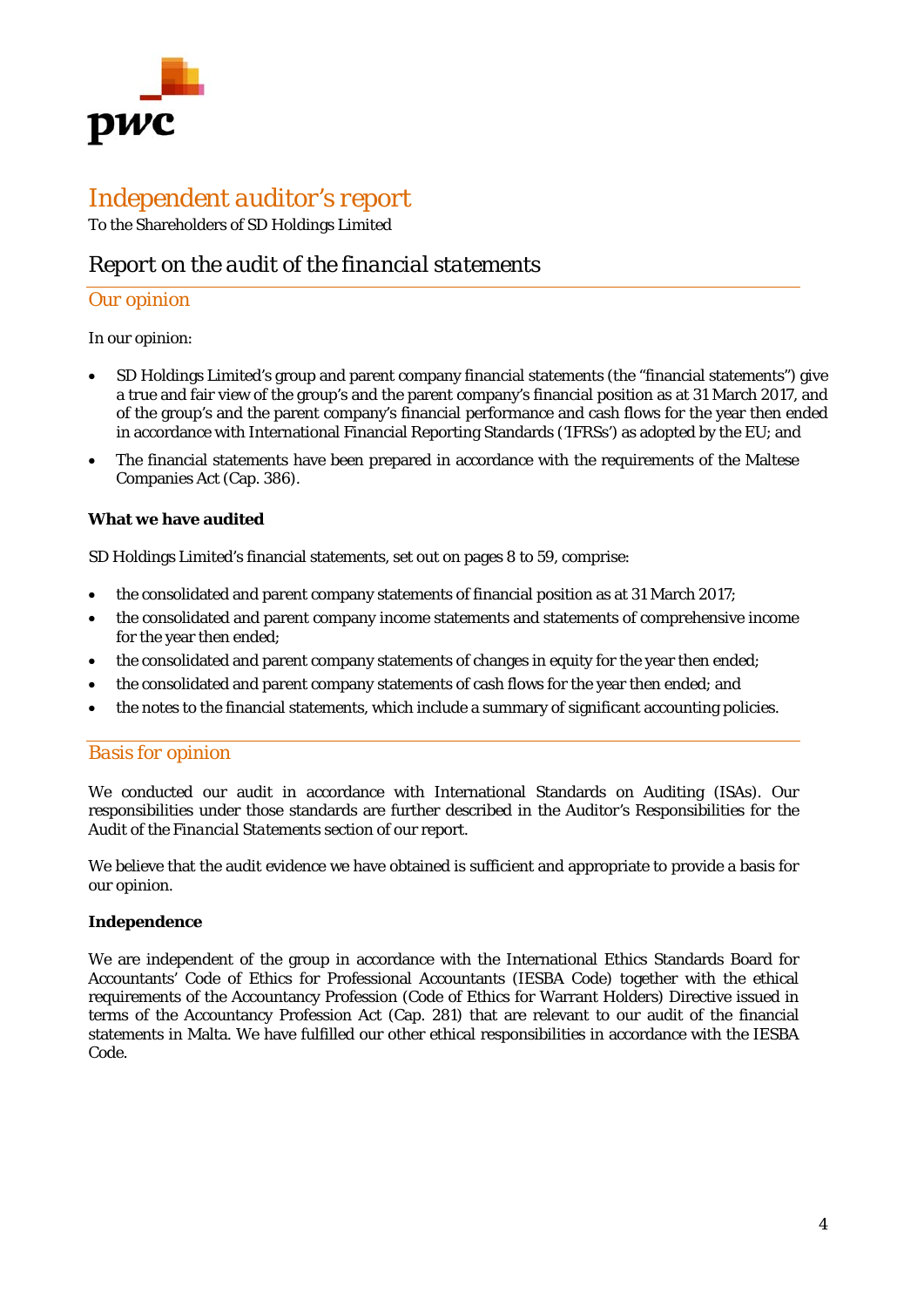

# *Independent auditor's report - continued*

To the Shareholders of SD Holdings Limited

# *Other information*

The directors are responsible for the other information. The other information comprises the Directors' report (but does not include the financial statements and our auditor's report thereon), which we obtained prior to the date of this auditor's report.

Our opinion on the financial statements does not cover the other information, including the directors' report.

In connection with our audit of the financial statements, our responsibility is to read the other information identified above and, in doing so, consider whether the other information is materially inconsistent with the financial statements or our knowledge obtained in the audit, or otherwise appears to be materially misstated.

With respect to the directors' report, we also considered whether the directors' report includes the disclosures required by Article 177 of the Maltese Companies Act (Cap. 386).

Based on the work we have performed, in our opinion:

- The information given in the directors' report for the financial year for which the financial statements are prepared is consistent with the financial statements; and
- the directors' report has been prepared in accordance with the Maltese Companies Act (Cap. 386).

In addition, in light of the knowledge and understanding of the company and its environment obtained in the course of the audit, we are required to report if we have identified material misstatements in the directors' report and other information that we obtained prior to the date of this auditor's report. We have nothing to report in this regard.

# *Responsibilities of the directors for the financial statements*

The directors are responsible for the preparation of financial statements that give a true and fair view in accordance with IFRSs as adopted by the EU and the requirements of the Maltese Companies Act (Cap. 386), and for such internal control as the directors determine is necessary to enable the preparation of financial statements that are free from material misstatement, whether due to fraud or error.

In preparing the financial statements, the directors are responsible for assessing the group's ability to continue as a going concern, disclosing, as applicable, matters related to going concern and using the going concern basis of accounting unless the directors either intend to liquidate the group or to cease operations, or have no realistic alternative but to do so.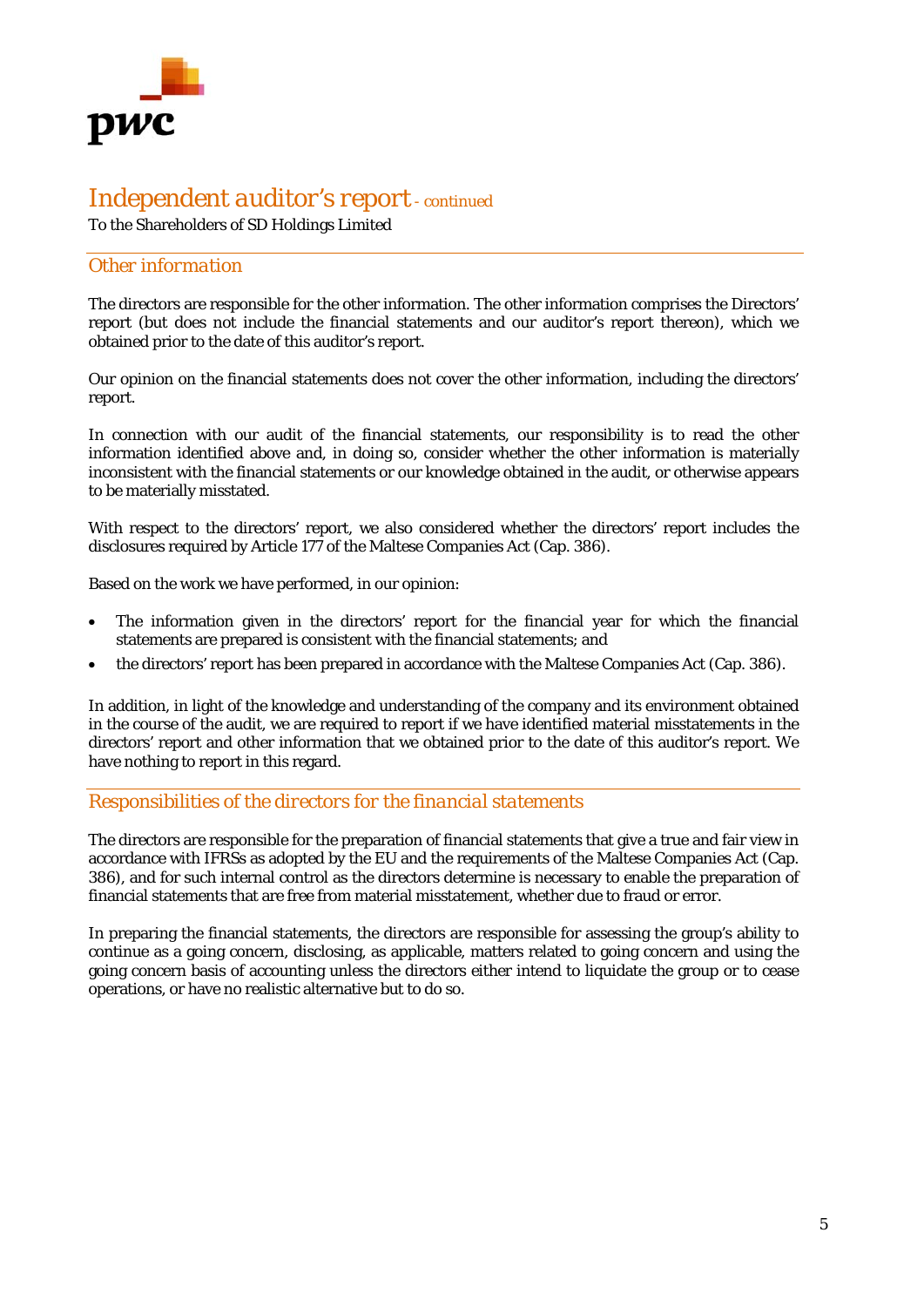

# *Independent auditor's report - continued*

To the Shareholders of SD Holdings Limited

# *Auditor's responsibilities for the audit of the financial statements*

Our objectives are to obtain reasonable assurance about whether the financial statements as a whole are free from material misstatement, whether due to fraud or error, and to issue an auditor's report that includes our opinion. Reasonable assurance is a high level of assurance, but is not a guarantee that an audit conducted in accordance with ISAs will always detect a material misstatement when it exists. Misstatements can arise from fraud or error and are considered material if, individually or in the aggregate, they could reasonably be expected to influence the economic decisions of users taken on the basis of these financial statements.

As part of an audit in accordance with ISAs, we exercise professional judgement and maintain professional scepticism throughout the audit. We also:

- Identify and assess the risks of material misstatement of the financial statements, whether due to fraud or error, design and perform audit procedures responsive to those risks, and obtain audit evidence that is sufficient and appropriate to provide a basis for our opinion. The risk of not detecting a material misstatement resulting from fraud is higher than for one resulting from error, as fraud may involve collusion, forgery, intentional omissions, misrepresentations, or the override of internal control.
- Obtain an understanding of internal control relevant to the audit in order to design audit procedures that are appropriate in the circumstances, but not for the purpose of expressing an opinion on the effectiveness of the group's internal control.
- Evaluate the appropriateness of accounting policies used and the reasonableness of accounting estimates and related disclosures made by the directors.
- Conclude on the appropriateness of the directors' use of the going concern basis of accounting and, based on the audit evidence obtained, whether a material uncertainty exists related to events or conditions that may cast significant doubt on the group's ability to continue as a going concern. If we conclude that a material uncertainty exists, we are required to draw attention in our auditor's report to the related disclosures in the financial statements or, if such disclosures are inadequate, to modify our opinion. Our conclusions are based on the audit evidence obtained up to the date of our auditor's report. However, future events or conditions may cause the group to cease to continue as a going concern.
- Evaluate the overall presentation, structure and content of the financial statements, including the disclosures, and whether the financial statements represent the underlying transactions and events in a manner that achieves fair presentation.
- Obtain sufficient appropriate audit evidence regarding the financial information of the entities or business activities within the group to express an opinion on the consolidated financial statements. We are responsible for the direction, supervision and performance of the group audit. We remain solely responsible for our audit opinion.

We communicate with the directors regarding, among other matters, the planned scope and timing of the audit and significant audit findings, including any significant deficiencies in internal control that we identify during our audit.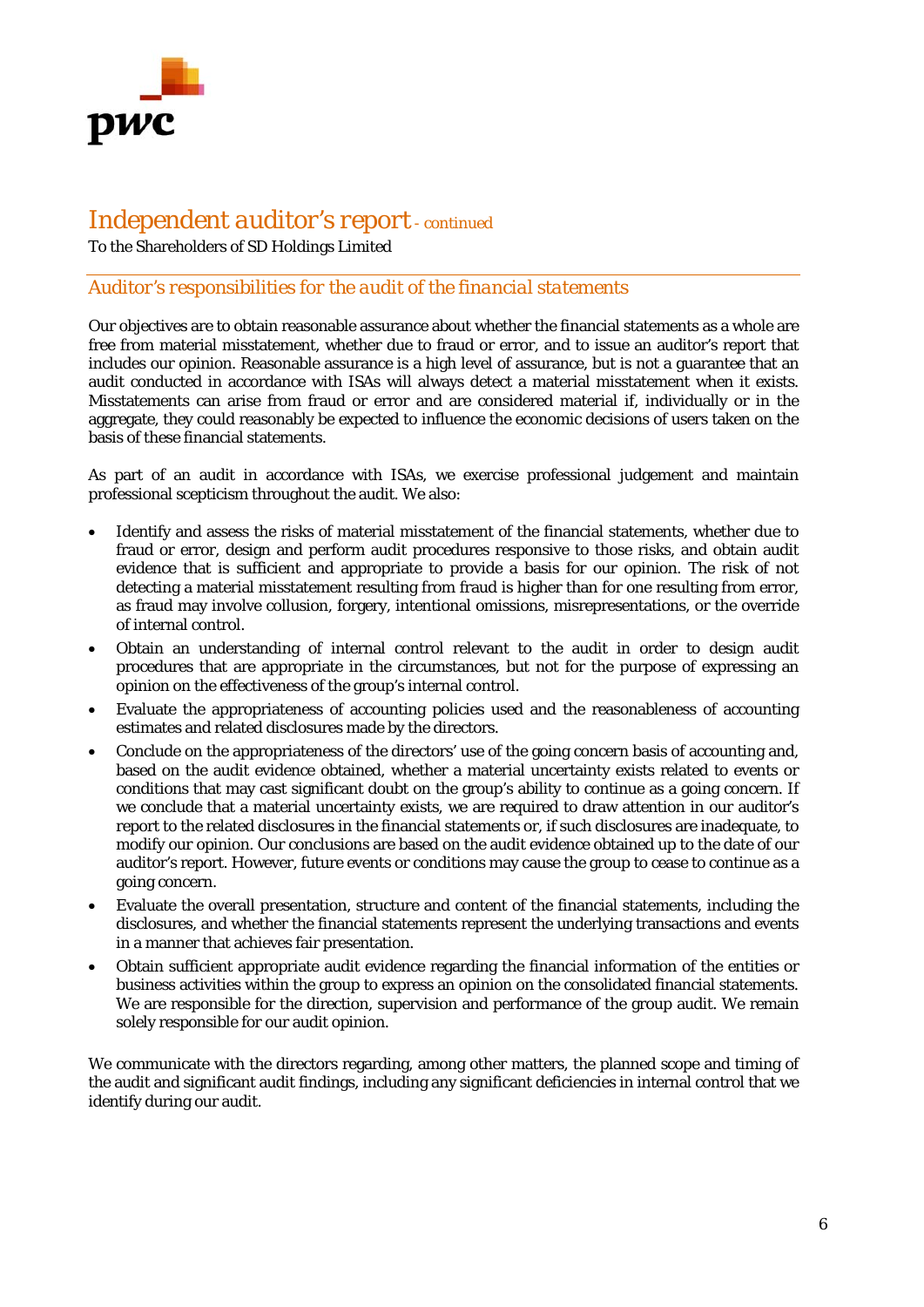

# *Independent auditor's report - continued*

To the Shareholders of SD Holdings Limited

# *Report on other legal and regulatory requirements*

*Other matters on which we are required to report by exception* 

We also have responsibilities under the Maltese Companies Act (Cap. 386) to report to you if, in our opinion:

- Adequate accounting records have not been kept, or that returns adequate for our audit have not been received from branches not visited by us.
- The financial statements are not in agreement with the accounting records and returns.
- We have not received all the information and explanations we require for our audit.
- Certain disclosures of directors' remuneration specified by law are not made in the financial statements, giving the required particulars in our report.

We have nothing to report to you in respect of these responsibilities.

### **PricewaterhouseCoopers**

78, Mill Street Qormi Malta

Stefan Bonello Partner

31 July 2017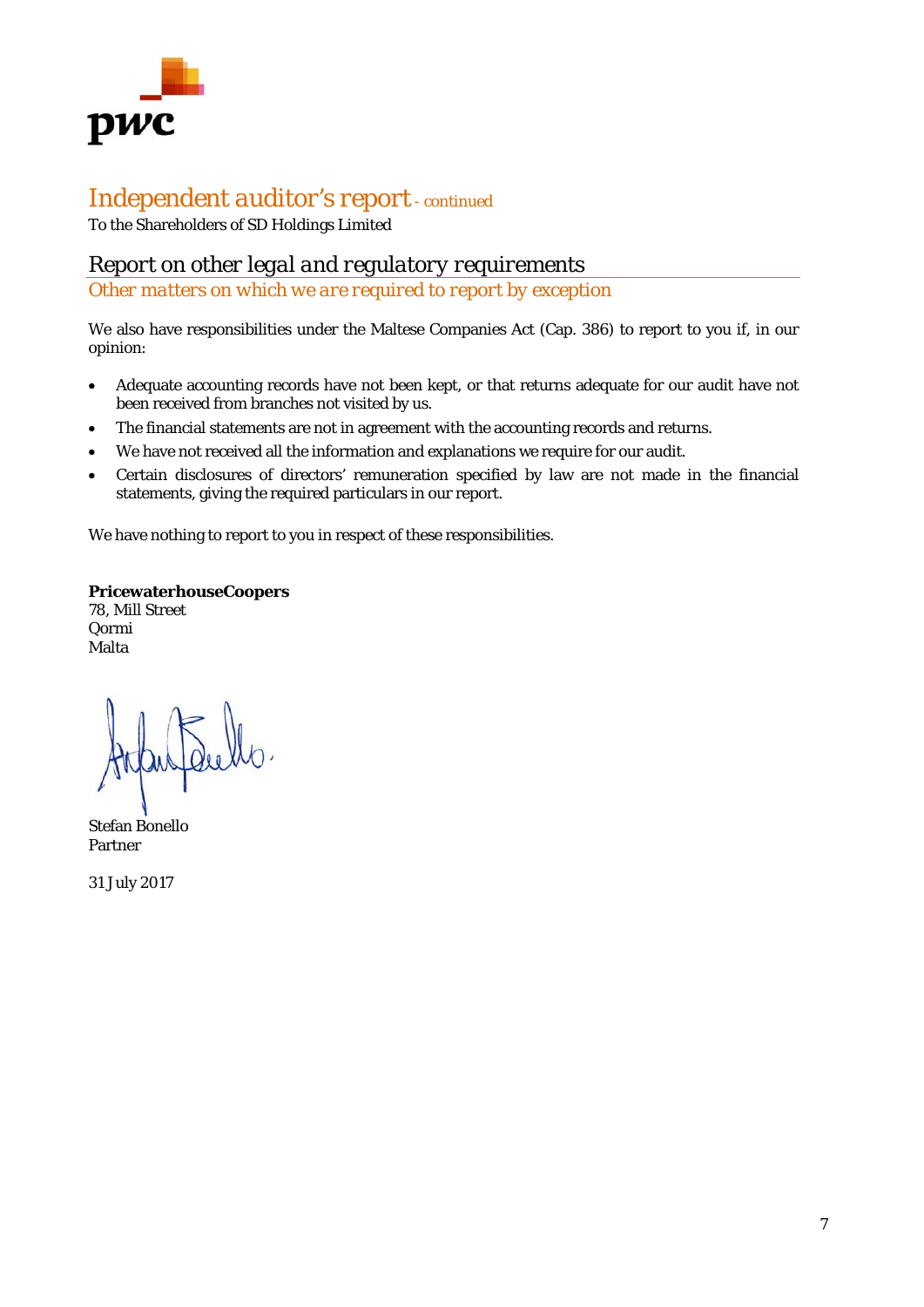# **Statements of financial position**

|                               |              | As at 31 March |                         |            |            |  |  |
|-------------------------------|--------------|----------------|-------------------------|------------|------------|--|--|
|                               |              |                | Group                   | Company    |            |  |  |
|                               |              | 2017           | 2016                    | 2017       | 2016       |  |  |
|                               | <b>Notes</b> | €              | €                       | €          | €          |  |  |
| <b>ASSETS</b>                 |              |                |                         |            |            |  |  |
| <b>Non-current assets</b>     |              |                |                         |            |            |  |  |
| Property, plant and equipment | 4            | 133,715,719    | 136,666,533             |            |            |  |  |
| Investment property           | 5            | 60,140,267     |                         |            |            |  |  |
| Intangible assets             | 6            | 727,826        | 969,582                 |            |            |  |  |
| Investments in subsidiaries   | 7            |                |                         | 16,522,812 | 16,271,612 |  |  |
| Investments in associates     | 8            | 5,251,745      | 4,356,171               | 900        | 900        |  |  |
| Deferred tax assets           | 9            | 5,101,464      | 7,786,800               |            |            |  |  |
| Trade and other receivables   | 10           | 97,393         | 327,816                 |            |            |  |  |
| Total non-current assets      |              | 205,034,414    | 150,106,902             | 16,523,712 | 16,272,512 |  |  |
| <b>Current assets</b>         |              |                |                         |            |            |  |  |
| Inventories                   | 11           | 1,165,391      | 916,643                 |            |            |  |  |
| Trade and other receivables   | 10           | 8,502,370      | 8,787,160               | 1,558,819  | 1,376,363  |  |  |
| Cash and cash equivalents     | 12           | 2,896,329      | 507,872                 | 2,026,198  | 110,835    |  |  |
| Total current assets          |              | 12,564,090     | 10,211,675              | 3,585,017  | 1,487,198  |  |  |
| <b>Total assets</b>           |              |                | 217,598,504 160,318,577 | 20,108,729 | 17,759,710 |  |  |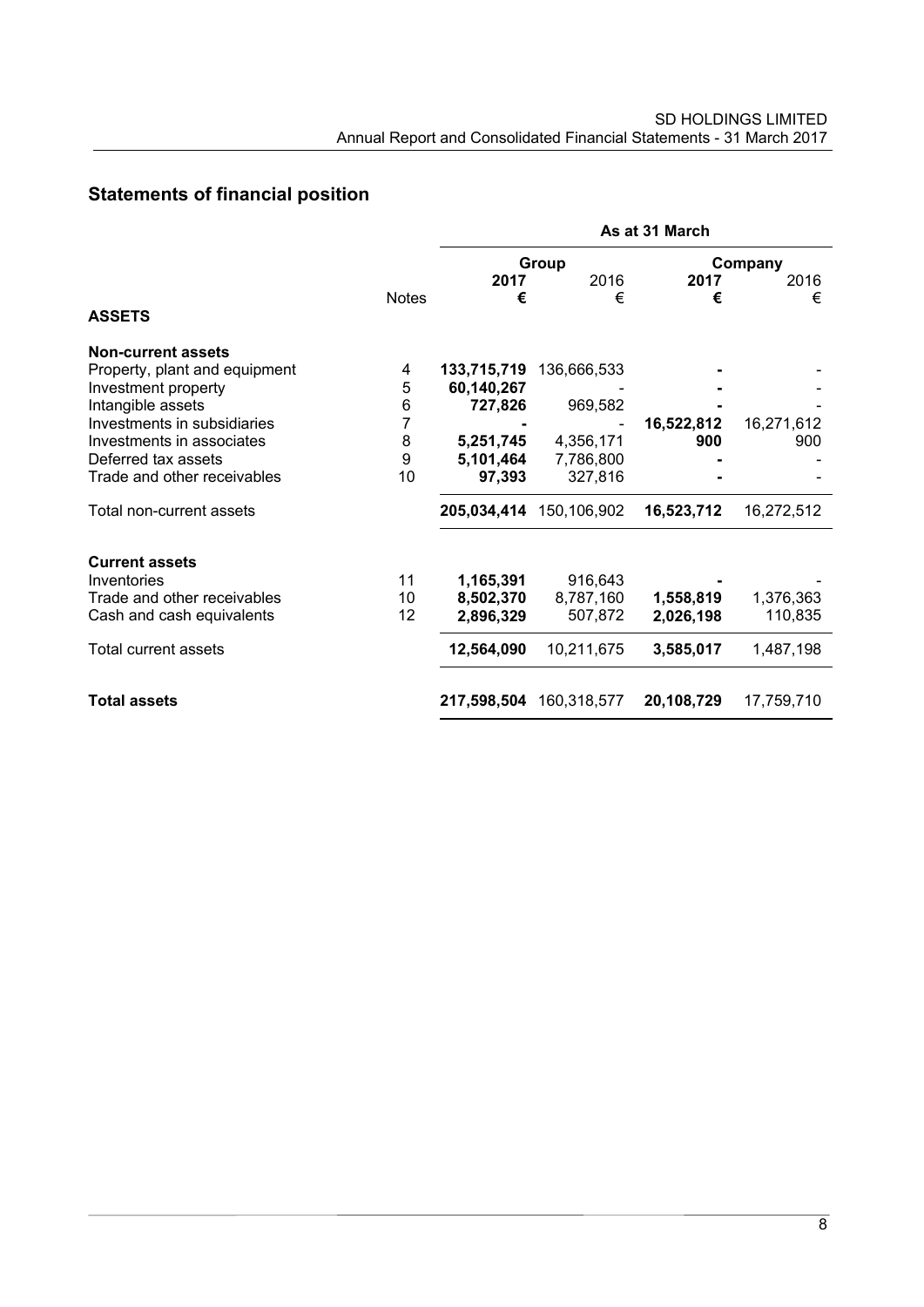# **Statements of financial position** - continued

|                                        |              | As at 31 March          |                                    |            |            |  |  |
|----------------------------------------|--------------|-------------------------|------------------------------------|------------|------------|--|--|
|                                        |              |                         | Group                              |            | Company    |  |  |
|                                        |              | 2017                    | 2016                               | 2017       | 2016       |  |  |
|                                        | <b>Notes</b> | €                       | €                                  | €          | €          |  |  |
| <b>EQUITY AND LIABILITIES</b>          |              |                         |                                    |            |            |  |  |
| <b>Capital and reserves</b>            |              |                         |                                    |            |            |  |  |
| Share capital                          | 13           | 4,000,000               | 520,000                            | 4,000,000  | 520,000    |  |  |
| <b>Revaluation reserve</b>             | 14           |                         | 22,585,765 22,585,765              |            |            |  |  |
| Hedging reserve                        | 15           | (34, 727)               | (177,906)                          |            |            |  |  |
| Other reserves                         | 16           | 3,377,359               | 2,000,700<br>26,216,596 20,720,873 |            |            |  |  |
| Retained earnings/(accumulated losses) |              |                         |                                    | (19, 910)  | (555)      |  |  |
|                                        |              |                         | 56,144,993 45,649,432              | 3,980,090  | 519,445    |  |  |
| Non-controlling interest               | 17           |                         | 9,552,805 11,047,133               |            |            |  |  |
| Total equity                           |              |                         | 65,697,798 56,696,565              | 3,980,090  | 519,445    |  |  |
| <b>Non-current liabilities</b>         |              |                         |                                    |            |            |  |  |
| Trade and other payables               | 18           | 56,366,235              | 6,490,965                          |            |            |  |  |
| <b>Borrowings</b>                      | 19           |                         | 43,611,030 50,965,117              | 1,218,851  | 576,864    |  |  |
| Amounts owed to ultimate shareholder   | 20           | 299,493                 | 3,779,493                          | 299,493    | 3,779,493  |  |  |
| Deferred Government grants             | 21           | 23,283                  | 32,104                             |            |            |  |  |
| Deferred tax liabilities               | 9            | 4,213,646               | 3,886,053                          |            |            |  |  |
| Total non-current liabilities          |              | 104,513,687 65,153,732  |                                    | 1,518,344  | 4,356,357  |  |  |
| <b>Current liabilities</b>             |              |                         |                                    |            |            |  |  |
| Trade and other payables               | 18           | 27,306,501              | 26,803,466                         | 14,304,064 | 12,741,993 |  |  |
| <b>Current tax liabilities</b>         |              | 285,073                 | 180,619                            |            |            |  |  |
| <b>Borrowings</b>                      | 19           | 19,002,266              | 10,208,095                         | 306,231    | 141,915    |  |  |
| Deferred Government grants             | 21           | 8,821                   | 8,821                              |            |            |  |  |
| Derivative financial instruments       | 22<br>23     | 53,426                  | 273,702                            |            |            |  |  |
| Other loans                            |              | 730,932                 | 993,577                            |            |            |  |  |
| <b>Total current liabilities</b>       |              |                         | 47,387,019 38,468,280              | 14,610,295 | 12,883,908 |  |  |
| <b>Total liabilities</b>               |              |                         | 151,900,706 103,622,012            | 16,128,639 | 17,240,265 |  |  |
| <b>Total equity and liabilities</b>    |              | 217,598,504 160,318,577 |                                    | 20,108,729 | 17,759,710 |  |  |

The notes on pages 16 to 59 are an integral part of these financial statements.

The financial statements on pages 8 to 59 were authorised for issue and signed by the board of directors on 31 July 2017 and were signed on its behalf by:

Robert Debono **Arthur Gauci** Director **Director** Director

 $\begin{picture}(20,20) \put(0,0){\vector(1,0){10}} \put(15,0){\vector(1,0){10}} \put(15,0){\vector(1,0){10}} \put(15,0){\vector(1,0){10}} \put(15,0){\vector(1,0){10}} \put(15,0){\vector(1,0){10}} \put(15,0){\vector(1,0){10}} \put(15,0){\vector(1,0){10}} \put(15,0){\vector(1,0){10}} \put(15,0){\vector(1,0){10}} \put(15,0){\vector(1,0){10}} \put(15,0){\vector(1$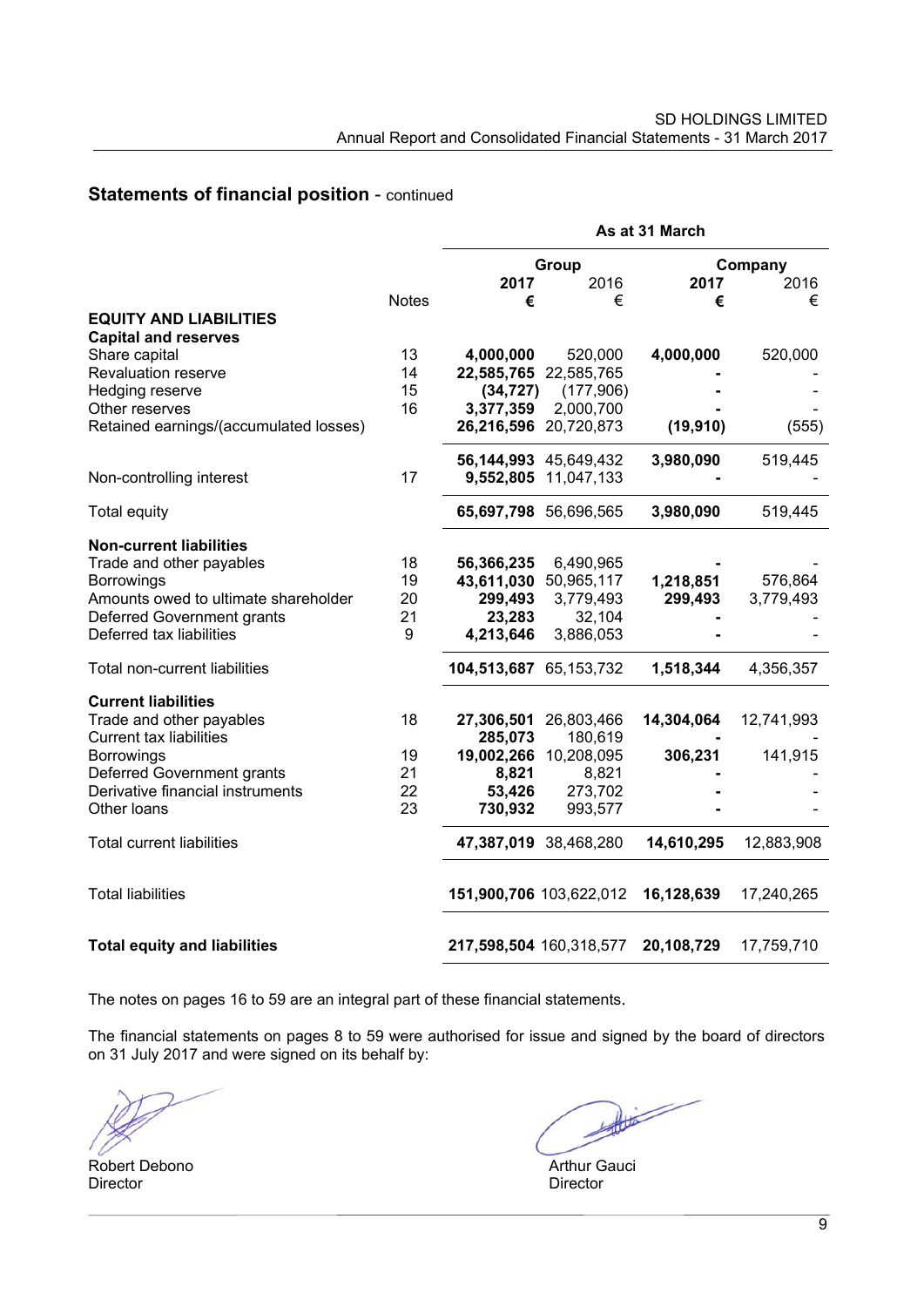# **Income statements**

|                                |              | Year ended 31 March |                |           |           |  |  |
|--------------------------------|--------------|---------------------|----------------|-----------|-----------|--|--|
|                                |              |                     | Group          |           | Company   |  |  |
|                                |              | 2017                | 2016           | 2017      | 2016      |  |  |
|                                | <b>Notes</b> | €                   | €              | €         | €         |  |  |
| <b>Revenue</b>                 | 24           | 46,623,500          | 42,647,437     | 2,458     | 1,800     |  |  |
| Cost of sales                  |              | (32,119,532)        | (28, 711, 784) |           |           |  |  |
| <b>Gross profit</b>            |              | 14,503,968          | 13,935,653     | 2,458     | 1,800     |  |  |
| Selling expenses               |              | (340, 679)          | (399, 795)     |           |           |  |  |
| Administrative expenses        |              | (2,208,616)         | (2,091,671)    | (21, 813) | (2, 246)  |  |  |
| Other operating income         | 27           | 314,147             | 266,386        |           |           |  |  |
| <b>Operating profit/(loss)</b> |              | 12,268,820          | 11,710,573     | (19, 355) | (446)     |  |  |
| Finance income                 | 28           | 3,241               | 3,319          | 71,896    | 70,895    |  |  |
| Finance costs                  | 28           | (3,431,092)         | (3,697,123)    | (71, 896) | (70, 929) |  |  |
| Share of results of associates | 8            | 1,145,574           | 423,804        |           |           |  |  |
| Profit/(loss) before tax       |              | 9,986,543           | 8,440,573      | (19, 355) | (480)     |  |  |
| Tax expense                    | 29           | (3,231,830)         | (2,813,627)    |           |           |  |  |
| Profit/(loss) for the year     |              | 6,754,713           | 5,626,946      | (19, 355) | (480)     |  |  |
| Profit/(loss) attributable to: |              |                     |                |           |           |  |  |
| Owners of the parent           |              | 6,709,344           | 5,585,921      | (19, 355) | (480)     |  |  |
| Non-controlling interest       | 17           | 45,369              | 41,025         |           |           |  |  |
|                                |              | 6,754,713           | 5,626,946      | (19, 355) | (480)     |  |  |

The notes on pages 16 to 59 are an integral part of these financial statements.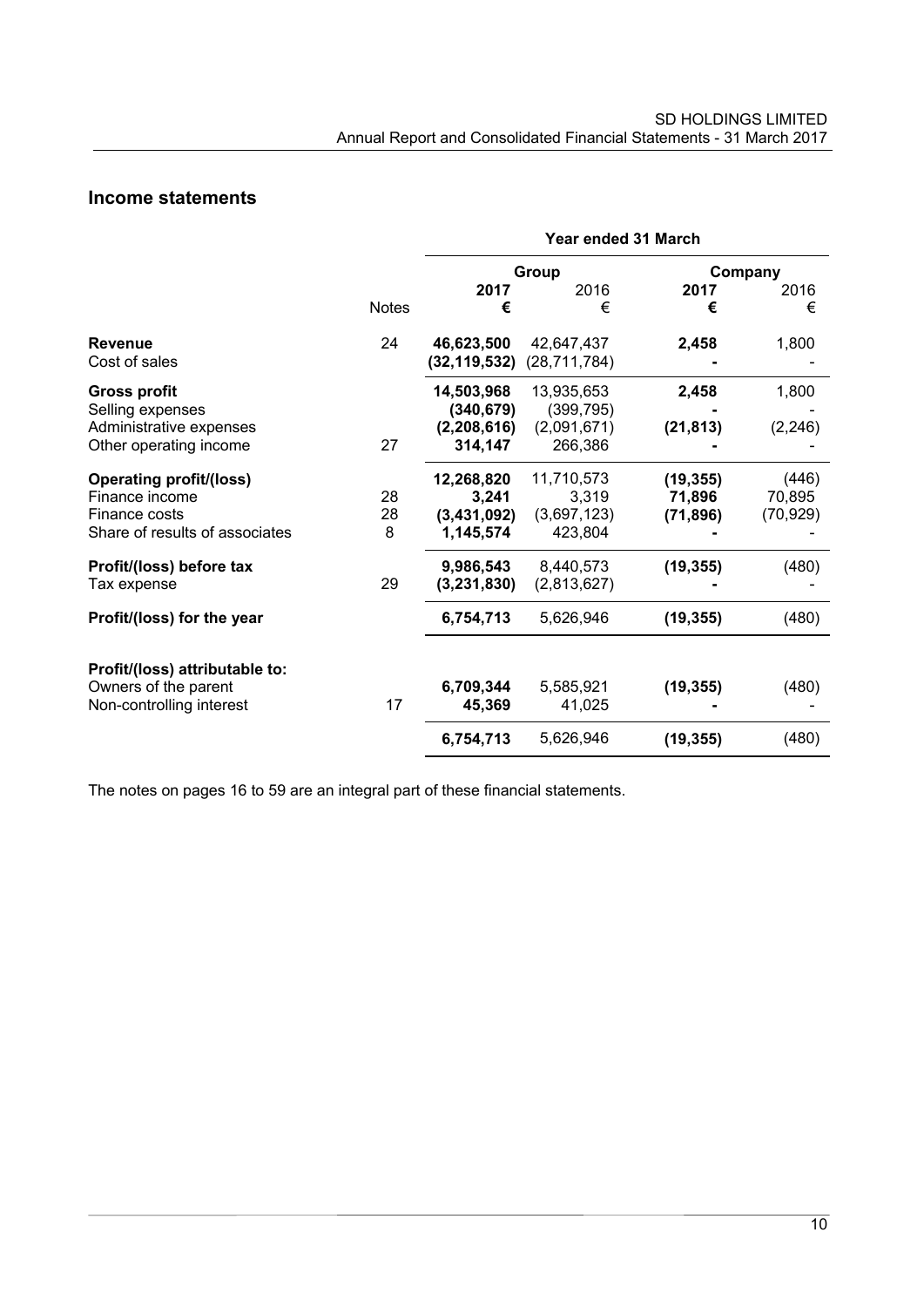# **Statements of comprehensive income**

|                                                                                                                                                                               |              | Year ended 31 March |                      |           |       |  |  |
|-------------------------------------------------------------------------------------------------------------------------------------------------------------------------------|--------------|---------------------|----------------------|-----------|-------|--|--|
|                                                                                                                                                                               |              |                     | Group                | Company   |       |  |  |
|                                                                                                                                                                               |              | 2017                | 2016                 | 2017      | 2016  |  |  |
|                                                                                                                                                                               | <b>Notes</b> | €                   | €                    | €         | €     |  |  |
| Profit/(loss) for the year                                                                                                                                                    |              | 6,754,713           | 5,626,946            | (19, 355) | (480) |  |  |
| Other comprehensive income:<br>Items that will not be reclassified to<br>profit or loss<br>Revaluation surplus on property<br>arising during the year, net of<br>deferred tax | 14           |                     | 22,585,765           |           |       |  |  |
| Items that may be subsequently<br>reclassified to profit or loss<br>Cash flow hedges, net of deferred tax                                                                     | 15           | 143,179             | 110,185              |           |       |  |  |
| Total other comprehensive income                                                                                                                                              |              | 143,179             | 22,695,950           |           |       |  |  |
| Total comprehensive income for<br>the year                                                                                                                                    |              | 6,897,892           | 28,322,896           | (19, 355) | (480) |  |  |
| <b>Total comprehensive income</b><br>attributable to:                                                                                                                         |              |                     |                      |           |       |  |  |
| Owners of the parent<br>Non-controlling interest                                                                                                                              | 17           | 6,852,523<br>45,369 | 28,281,871<br>41,025 |           | (480) |  |  |
|                                                                                                                                                                               |              | 6,897,892           | 28,322,896           | (19, 355) | (480) |  |  |

The notes on pages 16 to 59 are an integral part of these financial statements.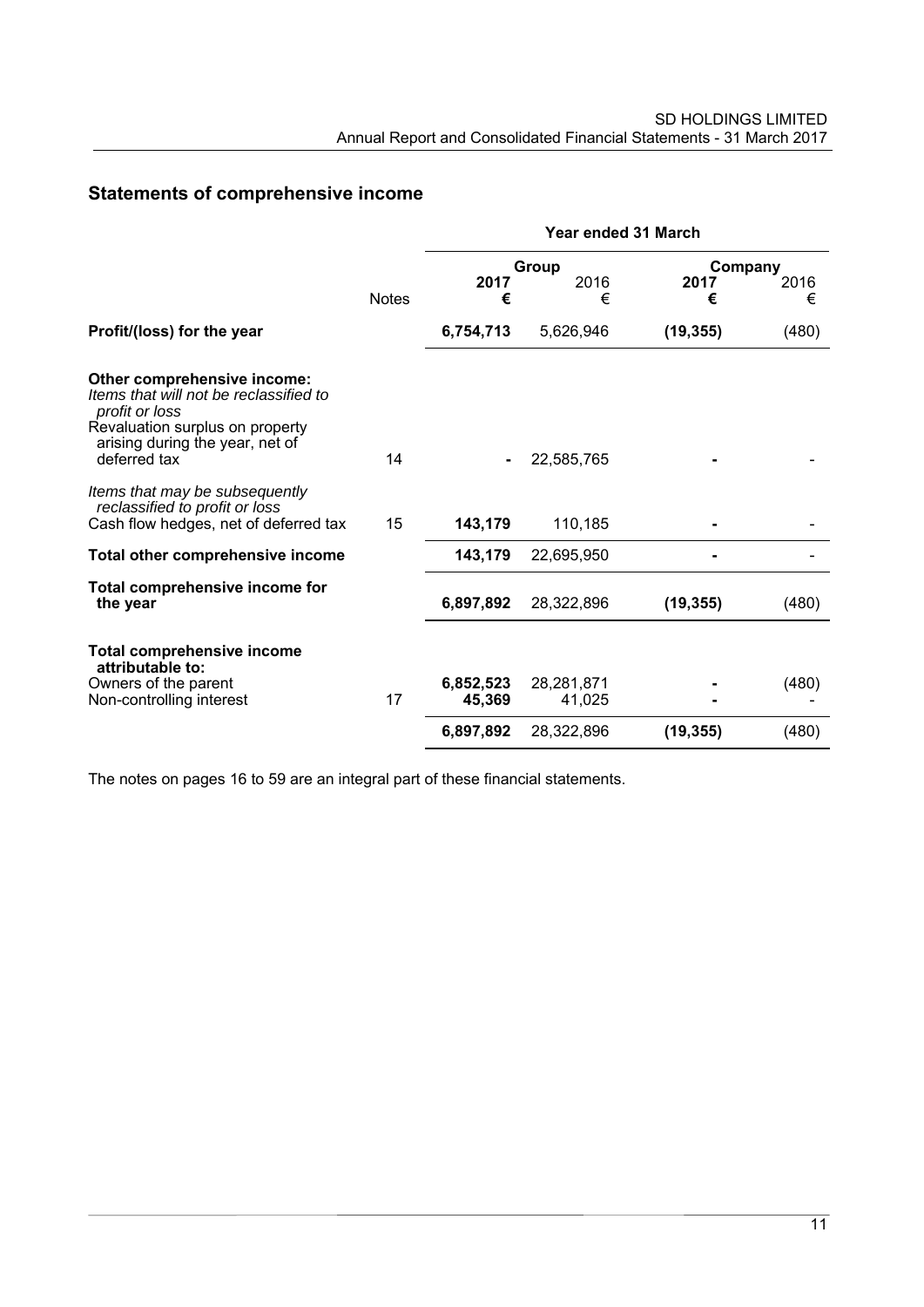# **Statements of changes in equity**

| Group                                                                                                          |              | Attributable to owners of the parent |                                    |                                |                        |                                  |                                      |                   |
|----------------------------------------------------------------------------------------------------------------|--------------|--------------------------------------|------------------------------------|--------------------------------|------------------------|----------------------------------|--------------------------------------|-------------------|
|                                                                                                                | <b>Notes</b> | <b>Share</b><br>capital<br>€         | <b>Revaluation</b><br>reserve<br>€ | <b>Hedging</b><br>reserve<br>€ | Other<br>reserves<br>€ | <b>Retained</b><br>earnings<br>€ | Non-<br>controlling<br>interest<br>€ | <b>Total</b><br>€ |
| Balance at 1 April 2015                                                                                        |              | 520,000                              | $\overline{\phantom{a}}$           | (288,091)                      | 2,000,700              | 15,134,952                       | 11,006,108                           | 28,373,669        |
| <b>Comprehensive income</b><br>Profit for the year                                                             |              | $\blacksquare$                       |                                    |                                | $\blacksquare$         | 5,585,921                        | 41,025                               | 5,626,946         |
| Other comprehensive income:<br>Revaluation surplus on property arising<br>during the year, net of deferred tax | 14           | $\overline{\phantom{a}}$             | 22,585,765                         |                                |                        |                                  | $\sim$                               | 22,585,765        |
| Cash flow hedges, net of deferred tax                                                                          | 15           |                                      | $\overline{\phantom{a}}$           | 110,185                        |                        |                                  | $\blacksquare$                       | 110,185           |
| Total other comprehensive income                                                                               |              | $\sim$                               | 22,585,765                         | 110,185                        |                        |                                  | $\blacksquare$                       | 22,695,950        |
| Total comprehensive income for the year                                                                        |              | $\overline{\phantom{a}}$             | 22,585,765                         | 110,185                        | Ξ.                     | 5,585,921                        | 41,025                               | 28,322,896        |
| Balance at 31 March 2016                                                                                       |              | 520,000                              | 22,585,765                         | (177,906)                      | 2,000,700              | 20,720,873                       | 11,047,133                           | 56,696,565        |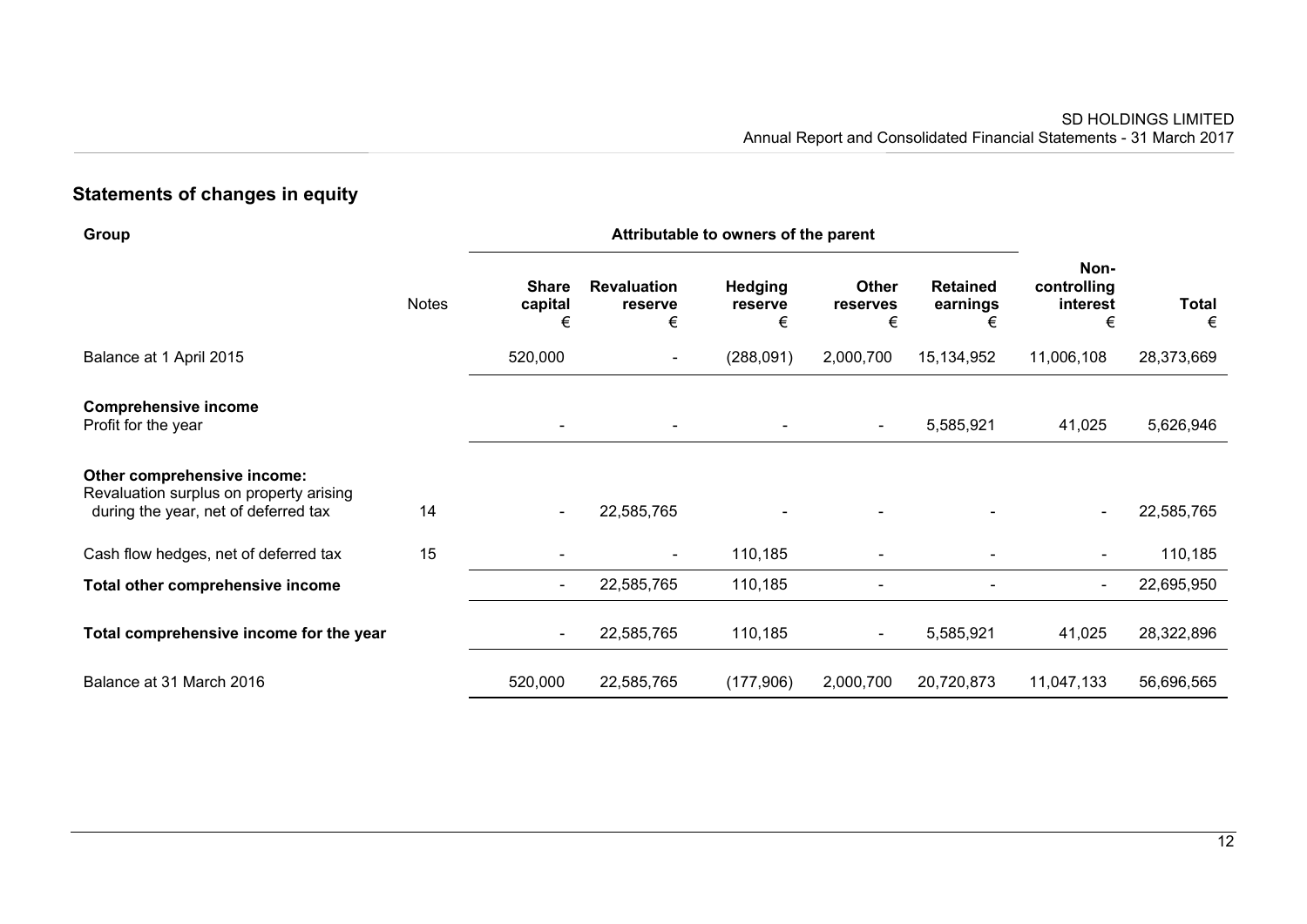# **Statements of changes in equity - continued**

| Group                                                                                                                                     |              | Attributable to owners of the parent |                                    |                         |                               |                                  |                                      |                   |
|-------------------------------------------------------------------------------------------------------------------------------------------|--------------|--------------------------------------|------------------------------------|-------------------------|-------------------------------|----------------------------------|--------------------------------------|-------------------|
|                                                                                                                                           | <b>Notes</b> | <b>Share</b><br>capital<br>€         | <b>Revaluation</b><br>reserve<br>€ | Hedging<br>reserve<br>€ | <b>Other</b><br>reserves<br>€ | <b>Retained</b><br>earnings<br>€ | Non-<br>controlling<br>interest<br>€ | <b>Total</b><br>€ |
| Balance at 1 April 2016                                                                                                                   |              | 520,000                              | 22,585,765                         | (177,906)               | 2,000,700                     | 20,720,873                       | 11,047,133                           | 56,696,565        |
| <b>Comprehensive income</b><br>Profit for the year                                                                                        |              |                                      |                                    |                         |                               | 6,709,344                        | 45,369                               | 6,754,713         |
| Other comprehensive income:<br>Cash flow hedges, net of deferred tax                                                                      | 15           |                                      | $\blacksquare$                     | 143,179                 |                               |                                  |                                      | 143,179           |
| <b>Total comprehensive income</b>                                                                                                         |              |                                      | $\blacksquare$                     | 143,179                 | $\blacksquare$                | 6,709,344                        | 45,369                               | 6,897,892         |
| <b>Transactions with owners</b><br><b>Issue of shares</b><br>Redemption of redeemable non-cumulative<br>preference shares of a subsidiary | 13           | 3,480,000                            |                                    |                         |                               |                                  |                                      | 3,480,000         |
| attributable to non-controlling interest<br>Transfer to capital redemption reserve<br>Acquisition of non-controlling interest -           | 17<br>16     |                                      |                                    | $\blacksquare$          | 1,376,659                     | (1,376,659)                      | (1,376,659)                          | (1,376,659)       |
| excess of carrying amount recognised in<br>equity                                                                                         | 17           |                                      |                                    |                         |                               | 163,038                          | (163,038)                            |                   |
| <b>Total transactions with owners</b>                                                                                                     |              | 3,480,000                            |                                    | $\blacksquare$          | 1,376,659                     | (1,213,621)                      | (1,539,697)                          | 2,103,341         |
| <b>Balance at 31 March 2017</b>                                                                                                           |              | 4,000,000                            | 22,585,765                         | (34, 727)               | 3,377,359                     | 26,216,596                       | 9,552,805                            | 65,697,798        |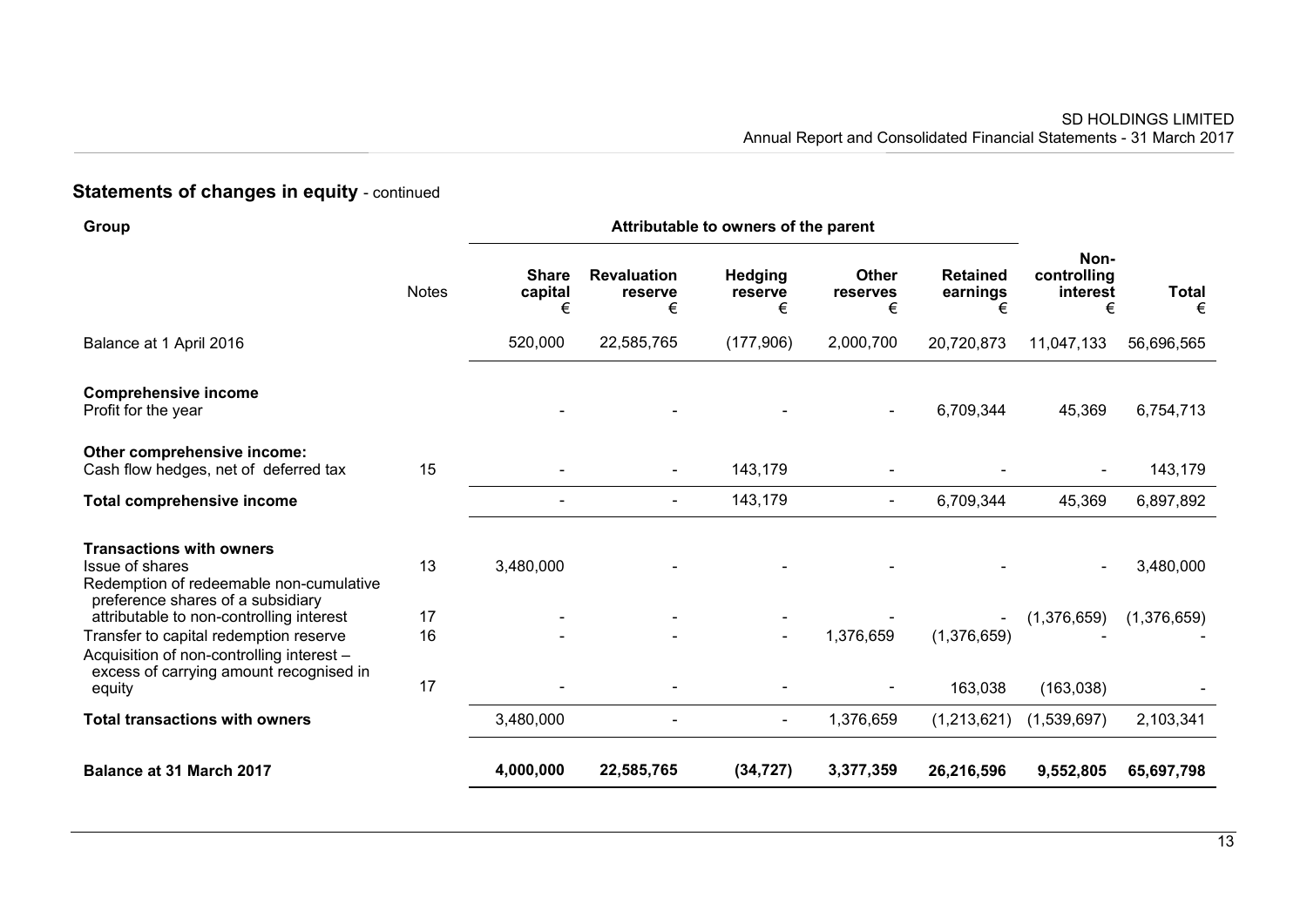# **Statements of changes in equity - continued**

# **Company**

|                                                                                  | Note | capital<br>€ | <b>Share Accumulated</b><br><b>losses</b><br>€ | Total<br>€ |
|----------------------------------------------------------------------------------|------|--------------|------------------------------------------------|------------|
| Balance at 1 April 2015                                                          |      | 520,000      | (75)                                           | 519,925    |
| <b>Comprehensive income</b><br>Loss for the year<br>- total comprehensive income |      |              | (480)                                          | (480)      |
| Balance at 31 March 2016                                                         |      | 520,000      | (555)                                          | 519,445    |
| <b>Comprehensive income</b><br>Loss for the year<br>- total comprehensive income |      |              | (19, 355)                                      | (19, 355)  |
| <b>Transactions with owners</b><br><b>Issue of shares</b>                        | 13   | 3,480,000    |                                                | 3,480,000  |
| Balance at 31 March 2017                                                         |      | 4,000,000    | (19,910)                                       | 3,980,090  |

The notes on pages 16 to 59 are an integral part of these financial statements.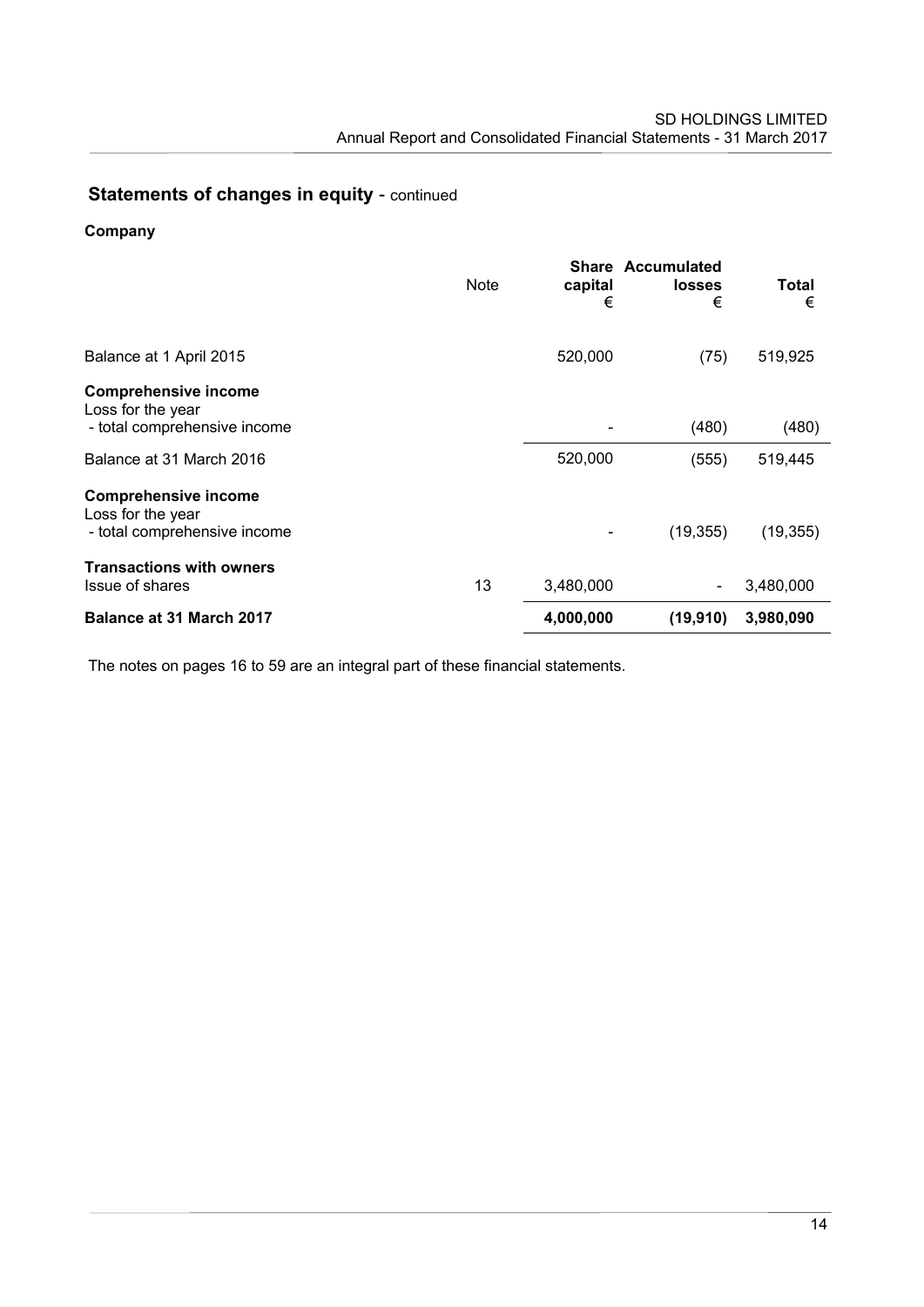# **Statements of cash flows**

|                                                                                              |              | Year ended 31 March         |                           |                         |               |  |
|----------------------------------------------------------------------------------------------|--------------|-----------------------------|---------------------------|-------------------------|---------------|--|
|                                                                                              |              |                             | Group                     | Company                 |               |  |
|                                                                                              |              | 2017                        | 2016                      | 2017                    | 2016          |  |
|                                                                                              | <b>Notes</b> | €                           | €                         | €                       | €             |  |
| Cash flows from operating activities<br>Cash generated from operations<br>Dividends received | 31<br>8      | 25,261,026<br>250,000       | 19,806,898                | 1,361,351               | 412,053       |  |
| Net interest (paid)/received<br>Tax (paid)/refunded                                          |              | (3, 427, 851)<br>(191, 544) | (3,693,804)<br>(123, 965) | (1,091)                 | 48,082<br>300 |  |
| Net cash generated from operating<br>activities                                              |              | 21,891,631                  | 15,989,129                | 1,360,260               | 460,435       |  |
| Cash flows from investing activities<br>Purchase of property, plant and                      |              |                             |                           |                         |               |  |
| equipment<br>Proceeds from disposal of property, plant                                       |              | (7, 145, 268)               | (10, 271, 600)            |                         |               |  |
| and equipment                                                                                |              | 11,000                      |                           |                         |               |  |
| Acquisition of investment property                                                           |              | (9,808,990)                 |                           |                         |               |  |
| Consideration paid for investments in<br>subsidiaries                                        |              | (4,000,000)                 |                           | (251, 200)              |               |  |
| Net cash used in investing activities                                                        |              | (20, 943, 258)              | (10, 271, 600)            | (251, 200)              |               |  |
| <b>Cash flows from financing activities</b>                                                  |              |                             |                           |                         |               |  |
| Proceeds from bank borrowings<br>Repayments of bank borrowings                               | 19<br>19     | 10,766,237<br>(7,713,933)   | (6,082,578)               | 1,000,000<br>(193, 697) | (127, 634)    |  |
| Net cash generated from/(used in)<br>financing activities                                    |              | 3,052,304                   | (6,082,578)               | 806,303                 | (127, 634)    |  |
| Net movements in cash and cash<br>equivalents                                                |              | 4,000,677                   | (365,049)                 | 1,915,363               | 332,801       |  |
| <b>Cash and cash equivalents</b><br>at beginning of year                                     |              | (1, 543, 604)               | (1, 178, 555)             | 110,835                 | (221, 966)    |  |
| <b>Cash and cash equivalents</b><br>at end of year                                           | 12           | 2,457,073                   | (1,543,604)               | 2,026,198               | 110,835       |  |

The notes on pages 16 to 59 are an integral part of these financial statements.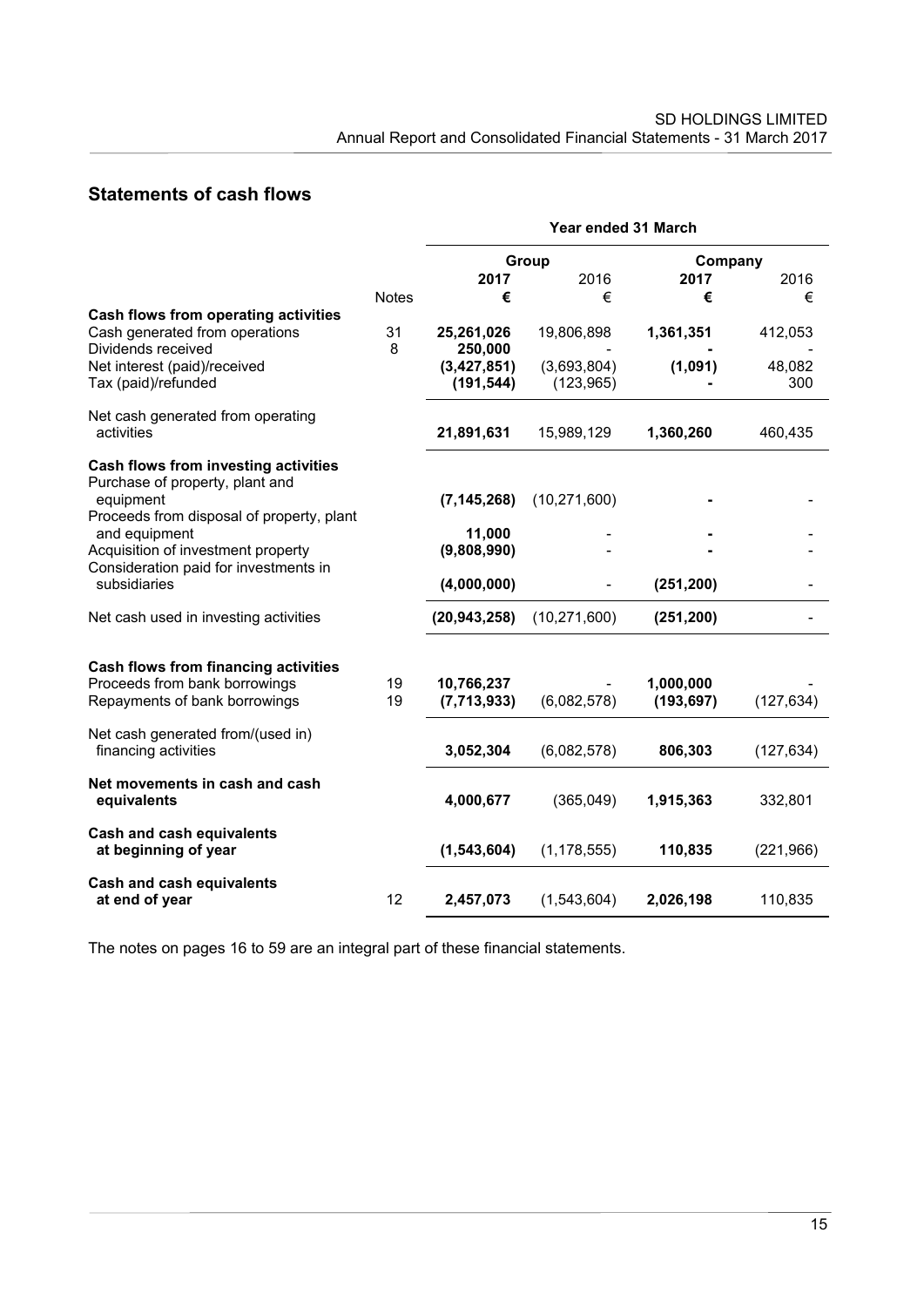# **Notes to the financial statements**

#### **1. Summary of significant accounting policies**

The principal accounting policies applied in the preparation of these financial statements are set out below. These policies have been consistently applied to all the years presented, unless otherwise stated.

### **1.1 Basis of preparation**

These consolidated financial statements include the financial statements of SD Holdings Limited and its subsidiary undertakings. These financial statements are prepared in accordance with International Financial Reporting Standards (IFRSs) as adopted by the EU and the requirements of the Maltese Companies Act (Cap.386). They have been prepared under the historical cost convention, as modified by the fair valuation of the land and buildings category of property, plant and equipment.

The preparation of financial statements in conformity with IFRSs as adopted by the EU requires the use of certain accounting estimates. It also requires the directors to exercise this judgment in the process of applying the group's accounting policies (see Note 3 - Critical accounting estimates and judgements).

As at 31 March 2017, the group's current liabilities exceeded its current assets by €27,648,085 after adjusting for non-cash items amounting to €7,174,844 in aggregate, which include advance deposits from tour operators, loans to be set-off against suppliers discounts, deferred Government grants and derivative financial instruments. As at 31 March 2017, also the company's current liabilities exceed its current assets by €10,051,063 after adjusting for advance deposits from other third parties amounting to €974,215. In this respect, related parties have undertaken not to request repayment of amounts due to them until alternative financing is available. Furthermore, after also considering the financing options available (refer to Note 2.1(c)), the group's shareholder has undertaken to continue to support the group and to provide the necessary finance and guarantees to enable the group to meet any obligations in full.

#### *Standards, interpretations and amendments to published standards effective during the current financial year*

During the current financial year, the group adopted new standards, amendments and interpretations to existing standards that are mandatory for the group's accounting period beginning on 1 April 2016. The adoption of these revisions to the requirements of IFRSs as adopted by the EU did not result in substantial changes to the group's accounting policies.

#### *Standards, interpretations and amendments to published standards that are not yet effective*

Certain new standards, amendments and interpretations to existing standards have been published by the date of authorisation for issue of these financial statements but are mandatory for the company's accounting periods beginning after 1 April 2016. The group has not early adopted these revisions to the requirements of IFRSs as adopted by the EU and the company's directors are of the opinion that there are no requirements that will have a possible significant impact on the group's financial statements in the period of initial application, except for IFRS 9 'Financial instruments', IFRS 15 'Revenue from contracts with customers' and IFRS 16 'Leases'.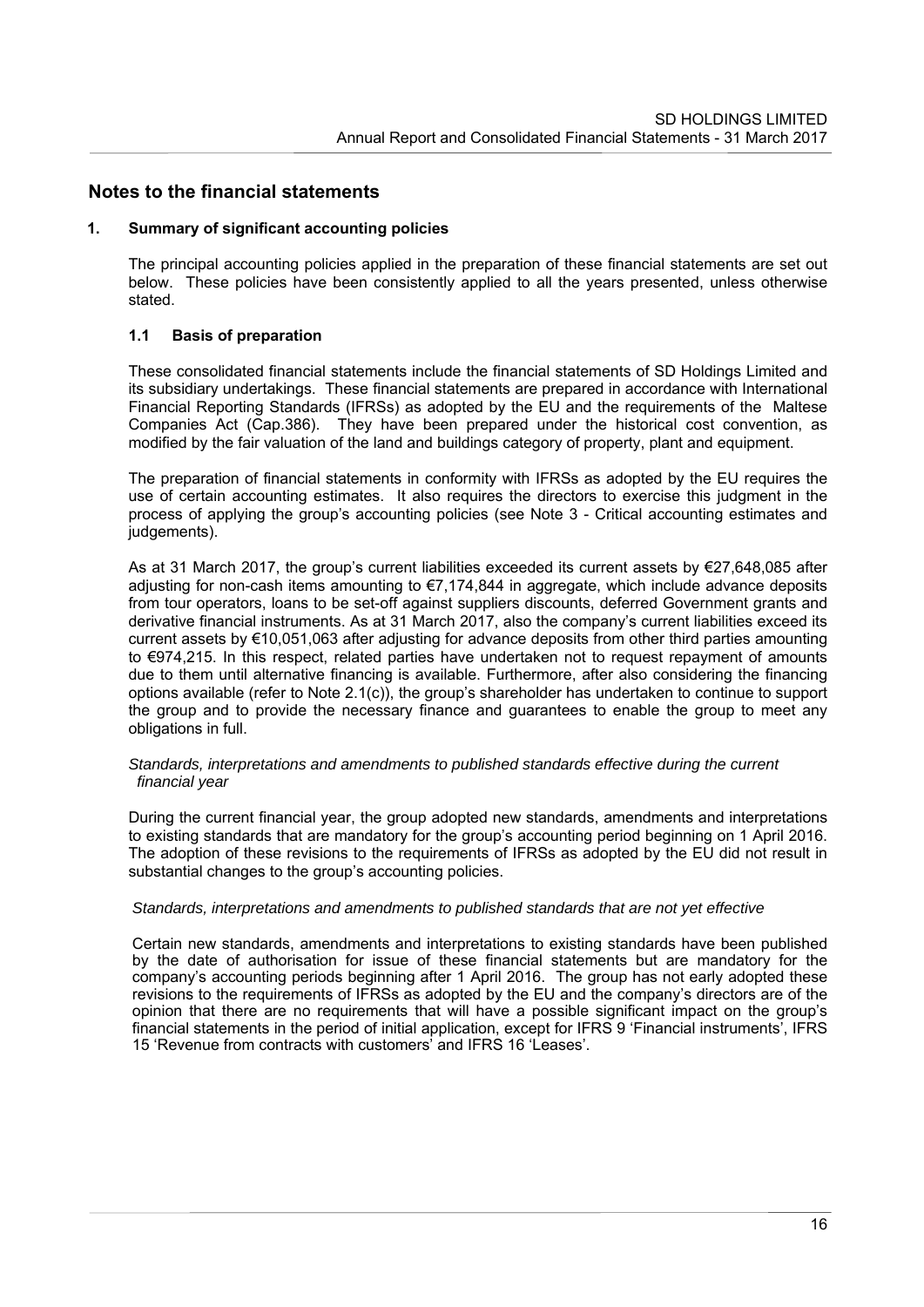### **1.1 Basis of preparation** - continued

IFRS 9, 'Financial instruments', addresses the classification and measurement of financial assets, and replaces the multiple classification and measurement models in IAS 39 with a single model that has only three classification categories: amortised cost, fair value through Other Comprehensive Income ('OCI') and fair value through profit or loss. Classification under IFRS 9 is driven by the reporting entity's business model for managing the financial assets and the contractual characteristics of the financial assets. There is now a new expected credit losses model that replaces the incurred loss impairment model used in IAS 39. IFRS 9, 'Financial instruments', also addresses the classification and measurement of financial liabilities, and retains the majority of the requirements in IAS 39 in relation to financial liabilities. The standard is effective for accounting periods beginning on or after 1 January 2018, although early adoption is permitted. The group is yet to assess IFRS 9's full impact.

IFRS 15, 'Revenue from contracts with customers' deals with revenue recognition and establishes principles for reporting useful information to users of financial statements about the nature, amount, timing and uncertainty of revenue and cash flows arising from an entity's contracts with customers. Revenue is recognised when a customer obtains control of a good or service and thus has the ability to direct the use and obtain the benefits from the good or service. The standard replaces IAS 18 'Revenue' and IAS 11 'Construction contracts' and related interpretations. The standard is effective for annual periods beginning on or after 1 January 2018 and earlier application is permitted. The group is assessing the impact of IFRS 15.

Under IFRS 16, 'Leases', a contract is, or contains, a lease if the contract conveys the right to control the use of an identified asset for a period of time in exchange for consideration. IFRS 16 requires lessees to recognise a lease liability reflecting future lease payments and a 'right-of-use asset' for virtually all lease contracts; an optional exemption is available for certain short-term leases and leases of low-value assets. The standard is effective for annual periods beginning on or after 1 January 2019 and earlier application is permitted, subject to endorsement by the EU, and subject to the group also adopting IFRS 15. The group is assessing the impact of IFRS 16.

### **1.2 Consolidation**

### (a) Subsidiaries

Subsidiary undertakings are all entities over which the group has the power to govern the financial and operating policies generally accompanying a shareholding of more than one half of the voting rights. Subsidiaries are fully consolidated from the date on which control is transferred to the group. They are de-consolidated from the date that control ceases.

The group applies the acquisition method to account for business combinations. The consideration transferred for the acquisition of a subsidiary is the fair values of the assets transferred, the liabilities incurred to the former owners of the acquiree and the equity interests issued by the group. The consideration transferred includes the fair value of any asset or liability resulting from a contingent consideration arrangement. Identifiable assets acquired and liabilities and contingent liabilities assumed in a business combination are measured initially at their fair values at the acquisition date. The group recognises any non-controlling interest in the acquiree on an acquisition-by-acquisition basis, either at fair value or at the non-controlling interest's proportionate share of the recognised amounts of acquiree's identifiable net assets.

Acquisition-related costs are expensed as incurred.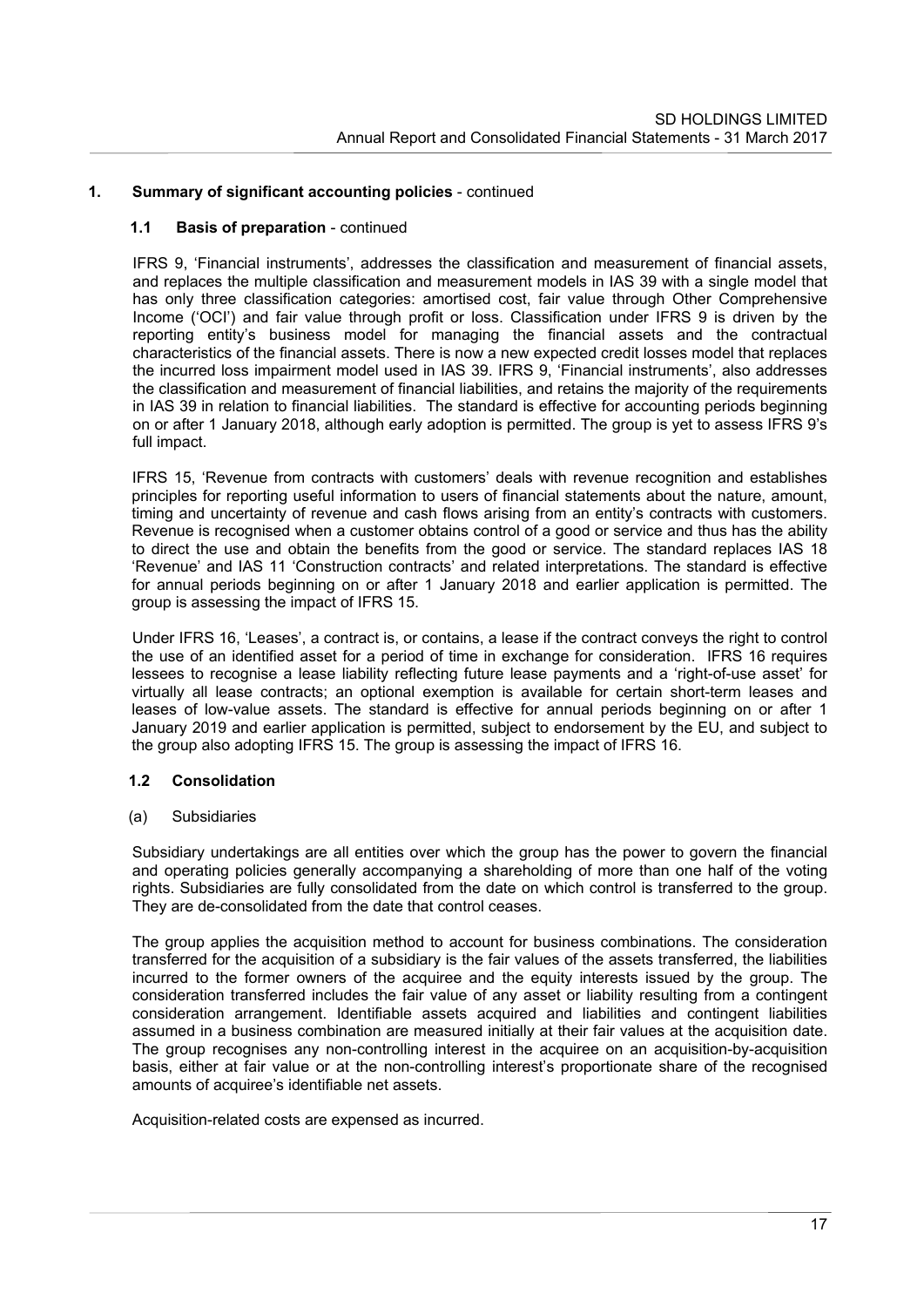#### **1.2 Consolidation** - continued

(a) Subsidiaries - continued

If the business combination is achieved in stages, the acquisition date carrying value of the acquirer's previously held equity interest in the acquiree is re-measured to fair value at the acquisition date; any gains or losses arising from such re-measurement are recognised in profit or loss.

Any contingent consideration to be transferred by the group is recognised at fair value at the acquisition date. Subsequent changes to the fair value of the contingent consideration that is deemed to be an asset or liability is recognised in accordance with IAS 39 either in profit or loss or as a change to other comprehensive income. Contingent consideration that is classified as equity is not re-measured, and its subsequent settlement is accounted for within equity.

The excess of the consideration transferred, the amount of any non-controlling interest in the acquiree and the acquisition-date fair value of any previous equity interest in the acquiree over the fair value of the identifiable net assets acquired is recorded as goodwill. If the total of consideration transferred, non-controlling interest recognised and previously held interest measured is less than the fair value of the net assets of the subsidiary acquired in the case of a bargain purchase, the difference is recognised directly in the income statement.

Inter-company transactions, balances and unrealised gains on transactions between group companies are eliminated. Unrealised losses are also eliminated unless the transaction provides evidence of an impairment of the asset transferred. Accounting policies of subsidiaries have been changed where necessary to ensure consistency with the policies adopted by the group.

In the company's separate financial statements, investments in subsidiaries are accounted for by the cost method of accounting. Provisions are recorded where, in the opinion of the directors, there is a long-term impairment in value. Where there has been a permanent diminution in the value of an investment, it is recognised as an expense in the period in which the diminution is identified. The results of subsidiaries are reflected in the company's separate financial statements only to the extent of dividends receivable. On disposal of an investment, the difference between the net disposal proceeds and the carrying amount is charged or credited to profit or loss.

### (b) Associates

Associates are all entities over which the group has significant influence but not control, generally accompanying a shareholding of between 20% and 50% of the voting rights. In the consolidated financial statements, investments in associates are accounted for using the equity method of accounting and are initially recognised at cost. The group's investment in associates includes goodwill (net of any accumulated impairment losses) identified on acquisition (refer to accounting policy note 1.6[a] – Intangible assets).

The group's share of its associates' post-acquisition profits or losses is recognised in profit or loss, and its share of post-acquisition movements in reserves is recognised in reserves. The cumulative post-acquisition movements are adjusted against the carrying amount of the investment. When the group's share of losses in an associate equals or exceeds its interest in the associate, including any other unsecured receivables, the group does not recognise further losses, unless it has incurred obligations or made payments on behalf of the associate.

Unrealised gains on transactions between the group and its associates are eliminated to the extent of the group's interest in the associates. Unrealised losses are also eliminated unless the transaction provides evidence of an impairment of the asset transferred. Accounting policies of associates have been changed where necessary to ensure consistency with the policies adopted by the group.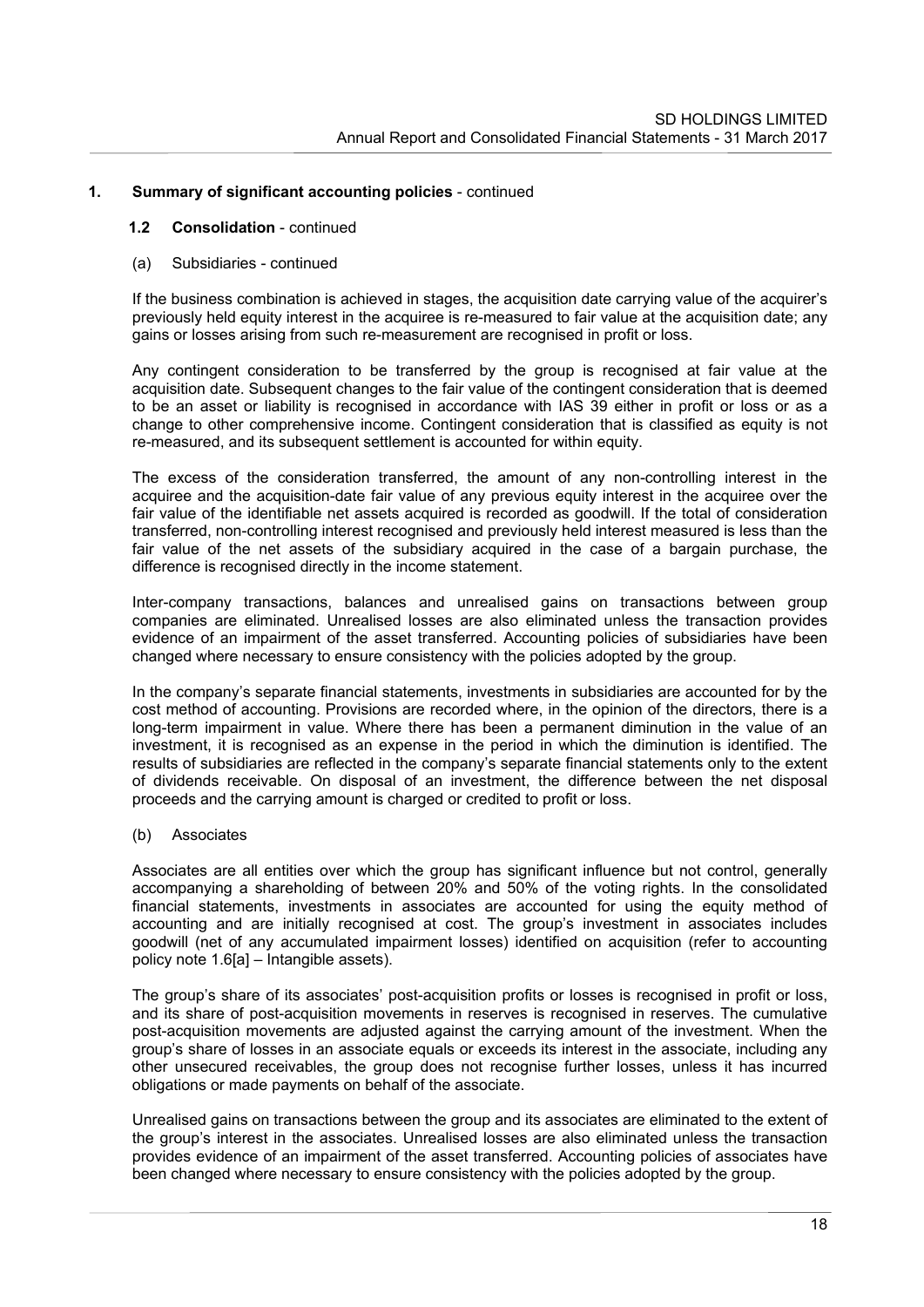### **1.2 Consolidation** - continued

## (b) Associates - continued

In the company's separate financial statements, investments in associates are accounted for by the cost method of accounting. Provisions are recorded where, in the opinion of the directors, there is a long-term impairment in value. Where there has been a permanent diminution in the value of an investment, it is recognised as an expense in the period in which the diminution is identified. The results of associates are reflected in the company's separate financial statements only to the extent of dividends receivable. On disposal of an investment, the difference between the net disposal proceeds and the carrying amount is charged or credited to profit or loss.

# **1.3 Foreign currency translation**

### (a) Functional and presentation currency

Items included in the financial statements are measured using the currency of the primary economic environment in which the entity operates ('the functional currency'). The euro is the group's functional and presentation currency.

## (b) Transactions and balances

Foreign currency transactions are translated into the functional currency using the exchange rates prevailing at the dates of the transactions. Foreign exchange gains and losses resulting from the settlement of such transactions and from the translation at year-end exchange rates of monetary assets and liabilities denominated in foreign currencies are recognised in profit or loss.

### **1.4 Property, plant and equipment**

All property, plant and equipment is initially recorded at historical cost. Land and buildings are subsequently shown at fair value, based on periodic valuations by professional valuers, less subsequent depreciation for buildings. Valuations are carried out on a regular basis such that the carrying amount of property does not differ materially from that which would be determined using fair values at the end of the reporting period. Any accumulated depreciation at the date of revaluation is eliminated against the gross carrying amount of the asset, and the net amount is restated to the revalued amount of the asset. All other property, plant and equipment is subsequently stated at historical cost less depreciation and impairment losses. Historical cost includes expenditure that is directly attributable to the acquisition of the items. Borrowing costs which are incurred for the purpose of acquiring or constructing a qualifying asset are capitalised as part of its cost (Note 1.23).

Subsequent costs are included in the asset's carrying amount or recognised as a separate asset, as appropriate, only when it is probable that future economic benefits associated with the item will flow to the group and the cost of the item can be measured reliably. All other repairs and maintenance are charged to profit or loss during the financial period in which they are incurred.

Increases in the carrying amount arising on revaluation of land and buildings are credited to other comprehensive income and shown as a revaluation reserve in shareholders' equity. Decreases that offset previous increases of the same asset are charged in other comprehensive income and debited against the revaluation reserve; all other decreases are charged to profit or loss. Each year the difference between depreciation based on the revalued carrying amount of the asset (the depreciation charged to profit or loss) and depreciation based on the asset's original cost, net of any related deferred income taxes, is transferred from the revaluation reserve to retained earnings.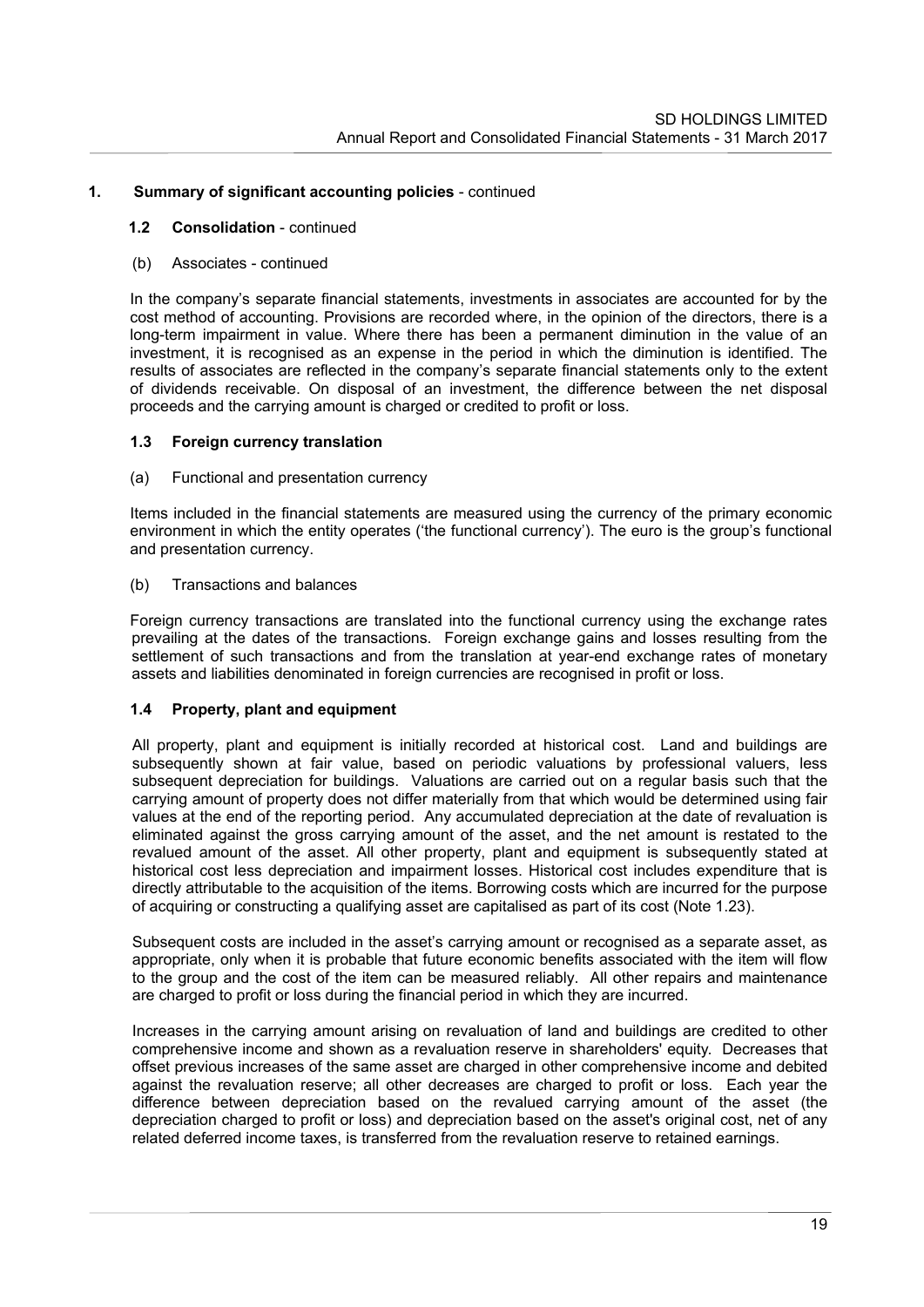#### **1.4 Property, plant and equipment** - continued

Depreciation is calculated using the straight-line method to allocate the cost or revalued amounts of the assets to their residual values over their estimated useful lives, as follows:

|                                            | %            |
|--------------------------------------------|--------------|
| <b>Buildings</b>                           | $1 - 3$      |
| Computer equipment                         | $20 - 33.33$ |
| Furniture, fixtures and fittings           | $6.67 - 10$  |
| Motor vehicles                             | 20           |
| Plant, machinery and operational equipment | $6.67 - 15$  |
| Audio visual equipment                     | $10 - 50$    |

Freehold land is not depreciated as it is deemed to have an indefinite life. Leasehold land is amortised on a straight-line basis over the period of the lease.

Assets in the course of construction and payments on account are not depreciated. Depreciation will commence once the respective assets are commissioned for their intended use.

No depreciation is charged on linen, crockery, cutlery and glassware. Normal replacements are charged to profit or loss.

The assets' residual values and useful lives are reviewed, and adjusted if appropriate, at each reporting period.

An asset's carrying amount is written down immediately to its recoverable amount if the asset's carrying amount is greater than its estimated recoverable amount (Note 1.7).

Gains and losses on disposals of property, plant and equipment are determined by comparing proceeds with carrying amount and are recognised in profit or loss. When revalued assets are disposed of, the amounts included in the revaluation reserve relating to the assets are transferred to retained earnings.

#### **1.5 Investment property**

Investment property comprises leasehold property acquired during the year.

The group adopts the cost model under IAS 40, 'Investment property', whereby investment property is stated in the statement of financial position at historical cost less accumulated depreciation and impairment losses. Historical cost includes expenditure that is directly attributable to the acquisition of the items. Borrowing costs which are incurred for the purpose of acquiring or constructing a qualifying investment property are capitalised as part of its cost. Borrowing costs are capitalised while acquisition or construction is actively underway. Capitalisation of borrowing costs is ceased once the asset is substantially complete and is suspended if the development of the asset is suspended.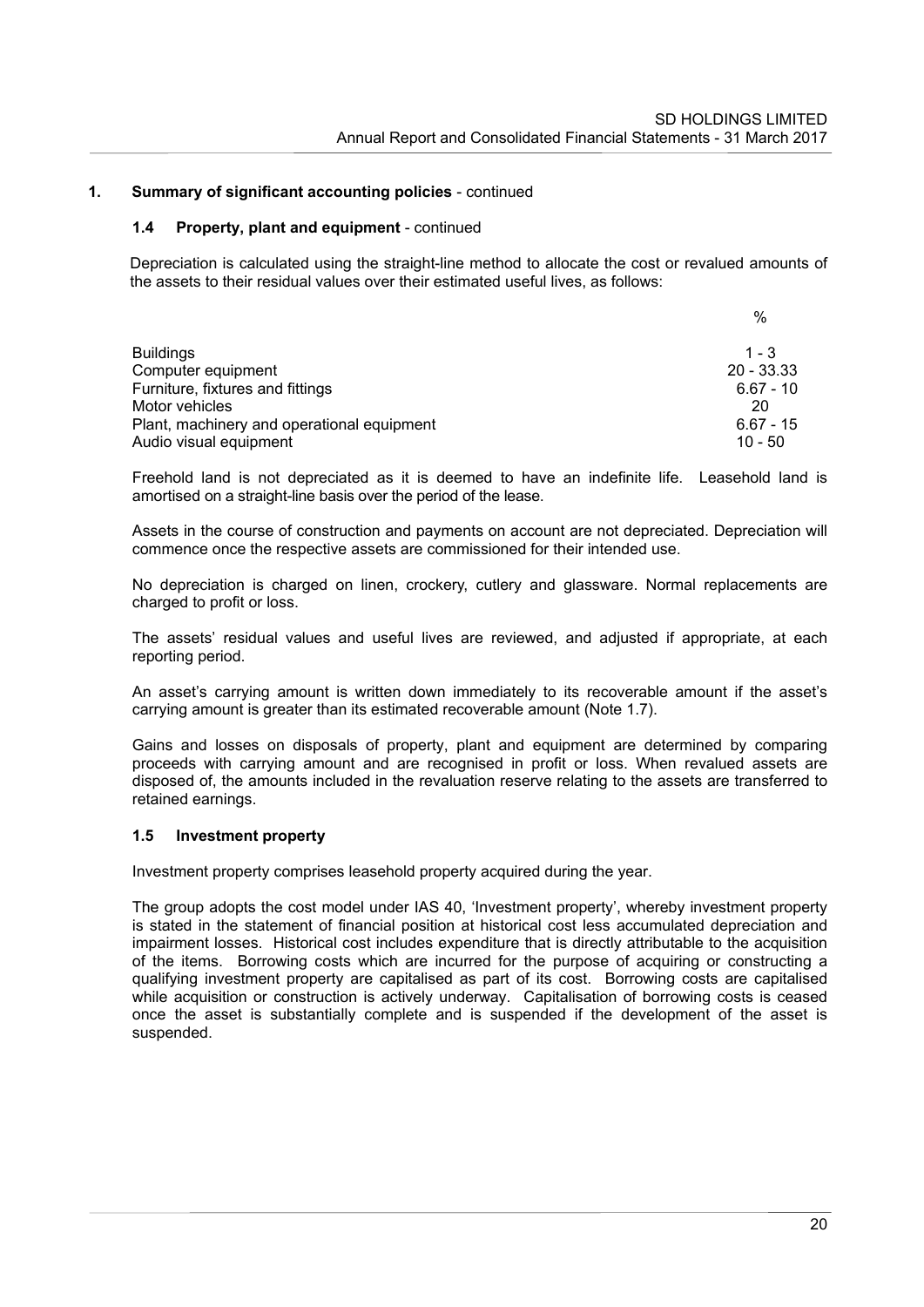#### **1.5 Investment property** - continued

Subsequent expenditure is capitalised to the asset's carrying amount only when it is probable that future economic benefits associated with the expenditure will flow to the company and the cost of the item can be measured reliably. All other repairs and maintenance costs are charged to profit or loss during the financial period in which they are incurred. When part of an investment property is replaced, the carrying amount of the replaced part is derecognised.

Investment property consists of land which is not depreciated as it is deemed to have an indefinite life. Useful lives are reviewed, and adjusted if appropriate, at the end of each reporting period.

A property's carrying amount is written down immediately to its recoverable amount if the asset's carrying amount is greater than its estimated recoverable amount (Note 1.7).

Investment properties are derecognised either when they have been disposed of or when the investment property is permanently withdrawn from use and no future economic benefit is expected from its disposal. Gains and losses on disposals are determined by comparing the proceeds with carrying amount and are recognised in profit or loss.

If an investment property becomes owner-occupied, it is reclassified as property, plant and equipment. Its cost and accumulated amortisation at the date of the reclassification becomes its cost and accumulated depreciation for subsequent accounting purposes. When the group decides to dispose of an investment property without development, the group continues to treat the property as an investment property. Similarly, if the group begins to redevelop an existing investment property for continued future use as investment property, it remains an investment property during the redevelopment.

If an item of property, plant and equipment becomes an investment property because its use has changed, its cost and accumulated depreciation at the date of the reclassification becomes its cost and accumulated amortisation for subsequent accounting purposes.

Where an investment property undergoes a change in use, evidenced by commencement of development with a view to sale, the property is transferred to inventories. A property's deemed cost for subsequent accounting as inventories is its carrying amount at the date of change in use.

#### **1.6 Intangible assets**

#### (a) Goodwill

Goodwill represents the excess of the cost of an acquisition over the fair value of the group's share of the net identifiable assets of the acquired subsidiary/associate at the date of acquisition. Goodwill on acquisitions of subsidiaries is included in 'Intangible assets'. Goodwill on acquisitions of associates is included in 'Investments in associates'. Separately recognised goodwill is tested annually for impairment and carried at cost less accumulated impairment losses. Impairment losses on goodwill are not reversed. Gains and losses on the disposal of an entity include the carrying amount of goodwill relating to the entity sold.

Goodwill is allocated to cash-generating units for the purpose of impairment testing. The allocation is made to those cash-generating units or groups of cash-generating units that are expected to benefit from the business combination in which the goodwill arose. A cash-generating unit to which goodwill has been allocated shall be tested for impairment annually, and whenever there is an indication that the unit may be impaired by comparing the carrying amount of the unit, including the goodwill, with the recoverable amount of the unit. The recoverable amount is the higher of fair value less costs to sell and value in use.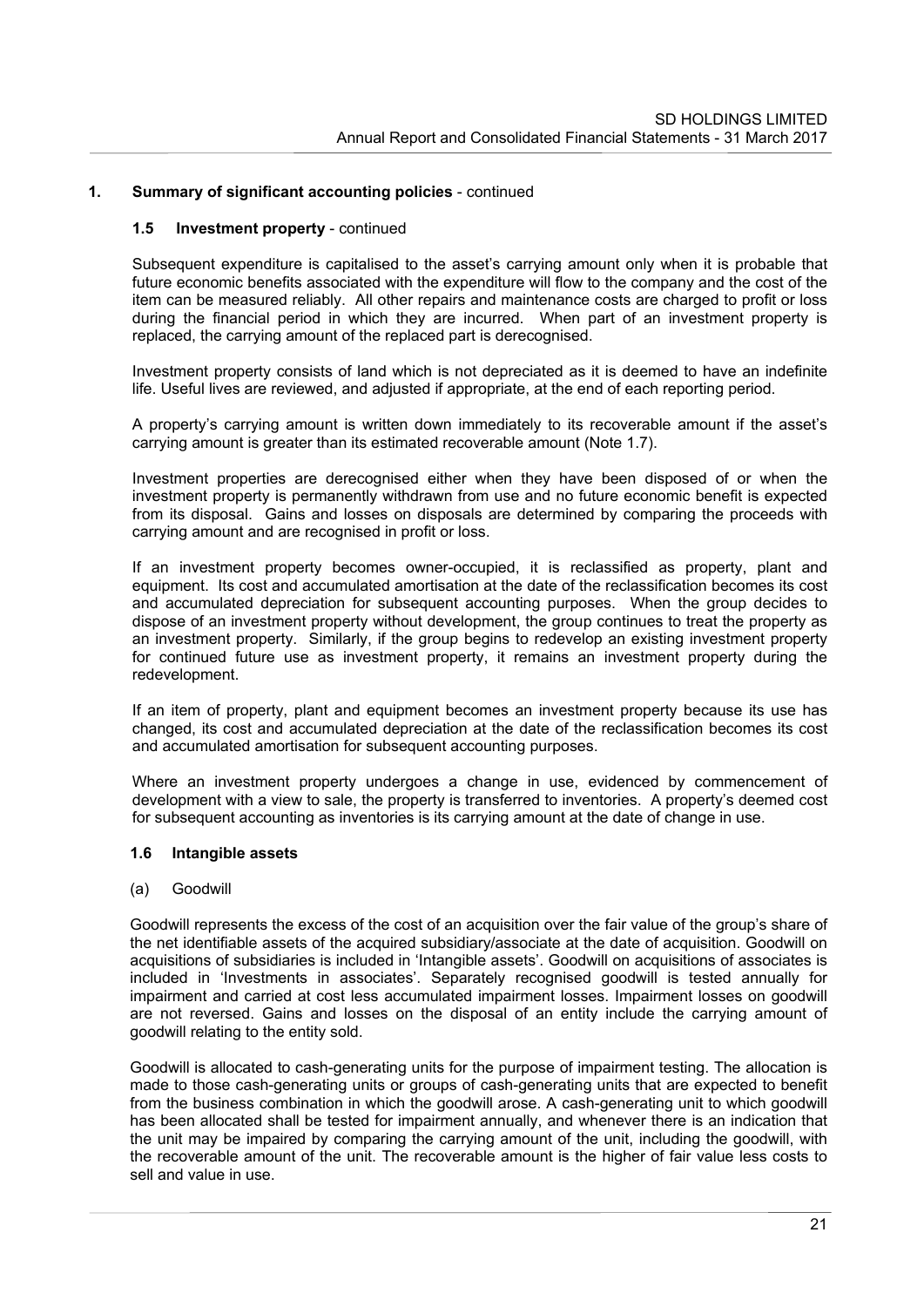### **1.6 Intangible assets** - continued

(b) Franchise rights

Franchise rights are shown at historical cost. Franchise rights have a finite useful life and are carried at cost less accumulated amortisation. Amortisation is calculated using the straight-line method to allocate the cost of franchise rights over their estimated useful lives (20 years).

Assets that are subject to amortisation are reviewed for impairment whenever events or changes in circumstances indicate that the carrying amount may not be recoverable. An impairment loss is recognised for the amount by which the asset's carrying amount exceeds its recoverable amount. The recoverable amount is the higher of an asset's fair value less costs to sell and value in use.

# **1.7 Impairment of non-financial assets**

Assets that have an indefinite useful like are not subject for amortisation and are tested annually for impairment. Assets that are subject for amortisation or depreciation are reviewed for impairment whenever events or changes in circumstances indicate that the carrying amount may not be recoverable. An asset's carrying amount is written down immediately to its recoverable amount if the asset's carrying amount is greater than its estimated recoverable amount. An impairment loss is recognised for the amount by which the asset's carrying amount exceeds its recoverable amount. The recoverable amount is the higher of an asset's fair value less costs to sell and value in use. For the purposes of assessing impairment, assets are grouped at the lowest levels for which there are separately identifiable cash flows (cash-generating units). Non-financial assets that suffered an impairment is reviewed for possible reversal of the impairment at the end of each reporting period

## **1.8 Financial assets**

### **Classification**

The group classifies its financial assets as loans and receivables. The classification depends on the purpose for which the financial assets were acquired. Management determines the classification of its financial assets at initial recognition.

Loans and receivables are non-derivative financial assets with fixed or determinable payments that are not quoted in an active market. They arise when the group provides money, goods or services directly to a debtor with no intention of trading the receivable. They are included in current assets, except for maturities greater than twelve months after the end of the reporting period. These are classified as non-current assets. The group's loans and receivables comprise loans and advances, trade and other receivables and cash and cash equivalents in the statement of financial position (Notes 1.9, 1.11 and 1.12).

### **Recognition and measurement**

The group recognises a financial asset in its statement of financial position when it becomes a party to the contractual provisions of the instrument. Regular way purchases and sales of financial assets classified within the loans and receivables category are recognised on settlement date, which is the date on which an asset is delivered to or by the group. Loans and receivables are initially recognised at fair value plus transaction costs. Loans and receivables are subsequently carried at amortised cost using the effective interest method. Amortised cost is the initial measurement amount adjusted for the amortisation of any difference between the initial and maturity amounts using the effective interest method. Financial assets are derecognised when the rights to receive cash flows from the assets have expired or have been transferred and the group has transferred substantially all risks and rewards of ownership or has not retained control of the asset.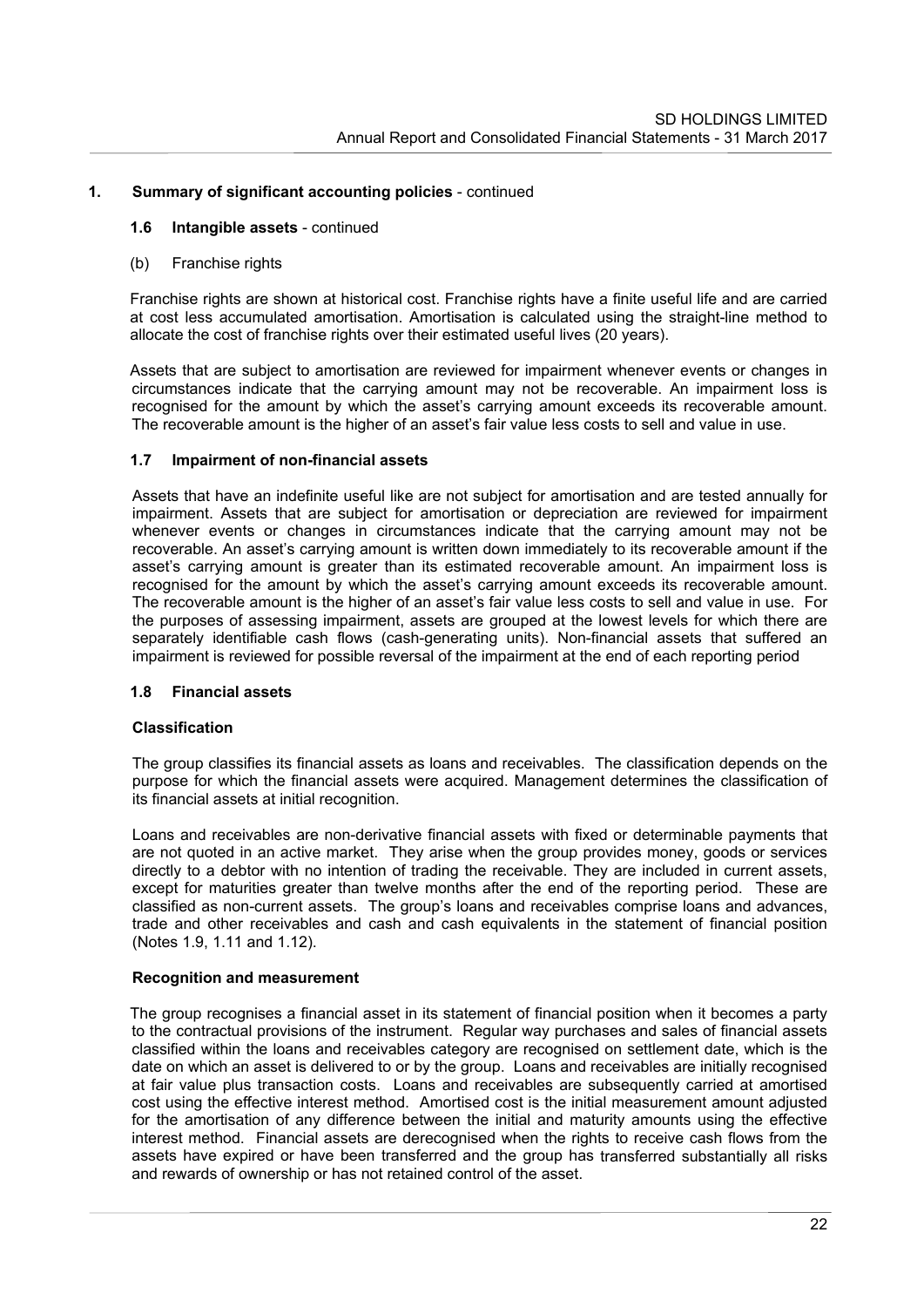## **1.8 Financial assets** - continued

## **Impairment**

The group assesses at the end of each reporting period whether there is objective evidence that a financial asset or group of financial assets is impaired. A financial asset or a group of financial assets is impaired and impairment losses are incurred only if there is objective evidence of impairment as a result of one or more events that occurred after the initial recognition of the asset (a 'loss event') and that loss event (or events) has an impact on the estimated future cash flows of the financial asset or group of financial assets that can be reliably estimated. The group first assesses whether objective evidence of impairment exists.

The criteria that the group uses to determine that there is objective evidence of an impairment loss include:

- significant financial difficulty of the issuer or obligor;
- a breach of contract, such as a default or delinguency in interest or principal payments;
- it becomes probable that the borrower will enter bankruptcy or other financial reorganisation.

For financial assets carried at amortised cost, the amount of the loss is measured as the difference between the asset's carrying amount and the present value of estimated future cash flows (excluding future credit losses that have not been incurred) discounted at the financial asset's original effective interest rate. The carrying amount of the asset is reduced and the amount of the loss is recognised in profit or loss. If, in a subsequent period, the amount of the impairment loss decreases and the decrease can be related objectively to an event occurring after the impairment was recognised (such as an improvement in the debtor's credit rating), the reversal of the previously recognised impairment loss is recognised in profit or loss. Impairment testing of receivables is described in Note 1.10.

### **1.9 Loans and advances**

Under the requirements of IAS 39, the group's loans and advances, are classified as loans and receivables, unless the group has the intention of trading the asset immediately or in the short-term, in which case the loans and advances are categorised as instruments held-for-trading.

All loans and advances are recognised when cash is advanced to the borrowers. Loans and advances are initially recognised at the fair value of cash consideration given or proceeds advanced, plus transaction costs. These financial assets are subsequently carried at amortised cost, which is the initial measurement amount adjusted for the amortisation of any difference between the initial and maturity amounts, using the effective interest method. The group assesses at each reporting date whether there is objective evidence that a financial asset is impaired.

### **1.10 Inventories**

Inventories are stated at the lower of cost and net realisable value. Cost is determined by the weighted average cost method. Cost is the invoiced value of goods and, in general, includes transport and handling costs. Net realisable value is the estimated selling price in the ordinary course of business, less applicable variable selling expenses.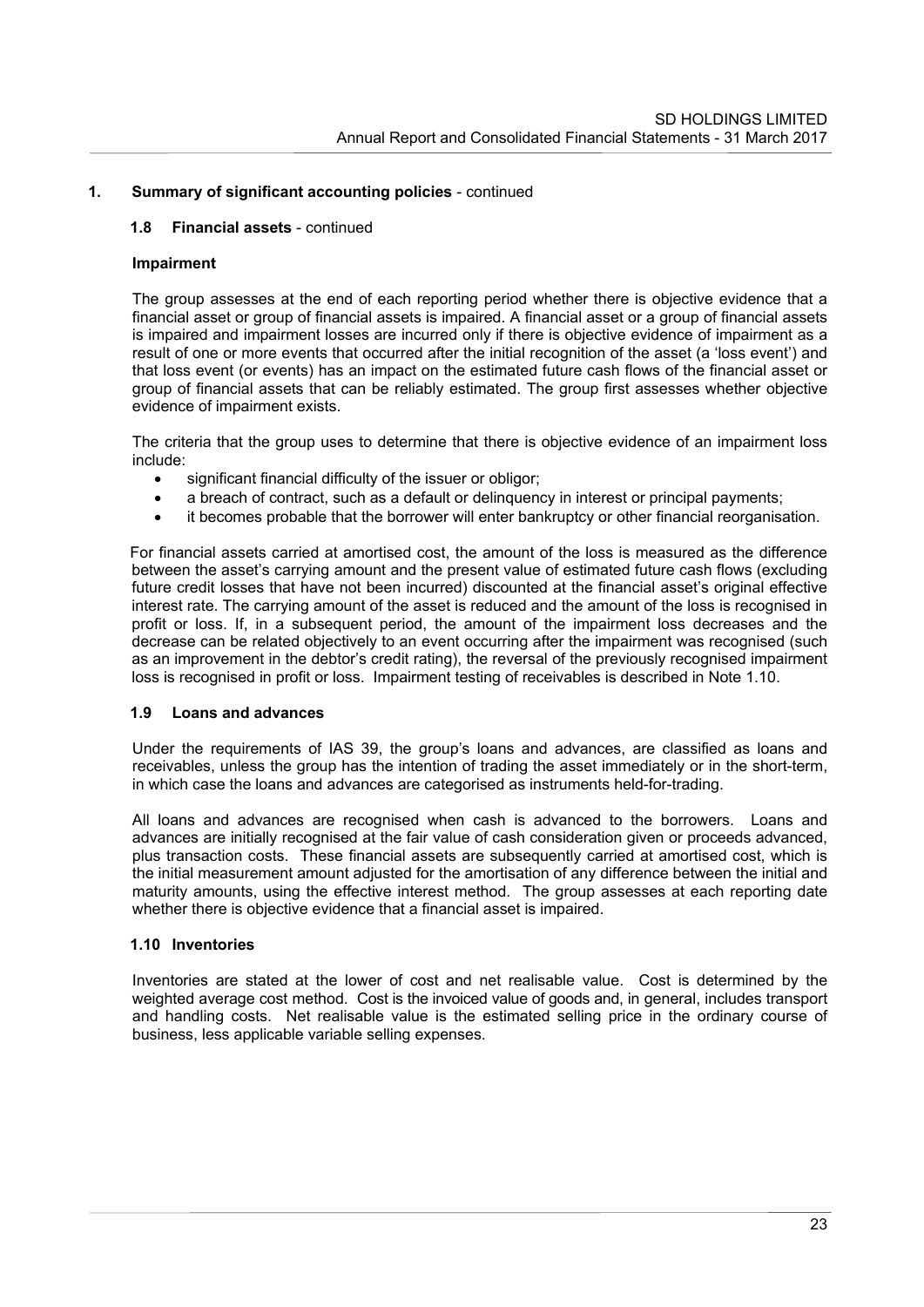### **1.11 Trade and other receivables**

Trade and other receivables are recognised initially at fair value and subsequently measured at amortised cost using the effective interest method, less provision for impairment. A provision for impairment of trade and other receivables is established when there is objective evidence that the group will not be able to collect all amounts due according to the original terms of receivables. Significant financial difficulties of the debtor, probability that the debtor will enter bankruptcy or financial reorganisation, and default or delinquency in payments are considered indicators that the receivable is impaired. The amount of the provision is the difference between the asset's carrying amount and the present value of estimated future cash flows, discounted at the original effective interest rate. The carrying amount of the asset is reduced through the use of an allowance account and the amount of the loss is recognised in profit or loss. When a receivable is uncollectible, it is written off against the allowance account for trade and other receivables. Subsequent recoveries of amounts previously written off are credited to profit or loss.

# **1.12 Cash and cash equivalents**

Cash and cash equivalents are carried in the statement of financial position at face value. Cash and cash equivalents include cash in hand, deposits held at call with banks and bank overdrafts. Bank overdrafts are shown within borrowings in current liabilities in the statement of financial position.

# **1.13 Share capital**

Ordinary shares are classified as equity. Incremental costs directly attributable to the issue of new shares are shown in equity as a deduction, net of tax, from the proceeds.

## **1.14 Financial liabilities**

The group recognises a financial liability in its statement of financial position when it becomes a party to the contractual provisions of the instrument. The group's financial liabilities are classified as financial liabilities which are not at fair value through profit or loss (classified as 'Other liabilities') under IAS 39. Financial liabilities not at fair value through profit or loss are recognised initially at fair value, being the fair value of consideration received, net of transaction costs that are directly attributable to the acquisition or the issue of the financial liability. These liabilities are subsequently measured at amortised cost. The group derecognises a financial liability from its statement of financial position when the obligation specified in the contract or arrangement is discharged, is cancelled or expires.

### **1.15 Trade and other payables**

Trade payables are obligations to pay for goods or services that have been acquired in the ordinary course of business from suppliers. Accounts payable are classified as current liabilities if payment is due within one year or less (or in the normal operating cycle of the business if longer). If not, they are presented as non-current liabilities. Trade and other payables are recognised initially at fair value and subsequently measured at amortised cost using the effective interest method.

### **1.16 Borrowings**

Borrowings are recognised initially at the fair value of proceeds received, net of transaction costs incurred. Borrowings are subsequently stated at amortised cost: any difference between the proceeds (net of transaction costs) and the redemption value is recognised in profit or loss over the period of the borrowings using the effective interest method. Borrowings are classified as current liabilities unless the group has an unconditional right to defer settlement of the liability for at least twelve months after the reporting date.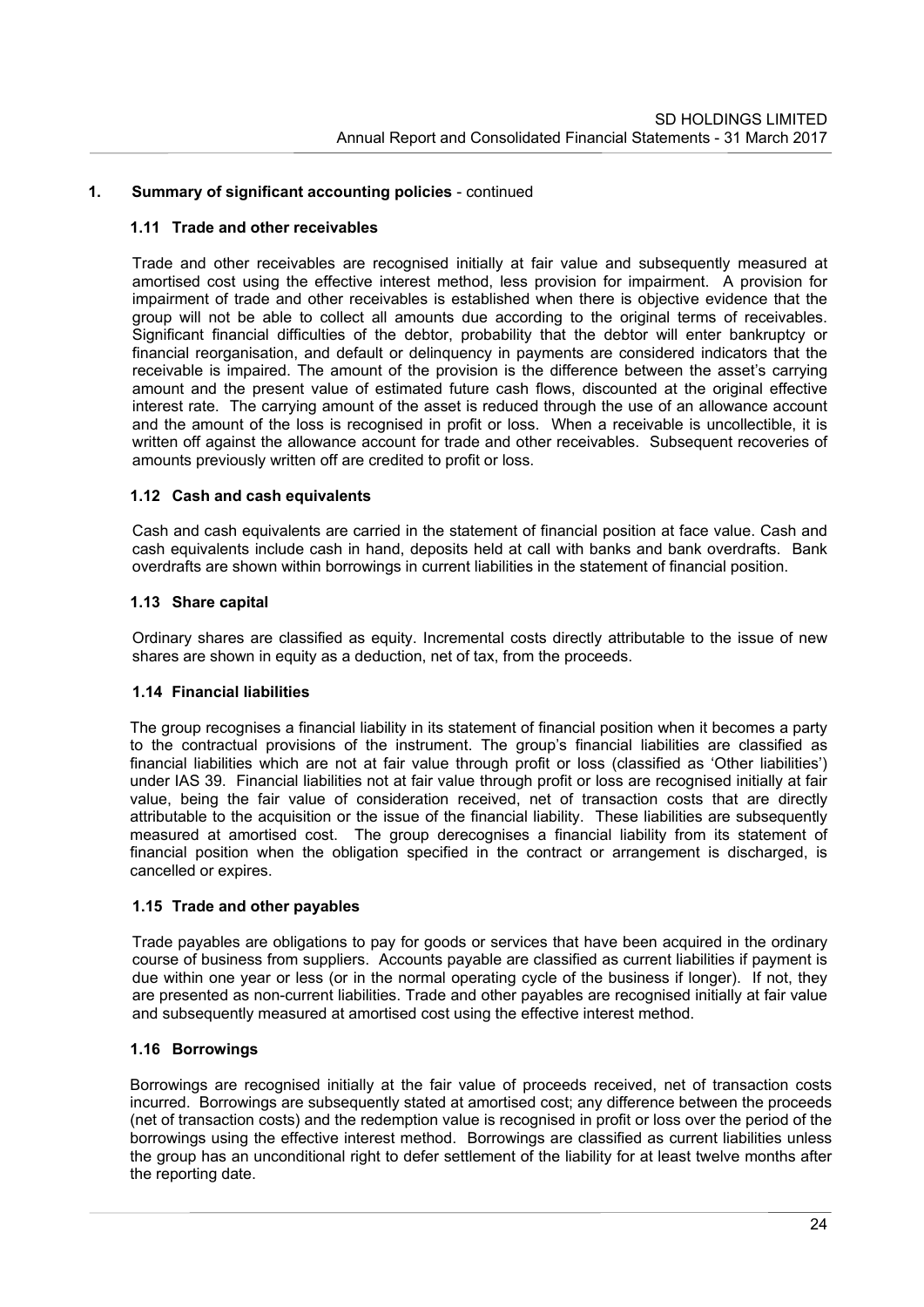## **1.17 Deferred Government grants**

Grants from the government are recognised at their fair value where there is a reasonable assurance that the grant will be received and the group will comply with all attached conditions. Government grants related to costs are deferred and recognised in profit or loss over the period necessary to match them with the costs they are intended to compensate.

Government grants related to assets, i.e. in respect of the purchase of property, plant and equipment, are included in liabilities as deferred government grants, and are credited to profit or loss on a straight-line basis over the expected lives of the related assets, presented within 'Other operating income'.

Grants related to income are presented as a deduction in reporting the related expense.

# **1.18 Offsetting financial instruments**

Financial assets and liabilities are offset and the net amount reported in the statement of financial position when there is a legally enforceable right to set off the recognised amounts and there is an intention to settle on a net basis, or realise the asset and settle the liability simultaneously.

# **1.19 Derivative financial instruments and hedging**

Derivative financial instruments include interest rate swap agreements and are initially recognised at fair value on the date a derivative contract is entered into and are subsequently remeasured at their fair value. The method of recognising the resulting gain or loss depends on whether the derivative is designated as a hedging instrument, and if so, the nature of the item being hedged.

All derivatives are carried as assets when fair value is positive and as liabilities when fair value is negative. That portion of hedging derivatives which is expected to be realised within 12 months of the reporting date is presented as current; the remainder of the derivative is presented as noncurrent. The company does not hold any trading derivatives.

### **1.20 Current and deferred tax**

The tax expense for the period comprises current and deferred tax. Tax is recognised in profit or loss, except to the extent that it relates to items recognised in other comprehensive income or directly in equity. In this case, the tax is also recognised in other comprehensive income or directly in equity, respectively.

Deferred tax is provided in full, using the liability method, on temporary differences arising between the tax bases of assets and liabilities and their carrying amounts in the financial statements. However, the deferred income tax is not accounted for if it arises from initial recognition of an asset or liability in a transaction other than a business combination that at the time of the transaction affects neither accounting nor taxable profit or loss. Deferred tax is determined using tax rates (and laws) that have been enacted or substantially enacted by the reporting date and are expected to apply when the related deferred income tax asset is realised or the deferred tax liability is settled.

Deferred tax on the fair valuation of property, plant and equipment is charged or credited directly to the revaluation reserve. Deferred tax on the difference between the actual depreciation on the asset and the equivalent depreciation based on the historical cost of the asset is realised through profit or loss.

Deferred income tax assets are recognised to the extent that it is probable that future taxable profit will be available against which the temporary differences can be utilised.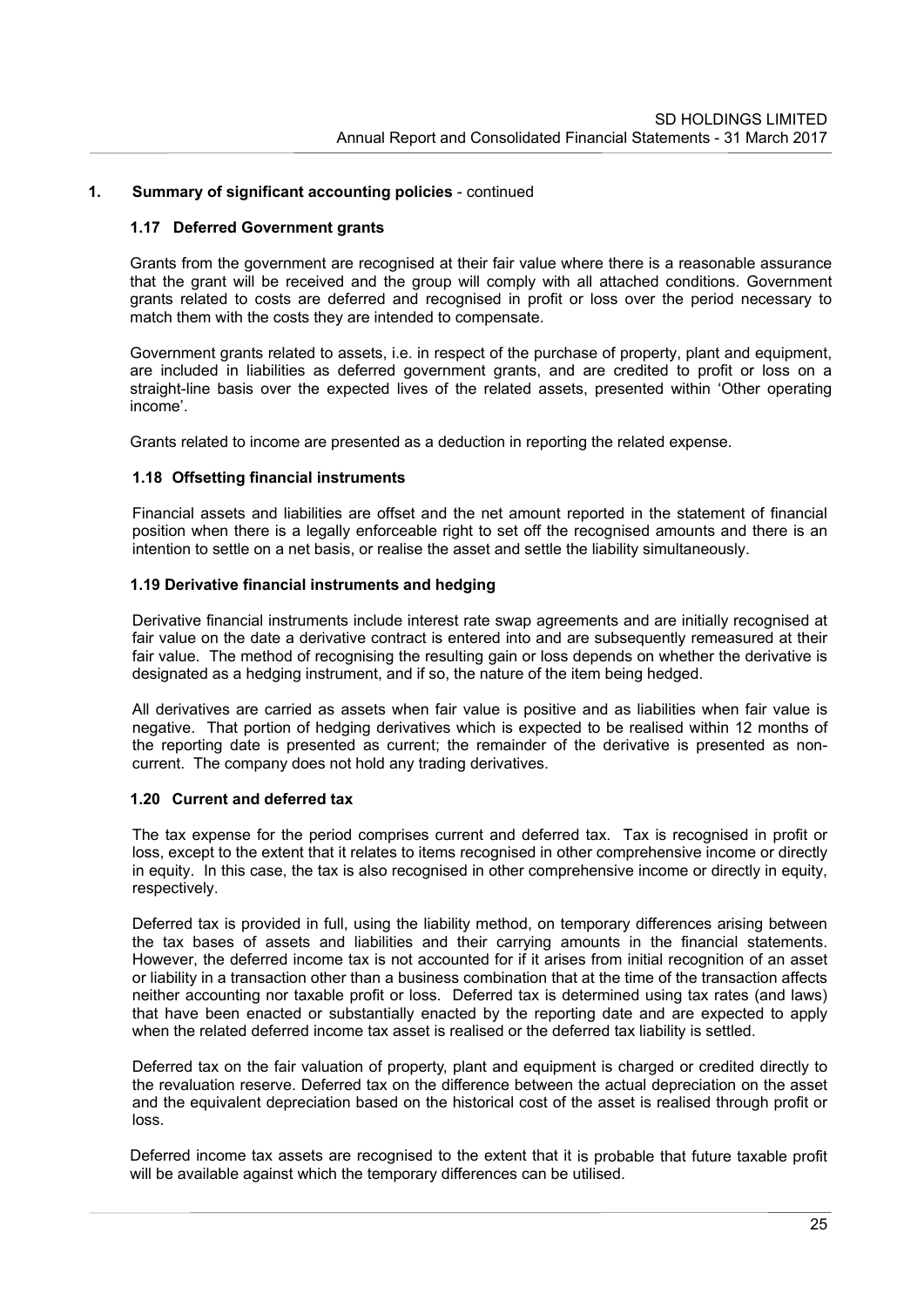#### **1.20 Current and deferred tax** - continued

Deferred tax assets and liabilities are offset when there is a legally enforceable right to offset current tax assets against current tax liabilities and when the deferred tax assets and liabilities relate to income taxes levied by the same taxation authority on either the same taxable entity or different taxable entities where there is an intention to settle the balances on a net basis.

### **1.21 Revenue recognition**

Revenue comprises the fair value of the consideration received or receivable for the sale of goods and services in the ordinary course of the group's activities. Sales are recognised upon delivery of products or performance of services, net of sales taxes, returns, rebates and discounts. The group recognises revenue when the amount of revenue can be reliably measured, it is probable that future economic benefits will flow to the entity and when specific criteria have been met for each of the group's activities as described below.

(a) Sales of goods

Sales of goods are recognised when the group has delivered products to the customer and there is no unfulfilled obligation that could affect the customer's acceptance of the products. Delivery does not occur until the risks of obsolescence and loss have been transferred to the customer, and the customer has accepted the products.

(b) Sales of services

Revenue from services is generally recognised in the period the services are provided, based on the services performed to date as a percentage of the total services to be performed. Accordingly, revenue is recognised by reference to the stage of completion of the transaction under the percentage of completion method.

(c) Interest income

Interest income is recognised in profit or loss for all interest-bearing instruments as it accrues, on a time-proportion basis using the effective interest method.

(d) Dividend income

Dividend income is recognised when the right to receive payment is established.

## **1.22 Operating and finance leases**

(a) Operating leases – where a group undertaking is the lessee

Leases of assets in which a significant portion of the risks and rewards of ownership are effectively retained by the lessor are classified as operating leases. Payments made under operating leases are charged to profit or loss on a straight-line basis over the period of the lease.

(b) Operating leases – where a group undertaking is the lessor

Assets leased out under operating leases are included in property, plant and equipment in the statement of financial position and are accounted for in accordance with accounting policy 1.4. They are depreciated over their expected useful lives on a basis consistent with similar owned property, plant and equipment. Rental income from operating leases is recognised in profit or loss on a straight-line basis over the lease term and is presented within 'Other operating income'.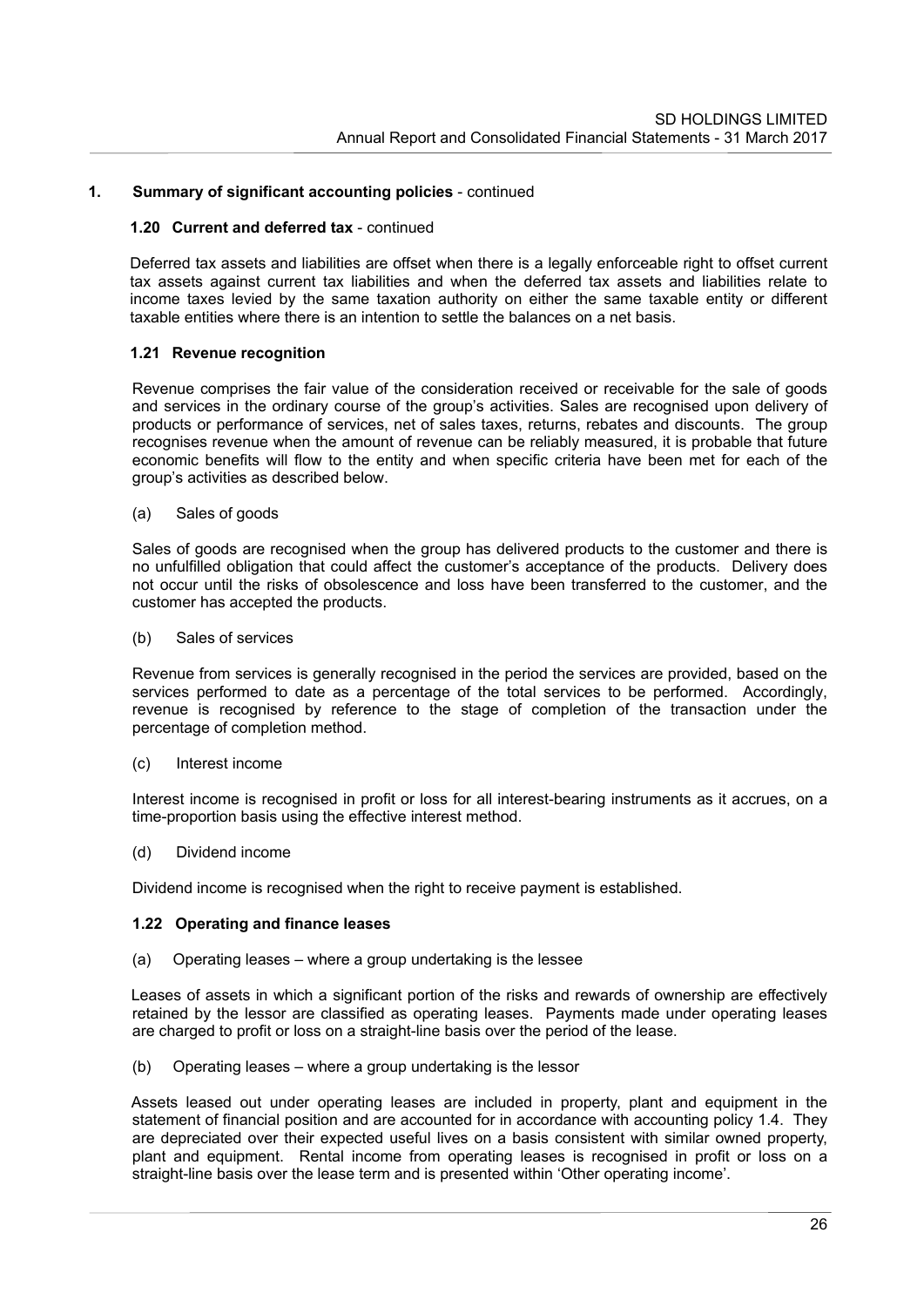### **1.22 Operating and finance leases** - continued

(c) Finance leases – where a group undertaking is the lessor

When assets are leased out under a finance lease, the lower of the fair value of the leased asset and the present value of the minimum lease payments is recognised as a receivable. The difference between the gross receivable and the present value of the receivable is recognised as unearned finance income.

Lease income is recognised over the term of the lease using the net investment method which reflects a constant periodic rate of return.

### **1.23 Borrowing costs**

Borrowing costs which are incurred for the purpose of acquiring or constructing qualifying property, plant and equipment and investment property are capitalised as part of its cost. Borrowing costs are capitalised while acquisition or construction is actively underway, during the period of time that is required to complete and prepare the asset for its intended use. Capitalisation of borrowing costs is ceased once the asset is substantially complete and is suspended if the development of the asset is suspended. All other borrowing costs are expensed. Borrowing costs are recognised for all interestbearing instruments on an accrual basis using the effective interest method. Interest costs include the effect of amortising any difference between initial net proceeds and redemption value in respect of the group's interest-bearing borrowings.

#### **1.24 Dividend distribution**

Dividend distribution to the parent company's shareholders is recognised as a liability in the financial statements in the period in which the dividends are approved by the shareholders.

#### **2. Financial risk management**

#### **2.1 Financial risk factors**

The group's activities potentially expose it to a variety of financial risks: market risk (including currency risk, fair value interest rate risk and cash flow interest rate risk), credit risk and liquidity risk. The group's overall risk management, covering risk exposures for all subsidiaries, focuses on the unpredictability of financial markets and seeks to minimise potential adverse effects on the group's financial performance. The parent company's directors provide principles for overall group risk management, as well as policies covering risks referred to above and specific areas such as investment of excess liquidity. In order to manage exposures attributable to risks arising from fluctuations in interest rates, a group undertaking made use of derivative financial instruments during the current and preceding financial years, by entering into an interest rate swap agreement with a major local banking institution.

#### *(a) Market risk*

(i) Foreign exchange risk

Foreign exchange risk arises from future commercial transactions and recognised assets and liabilities which are denominated in a currency that is not the entity's functional currency. A portion of a group undertaking's purchases are denominated in US dollar. Balances denominated in foreign currencies are settled within very short periods in accordance with the negotiated credit terms. Also, foreign exchange risk attributable to future transactions is not deemed to be material since the group undertaking manages the related risk by reflecting, as far as is practicable, the impact of exchange rate movements registered with respect to purchases in the respective sales prices.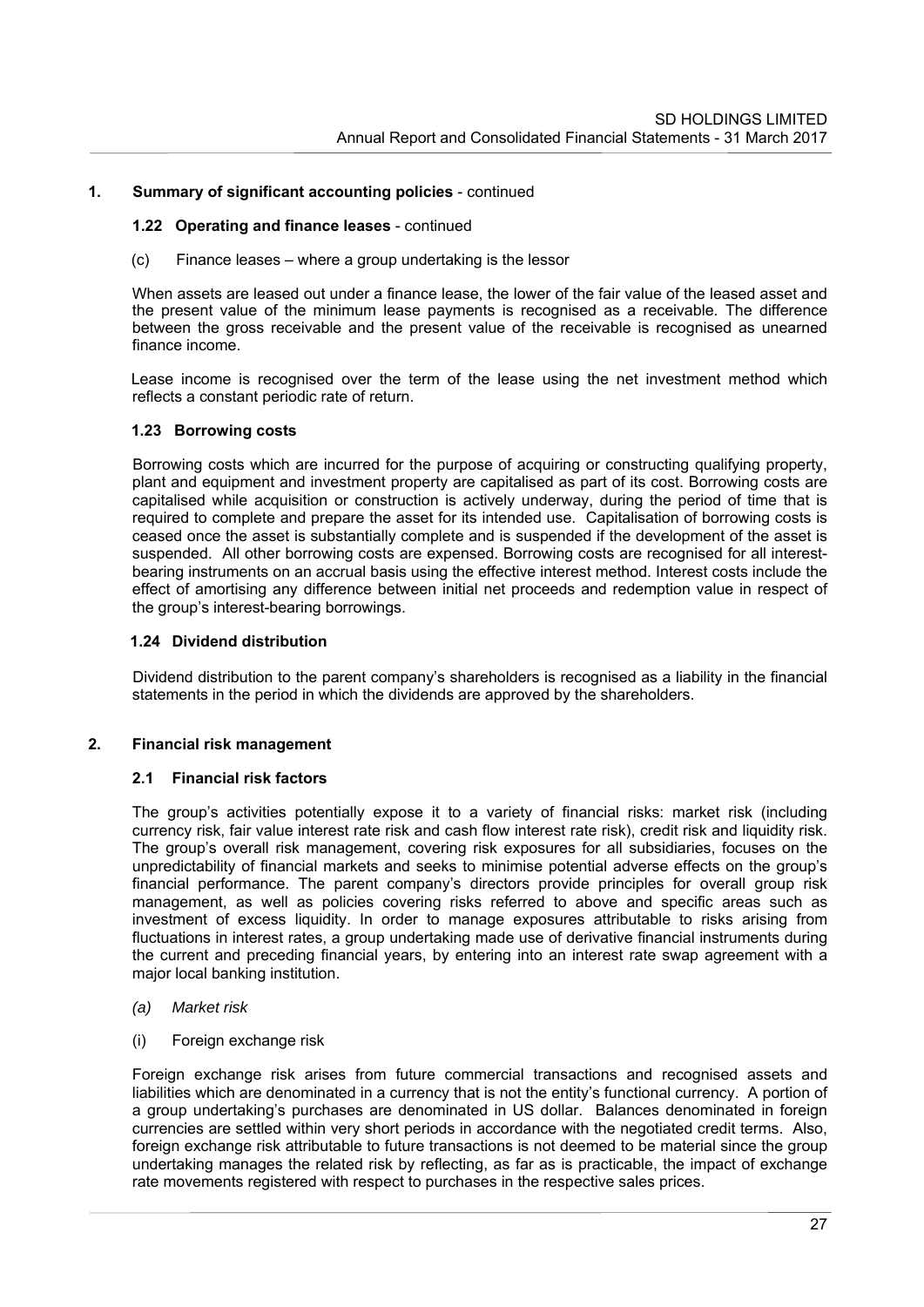The group's revenues, purchases and other expenditure, financial assets and liabilities, including financing, are mainly denominated in euro except as outlined above. Management does not consider foreign exchange risk attributable to recognised liabilities arising from purchase transactions denominated in US dollar to be significant. Accordingly, a sensitivity analysis for foreign exchange risk disclosing how profit or loss and equity would have been affected by changes in foreign exchange rates that were reasonably possible at the balance sheet date is not deemed necessary.

#### (ii) Fair value interest rate risk

The group's significant instruments which are subject to fixed interest rates represent, bank factoring loans (Note 19). In this respect, the group is potentially exposed to fair value interest rate risk in view of the fixed interest nature of these instruments, which are however measured at amortised cost.

#### (iii) Cash flow interest rate risk

For the company the cash flow interest rate risk principally arises from bank borrowings issued at variable rates (Note 19) and amounts owed by subsidiary also subject to variable rates (refer to Note 18). The interest expense arising from the borrowings is equivalent to the interest income from the receivables. Accordingly, the company is not exposed to cash flow interest rate risk.

The group's interest rate risk principally arises from bank borrowings issued at variable rates (Note 19) which expose the group to cash flow interest rate risk. In prior years, a group undertaking entered into a swap agreement to manage exposures arising from variable interest rates on a particular bank loan. Management monitors the impact of changes in market interest rates on borrowing costs in respect of these liabilities. Based on this analysis, management considers the potential impact on profit or loss of a defined interest rate shift that is reasonably possible at the balance sheet date to be immaterial and accordingly the level of interest rate risk is contained. The group's operating cash flows are substantially independent of changes in market interest rates.

### *(b) Credit risk*

Credit risk arises from cash and cash equivalents and credit exposures to customers, including outstanding debtors and committed transactions. The group's exposures to credit risk as at the end of the reporting periods are analysed as follows:

|                                       | Group      |           | Company   |           |
|---------------------------------------|------------|-----------|-----------|-----------|
|                                       | 2017       | 2016      | 2017      | 2016      |
|                                       | €          | €         |           | €         |
| Loans and receivables category:       |            |           |           |           |
| Trade and other receivables (Note 10) | 8,599,763  | 9.114.976 | 1,558,819 | 1,376,363 |
| Cash and cash equivalents (Note 12)   | 2,896,329  | 507.872   | 2,026,198 | 110,835   |
|                                       | 11,496,092 | 9.622.848 | 3,585,017 | 1.487.198 |

The maximum exposure to credit risk at the reporting date in respect of the financial assets mentioned above is equivalent to their carrying amount as disclosed in the respective notes to the financial statements. The group does not hold any collateral as security in this respect.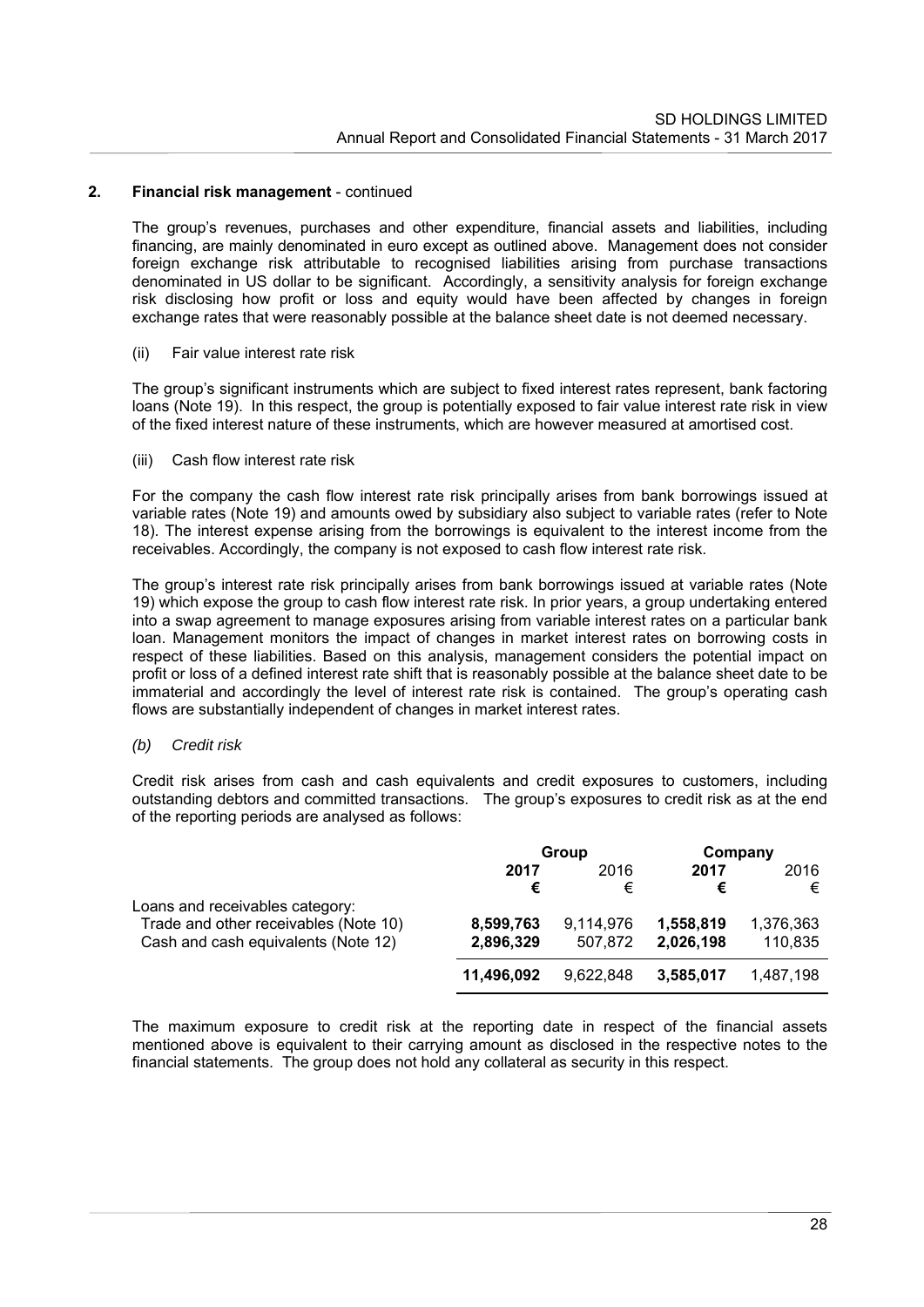The group banks only with local financial institutions with high quality standing or rating.

The group assesses the credit quality of its customers taking into account financial position, past experience and other factors. It has policies in place to ensure that sales of goods and services are effected to customers with an appropriate credit history. The group monitors the performance of its receivables on a regular basis to identify incurred collection losses, which are inherent in the group's debtors, taking into account historical experience in collection of accounts receivable.

In view of the nature of the group's activities and the market in which it operates, a limited number of customers account for a certain percentage of the group's trade receivables. Whilst no individual customer or group of dependent customers is considered by management as a significant concentration of credit risk with respect to trade debts, these exposures are monitored and reported more frequently and rigorously. These customers trade frequently with the respective group undertaking and are deemed by management to have excellent credit standing, usually taking cognisance of the performance history without defaults.

The group manages credit limits and exposures actively in a practicable manner such that there are no material past due amounts receivable from customers as at the reporting date. The group's trade and other receivables, which are not impaired financial assets, are principally debts in respect of transactions with customers for whom there is no recent history of default. Management does not expect any losses from non-performance by these customers.

A portion of the group's receivables are amounts owed by associates and other related parties, whilst a significant amount of the company's receivables is due from subsidiaries. The group's treasury monitors related party credit exposures on a regular basis and ensures timely performance of these assets in the context of overall liquidity management. The group assesses the credit quality of these related parties taking into account financial position, performance and other factors. The group takes cognisance of the related party relationship with these entities and management does not expect any losses from non-performance or default.

As at 31 March 2017 and 2016 no significant trade receivables were considered to be impaired.

At 31 March 2017, trade receivables amounting to €1,678,166 (2016: €2,490,287) were past due but not impaired. The group's receivables, which are not impaired financial assets, are principally in respect of transactions with customers from whom there is no recent history of default. Management does not expect any losses from non-performance by these customers. The ageing analysis of these past due trade receivables is over 3 months.

As at 31 March 2017, Sky Gourmet Malta Limited (one of the group's associates), had a receivable of €973,761 (2016: €682,670) from Air Malta p.l.c. regarding catering services. Such outstanding amounts are being honoured in line with agreed repayment terms and management does not expect any losses from non-performance of this customer.

#### *(c) Liquidity risk*

The group is exposed to liquidity risk in relation to meeting future obligations associated with its financial liabilities, which comprise interest-bearing borrowings (Note 19) and trade and other payables (Note 18). Prudent liquidity risk management includes maintaining sufficient cash and committed credit lines to ensure the availability of an adequate amount of funding to meet the group's obligations.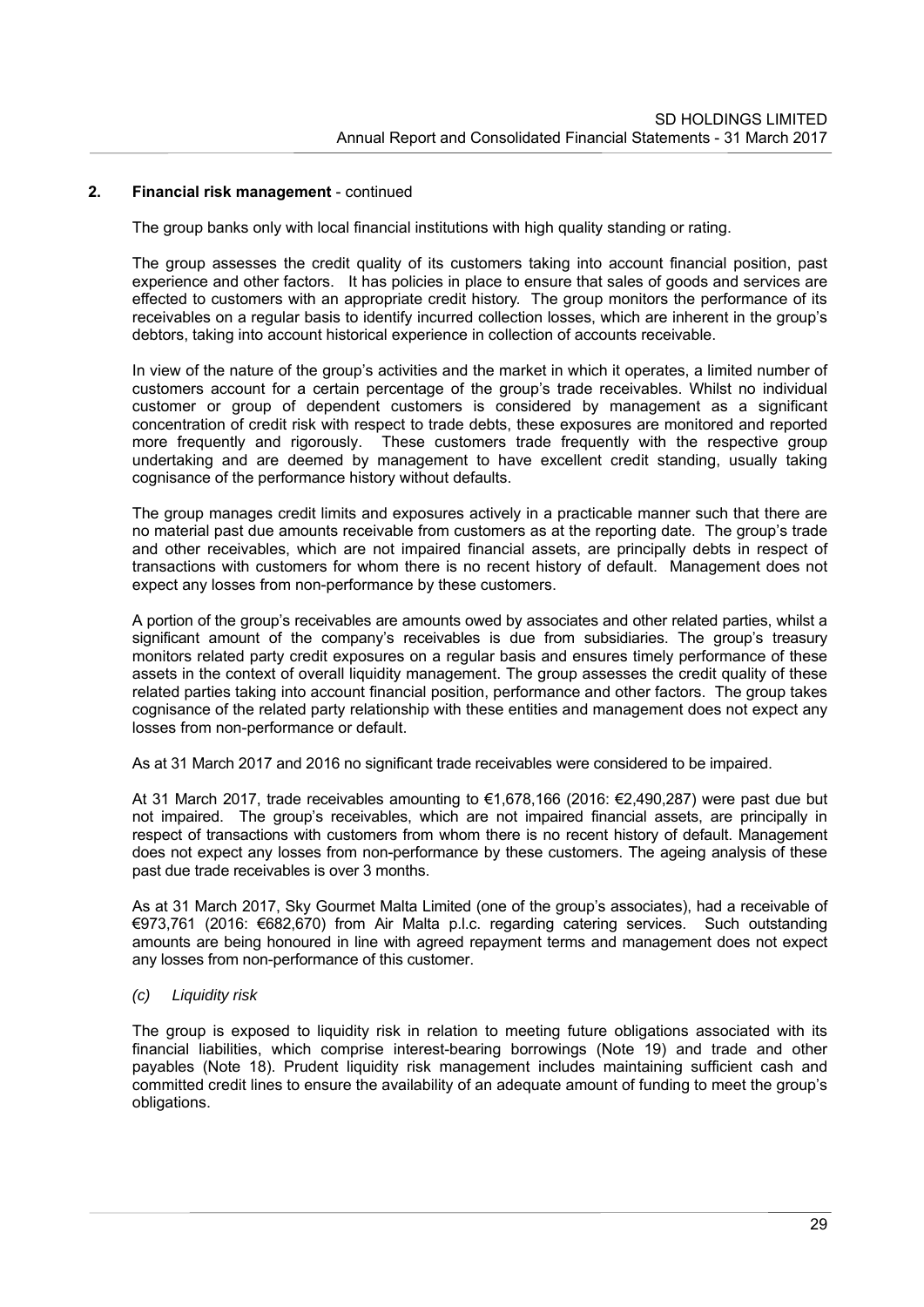Management monitors liquidity risk by reviewing expected cash flows, and ensures that no additional financing facilities are expected to be required over the coming year. This is also performed at a central treasury function which controls the overall liquidity requirements of the group within certain parameters. The group's liquidity risk is actively managed taking cognisance of the matching of cash inflows and outflows arising from expected maturities of financial instruments, together with the group's committed bank borrowing facilities and other intra-group financing that it can access to meet liquidity needs. In this respect management does not consider liquidity risk to the group as significant taking into account the liquidity management process referred to above.

At the end of the reporting period, the group and the company reported a net current liability position of €27,648,085 (after adjusting for non-cash items amounting to €7,174,844) and €10,051,063 (after adjusting for non-cash items amounting to €974,215) respectively. After excluding bank loans amounting to €18,563,010, which will be refinanced after the end of the reporting period (as disclosed in Note 35), the shortfall goes down to €9.1 million. Considering the strong EBITDA generated by the group's principal operations of €18.7 million for 31 March 2017, which is expected to be enhanced in the forthcoming years, such creditors should be paid from the cash generated from operating activities of the forthcoming year. After considering the financing options available (disclosed in Notes 19 and 35) and the support from related parties and the shareholder, the directors are confident that the group and the company are in a position to meet commitments as and when they fall due.

The following table analyses the group's and the company's financial liabilities (excluding derivatives) into relevant maturity groupings based on the remaining repayment period at the end of the financial reporting period to the contractual maturity date. The amounts disclosed in the table below are the contractual undiscounted cash flows. Balances due within twelve months equal their carrying balances as the impact of discounting is not significant.

|                                                                              | Less than<br>one year<br>€ | Between 1<br>and 2 years and 5 years<br>€ | <b>Between 2</b><br>€ | Over<br>5 years<br>€    | Total<br>€               |
|------------------------------------------------------------------------------|----------------------------|-------------------------------------------|-----------------------|-------------------------|--------------------------|
| Group                                                                        |                            |                                           |                       |                         |                          |
| <b>At 31 March 2017</b><br>Bank loans and overdrafts<br>Due to Government in | 20,713,787                 | 9,508,166                                 | 23,991,105            | 14,397,784              | 68,610,842               |
| relation to purchase of land<br>Trade and other payables                     | 1,429,571<br>20,924,836    | 1,429,571                                 | 5,850,223             | 171,657,525 180,366,890 | 20,924,836               |
| At 31 March 2016                                                             |                            |                                           |                       |                         |                          |
| Bank loans and overdrafts<br>Trade and other payables                        | 12,211,724<br>22,484,880   | 10,151,556                                | 26,080,275            | 21,927,488              | 70,371,043<br>22,484,881 |
| Company                                                                      |                            |                                           |                       |                         |                          |
| At 31 March 2017<br>Bank borrowings<br>Trade and other payables              | 388,626<br>13,329,849      | 388,626                                   | 956,994               |                         | 1,734,246<br>13,329,849  |
| At 31 March 2016<br>Bank borrowings<br>Trade and other payables              | 174,325<br>12,741,993      | 174,325                                   | 467,133               |                         | 815,783<br>12,741,993    |

With respect to the group's derivative financial liabilities disclosed in Note 22, the balances due within twelve months equal their carrying amounts as the impact of discounting is not significant.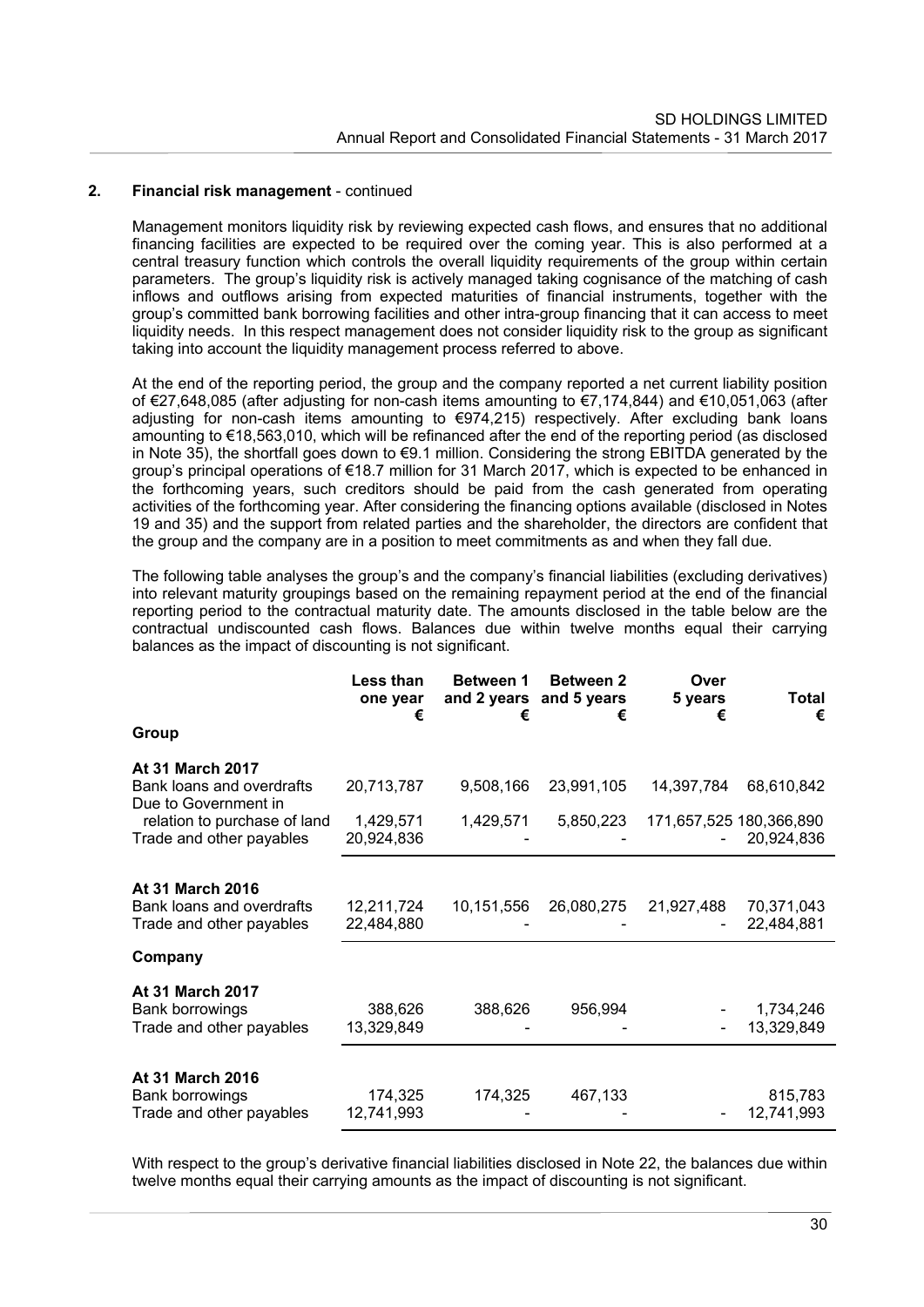#### **2.2 Capital risk management**

The group's objectives when managing capital are to safeguard the entity's ability to continue as a going concern in order to provide returns for shareholders and benefits for other stakeholders, and to maintain an optimal capital structure to reduce the cost of capital. In order to maintain or adjust the capital structure, the parent company may issue new shares or adjust the amount of dividends paid to shareholders.

The group also monitors the level of capital on the basis of the ratio of aggregated net debt to total capital. Net debt is calculated as total borrowings, as shown in the consolidated statement of financial position, less cash at bank and in hand. Total capital is calculated as total equity, as described below, plus net debt. The aggregated figures in respect of the group are reflected in the following table:

|                                                               | Group       |             |  |
|---------------------------------------------------------------|-------------|-------------|--|
|                                                               | 2017        | 2016        |  |
|                                                               | €           | €           |  |
| Total external borrowings                                     | 62,613,296  | 61,173,212  |  |
| Less: cash at bank and in hand                                | (2,896,329) | (507, 872)  |  |
| Net debt                                                      | 59,716,967  | 60,665,340  |  |
| Equity – as shown in the consolidated statement of financial  |             |             |  |
| position<br>Amounts owed to ultimate shareholder earmarked as | 65,697,798  | 56,696,565  |  |
| additional capital                                            | 299,493     | 3,779,493   |  |
| <b>Total equity</b>                                           | 65,997,291  | 60,476,058  |  |
| <b>Total capital</b>                                          | 125,714,258 | 121,141,398 |  |
|                                                               |             |             |  |
| Net debt/total capital                                        | 47.5%       | 50.1%       |  |

The level of capital of SD Holdings Limited as reflected in the consolidated statement of financial position is maintained by reference to its respective financial obligations and commitments arising from operational requirements. In view of the nature of the group's activities and the extent of borrowings or debt, the capital level as at the end of the reporting period determined by reference to the consolidated financial statements is deemed adequate by the directors.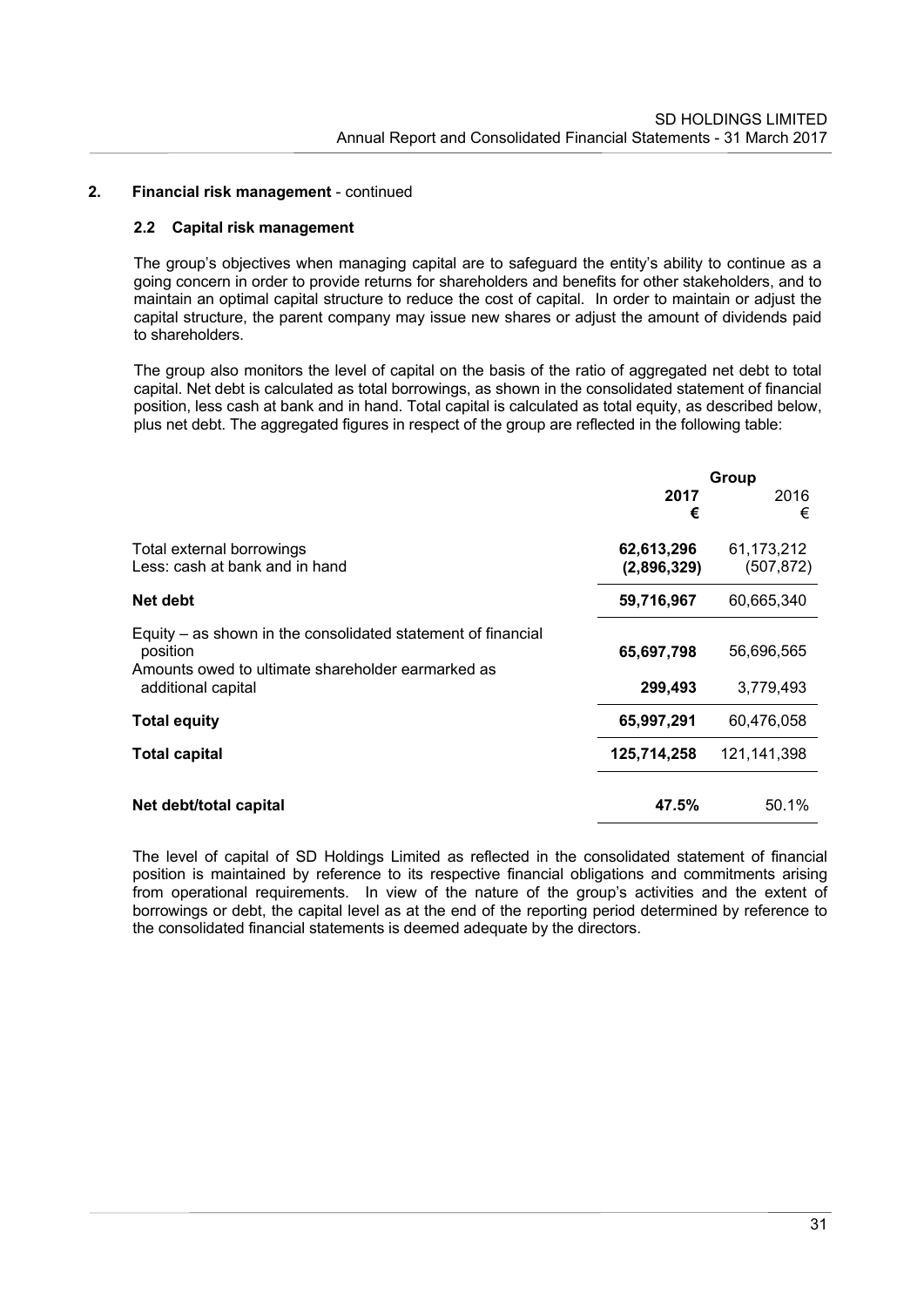#### **2.3 Fair values of financial instruments**

#### **2.3.1 Financial instruments carried at fair value**

The group's financial instruments which are carried at fair value include derivative financial instruments designated as hedging instruments (Note 22).

The group is required to disclose fair value measurements by level of the following fair value measurement hierarchy.

- Quoted prices (unadjusted) in active markets for identical assets or liabilities (level 1).
- Inputs other than quoted prices included within level 1 that are observable for the asset or liability either directly (that is, as prices), or indirectly (that is, derived from prices) (level 2).
- Inputs for the asset or liability that are not based on observable market data (that is, unobservable inputs) (level 3).

The group's interest rate swap agreement (refer to Note 22), is fair valued on the basis of valuation techniques by reference to interest rates at the end of the financial reporting period. Accordingly, these derivative financial instruments are categorised as level 2 instruments since initial recognition.

#### **2.3.2 Financial instruments not carried at fair value**

At 31 March 2017 and 2016 the carrying amounts of cash and cash equivalents, receivables, payables, accrued expenses, short-term borrowings and other short-term loans, reflected in the financial statements, are reasonable estimates of fair value in view of the nature of these instruments or the relatively short period of time between the origination of the instruments and their expected realisation. The fair value of balances with related parties which are short-term or repayable on demand is equivalent to their carrying amount.

The fair value of non-current financial instruments for disclosure purposes is estimated by discounting the future contractual cash flows at the current market interest rate that is available to the group for similar financial instruments. The fair value of the group's non-current payables and borrowings at floating interest rates as at the reporting date is not significantly different from the carrying amounts.

### **3. Critical accounting estimates and judgements**

Estimates and judgements are continually evaluated and based on historical experience and other factors including expectations of future events that are believed to be reasonable under the circumstances. In the opinion of the directors, the accounting estimates and judgements made in the course of preparing these financial statements are not difficult, subjective or complex to a degree which would warrant their description as critical in terms of the requirements of IAS 1.

As referred to in Note 4 to the financial statements, the group's land and buildings category of property, plant and equipment is fair valued periodically by the directors on 31 December on the basis of professional advice, which considers current market prices in an active market for all properties.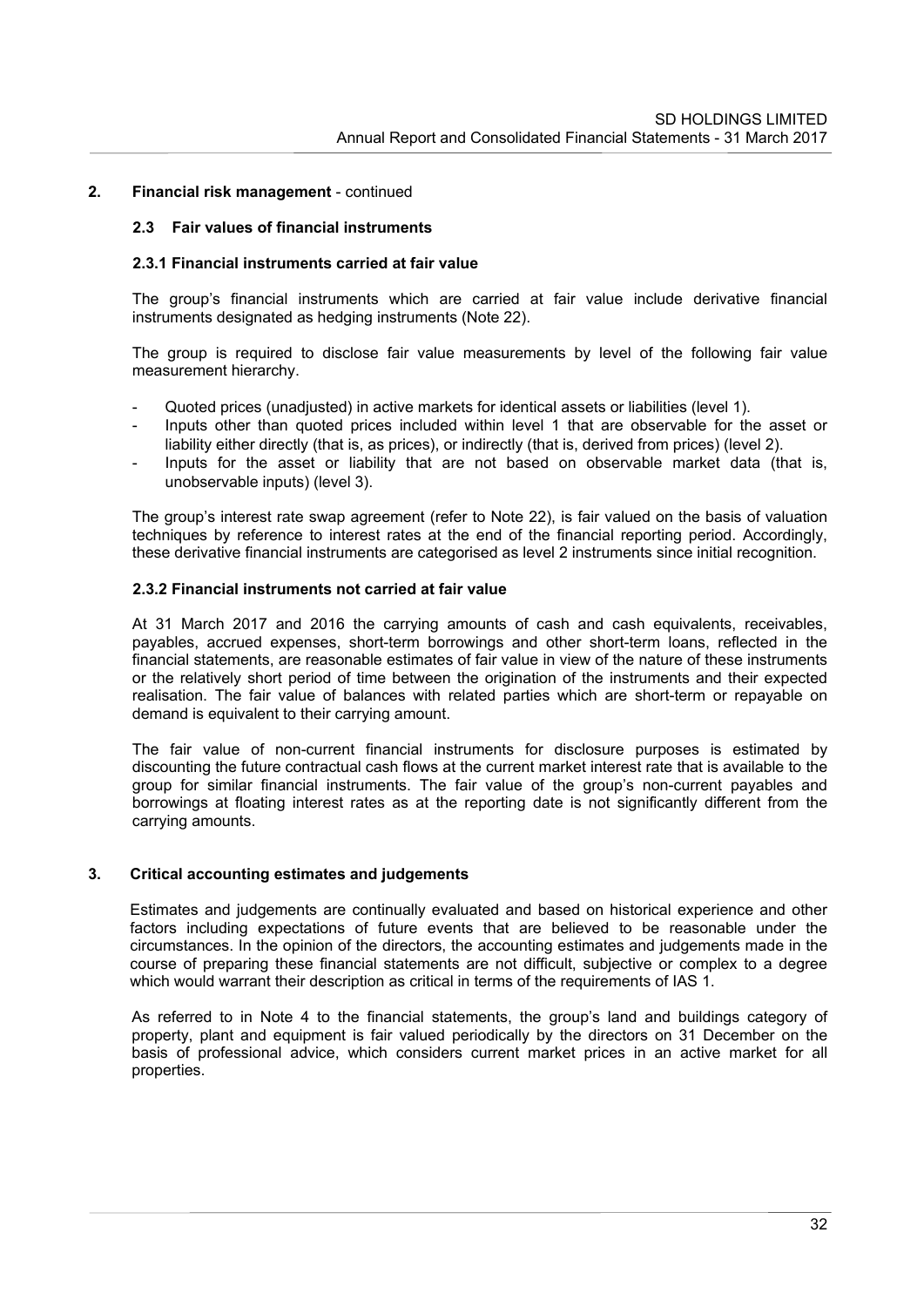# **4. Property, plant and equipment**

**Group** 

|                                                                                                                                                                                                          | Land &<br>buildings<br>€                          | Assets in<br>course of<br>construction<br>and payments<br>on account<br>€ | Computer<br>equipment<br>€   | Furniture,<br>fixtures &<br>fittings<br>€           | Motor<br>vehicles<br>€                              | Plant,<br>machinery &<br>operational<br>equipment<br>€ | Audio<br>visual<br>equipment<br>€ | Total<br>€                                                                 |
|----------------------------------------------------------------------------------------------------------------------------------------------------------------------------------------------------------|---------------------------------------------------|---------------------------------------------------------------------------|------------------------------|-----------------------------------------------------|-----------------------------------------------------|--------------------------------------------------------|-----------------------------------|----------------------------------------------------------------------------|
| At 1 April 2015<br>Cost<br>Accumulated depreciation                                                                                                                                                      | 66,605,259<br>(2,037,863)                         | 1,522,090                                                                 | 290,258<br>(236, 395)        | 45,774,749<br>(6,465,609)                           | 499,832<br>(301, 776)                               | 10,738,880<br>(2,968,100)                              | 78,803<br>(64, 047)               | 125,509,871<br>(12,073,790)                                                |
| Net book amount                                                                                                                                                                                          | 64,567,396                                        | 1,522,090                                                                 | 53,863                       | 39,309,140                                          | 198,056                                             | 7,770,780                                              | 14,756                            | 113,436,081                                                                |
| Year ended 31 March 2016<br>Opening net book amount<br>Additions<br>Commissioned assets<br>Revaluation surplus (Note 14)<br><b>Disposals</b><br>Depreciation charge<br>Depreciation release on disposals | 64,567,396<br>454,332<br>25,384,879<br>(534, 751) | 1,522,090<br>860,920<br>(232, 102)                                        | 53,863<br>3,270<br>(39, 823) | 39,309,140<br>1,928,384<br>232,102<br>(4, 384, 752) | 198,056<br>87,500<br>(8, 106)<br>(71, 805)<br>8,106 | 7,770,780<br>363,062<br>(815, 820)                     | 14,756<br>(4,944)                 | 113,436,081<br>3,697,468<br>25,384,879<br>(8, 106)<br>(5,851,895)<br>8,106 |
| Closing net book amount                                                                                                                                                                                  | 89,871,856                                        | 2,150,908                                                                 | 17,310                       | 37,084,874                                          | 213,751                                             | 7,318,022                                              | 9,812                             | 136,666,533                                                                |
| At 31 March 2016<br>Cost or valuation<br>Accumulated depreciation                                                                                                                                        | 89,871,856                                        | 2,150,908                                                                 | 293,528<br>(276, 218)        | 47,935,235<br>(10, 850, 361)                        | 579,226<br>(365, 475)                               | 11,101,942<br>(3,783,920)                              | 78,803<br>(68, 991)               | 152,011,498<br>(15, 344, 965)                                              |
| Net book amount                                                                                                                                                                                          | 89,871,856                                        | 2,150,908                                                                 | 17,310                       | 37,084,874                                          | 213,751                                             | 7,318,022                                              | 9,812                             | 136,666,533                                                                |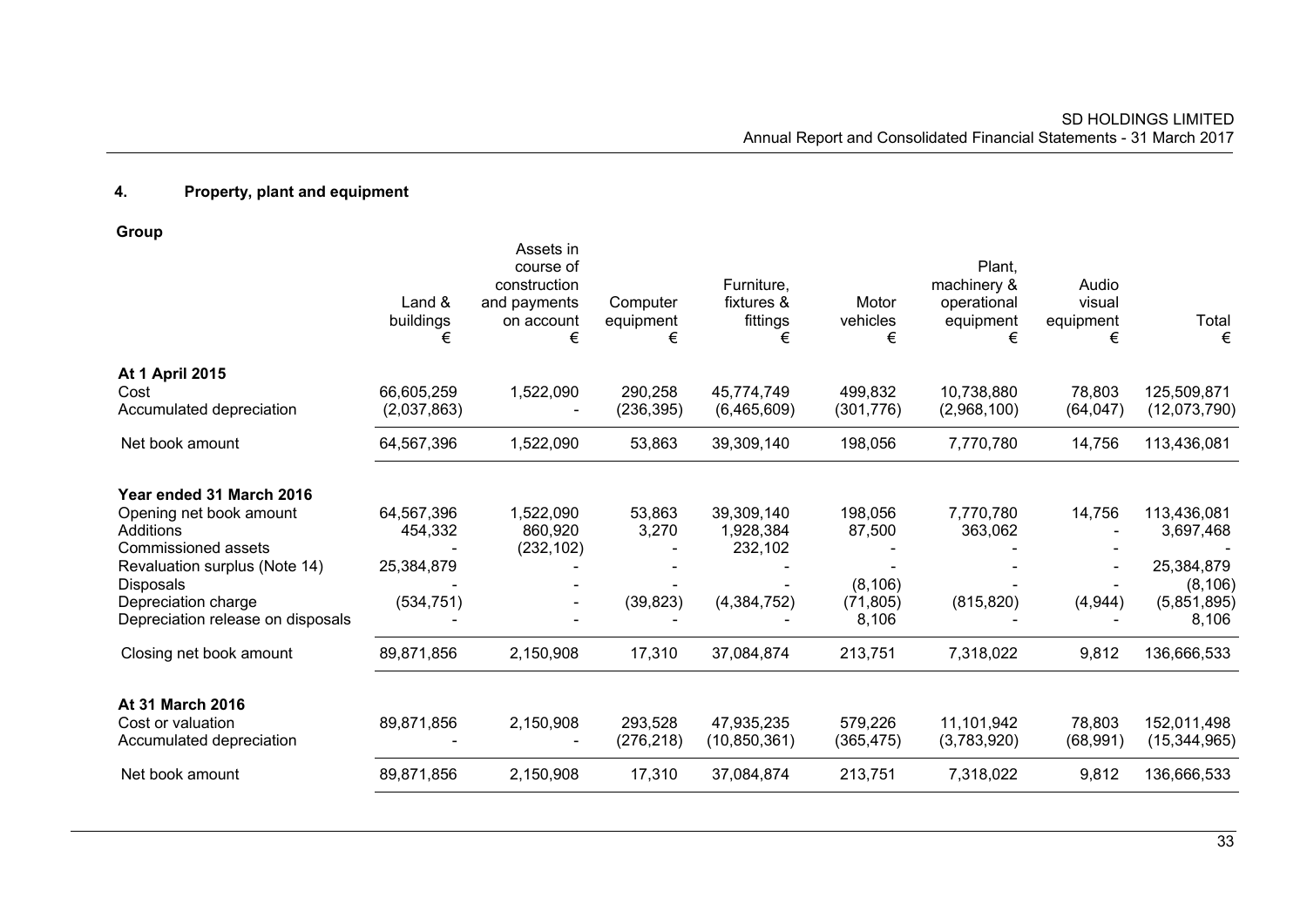| Net book amount                                                            | 89,996,037                  | 726,081                                                                   | 3,043                      | 35, 171, 375                              | 253,357                | 7,560,958                                              | 4,868                             | 133,715,719                   |
|----------------------------------------------------------------------------|-----------------------------|---------------------------------------------------------------------------|----------------------------|-------------------------------------------|------------------------|--------------------------------------------------------|-----------------------------------|-------------------------------|
| <b>At 31 March 2017</b><br>Cost or valuation<br>Accumulated depreciation   | 90,521,948<br>(525, 911)    | 726,081                                                                   | 314,387<br>(311, 344)      | 50,676,992<br>(15,505,617)                | 694,494<br>(441,137)   | 12,233,949<br>(4,672,991)                              | 78,803<br>(73, 935)               | 155,246,654<br>(21, 530, 935) |
| Closing net book amount                                                    | 89,996,037                  | 726,081                                                                   | 3,043                      | 35, 171, 375                              | 253,357                | 7,560,958                                              | 4,868                             | 133,715,719                   |
| Depreciation charge<br>Depreciation release on disposals                   | (525, 911)                  | $\blacksquare$                                                            | (35, 126)                  | (4,655,256)                               | (87,662)<br>12,000     | (889, 071)                                             | (4, 944)                          | (6, 197, 970)<br>12,000       |
| <b>Disposals</b>                                                           |                             |                                                                           |                            |                                           | (20,000)               |                                                        |                                   | (20,000)                      |
| Reclassification to investment<br>property (Note 5)<br>Commissioned assets | 21,500                      | (540, 847)<br>(1,018,153)                                                 |                            | 996,653                                   |                        |                                                        |                                   | (540, 847)                    |
| Year ended 31 March 2017<br>Opening net book amount<br>Additions           | 89,871,856<br>628,592       | 2,150,908<br>134,173                                                      | 17,310<br>20,859           | 37,084,874<br>1,745,104                   | 213,751<br>135,268     | 7,318,022<br>1,132,007                                 | 9,812                             | 136,666,533<br>3,796,003      |
|                                                                            | Land $\&$<br>buildings<br>€ | Assets in<br>course of<br>construction<br>and payments<br>on account<br>€ | Computer<br>equipment<br>€ | Furniture,<br>fixtures &<br>fittings<br>€ | Motor<br>vehicles<br>€ | Plant,<br>machinery &<br>operational<br>equipment<br>€ | Audio<br>visual<br>equipment<br>€ | Total<br>€                    |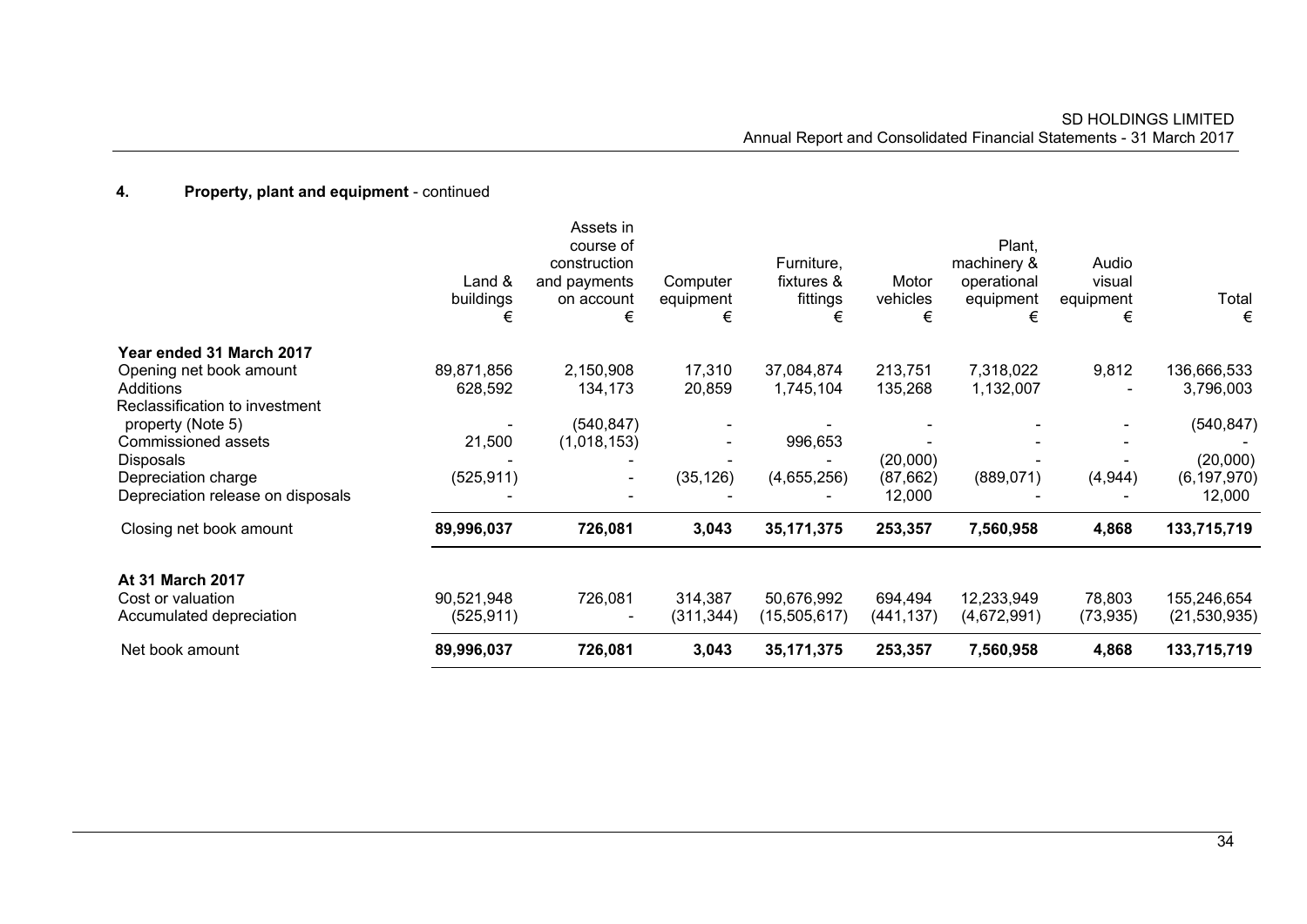The reclassification from property, plant and equipment to investment property amounting to €540,847 during the current financial year, relates to expenditure incurred in prior years in respect of the acquisition of the property title disclosed in Note 5.

Bank borrowings in the name of group undertakings are secured on the group's land and buildings (refer to Note 19).

#### *Fair valuation of property*

The principal elements of the group's land and buildings, within property, plant and equipment were last revalued on 31 March 2016 by independent professionally qualified valuers. The book value of the properties had been adjusted to the revaluation and the resultant surplus, net of applicable deferred income taxes, had been credited to the revaluation reserve in shareholders' equity (Note 14).

Valuations were made on the basis of open market value taking cognisance of the specific location of the respective property, the size of the site together with its development potential, the availability of similar properties in the area, and whenever possible, having regard to recent market transactions for similar properties in the same location.

As at 31 March 2017, the directors have reviewed the carrying amount of the properties referred to above and no adjustments to the carrying amounts were deemed necessary as at the end of the reporting period. Any remaining property has not been revalued since acquisition or initial recognition and following an assessment by the directors on the fair value of these properties at 31 March 2017, the fair values were deemed to fairly approximate the carrying amounts.

The group is required to analyse non-financial assets carried at fair value by level of the fair value hierarchy within which the recurring fair value measurements are categorised in their entirety (Level 1, 2 or 3). The different levels of the fair value hierarchy have been defined as fair value measurements using:

- Quoted prices (unadjusted) in active markets for identical assets (Level 1);
- Inputs other than quoted prices included within Level 1 that are observable for the asset, either directly (that is, as prices) or indirectly (that is, derived from prices) (Level 2);
- Inputs for the asset that are not based on observable market data (that is, unobservable inputs) (Level 3).

The group's revalued land and buildings, consist principally of the db Seabank Resort & SPA and the db San Antonio Hotel & SPA, being operational property that is owned and managed by the respective group undertakings. The recurring property fair value measurements at the end of each financial period presented use significant unobservable inputs and are accordingly categorised within Level 3 of the fair valuation hierarchy.

The group's policy is to recognise transfers into and out of fair value hierarchy levels as of the beginning of the reporting period. There were no transfers between different levels of the fair value hierarchy during the current and preceding financial year.

A reconciliation from the opening balance to the closing balance of property for recurring fair value measurements categorised within Level 3 of the fair value hierarchy, for the current and preceding financial year, is reflected in the table above.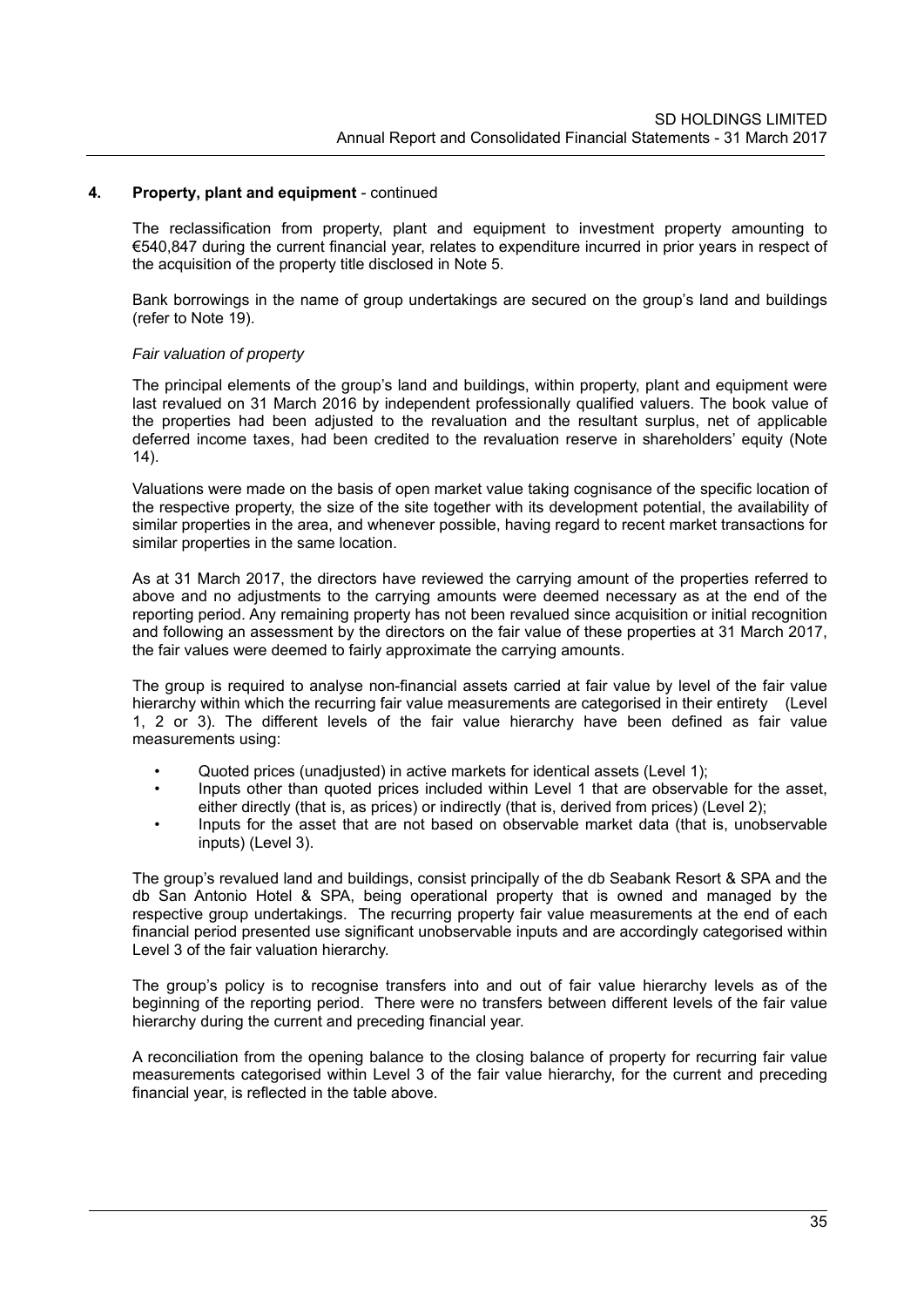#### V*aluation processes*

The valuation of the property is performed regularly on the basis of valuation reports prepared by third party qualified valuers. These reports are based on both:

- information provided by the group which is derived from the respective group undertaking's financial systems and is subject to the entity's overall control environment; and
- assumptions and valuation models used by the valuers; with assumptions being typically market related and based on professional judgement and market observation.

The information provided to the valuers, together with the assumptions and the valuation models used by the valuers, are reviewed by designated officers within the group. This includes a review of fair value movements over the period. When the designated officers consider that the valuation report is appropriate, the valuation report is recommended to the respective group undertaking's Board of directors. The Board then considers the valuation report as part of its overall responsibilities.

At the end of every reporting period, the designated officers assess whether any significant changes or developments have been experienced since the last external valuation. This analysis is usually supported by an assessment performed by the third party property valuers. The officers report to the Board on the outcome of this assessment.

#### *Valuation techniques*

The external valuations of the Level 3 property as at 31 March 2016 have been performed using the discounted cash flow, being the valuation technique considered by the external valuers to be the most appropriate for the group's properties. In view of a limited number of similar or comparable properties and property transactions, comprising sales or rentals, in the local market, the valuations have been performed using unobservable inputs. The significant inputs used are generally those described below:

- Discounted cash flow ("DCF") approach: considers the free cash flows arising from the projected income streams expected to be derived from the operation of the property, discounted to present value using an estimate of the weighted average cost of capital that would be available to finance such an operation. The significant unobservable inputs utilised with this technique include:

| Earnings before interest,<br>tax, depreciation and<br>amortisation (EBITDA) | based on projected income streams less operating expenditure<br>necessary to operate the hotels, but prior to depreciation and<br>financing charges.                                                                                                                                                                                                                                                                                                                                                                                                                                                                       |
|-----------------------------------------------------------------------------|----------------------------------------------------------------------------------------------------------------------------------------------------------------------------------------------------------------------------------------------------------------------------------------------------------------------------------------------------------------------------------------------------------------------------------------------------------------------------------------------------------------------------------------------------------------------------------------------------------------------------|
| Growth rate                                                                 | based on management's estimated average growth of the<br>respective company's EBITDA levels, mainly determined by<br>projected growth in income streams.                                                                                                                                                                                                                                                                                                                                                                                                                                                                   |
| Discount rate                                                               | reflecting the current market assessment of the uncertainty in the<br>amount and timing of projected cash flows. The discount rate<br>reflects the estimated weighted average cost of capital that would<br>be available for financing such an operation. The discount rate is<br>based on an assumed debt to equity ratio; estimation of cost of<br>equity is based on risk free interest rates adjusted for country risk<br>and equity risk premium adjusted for entity-specific risk factor;<br>estimation of cost of debt is based on risk free interest rates<br>adjusted for country risk and assumed credit spread. |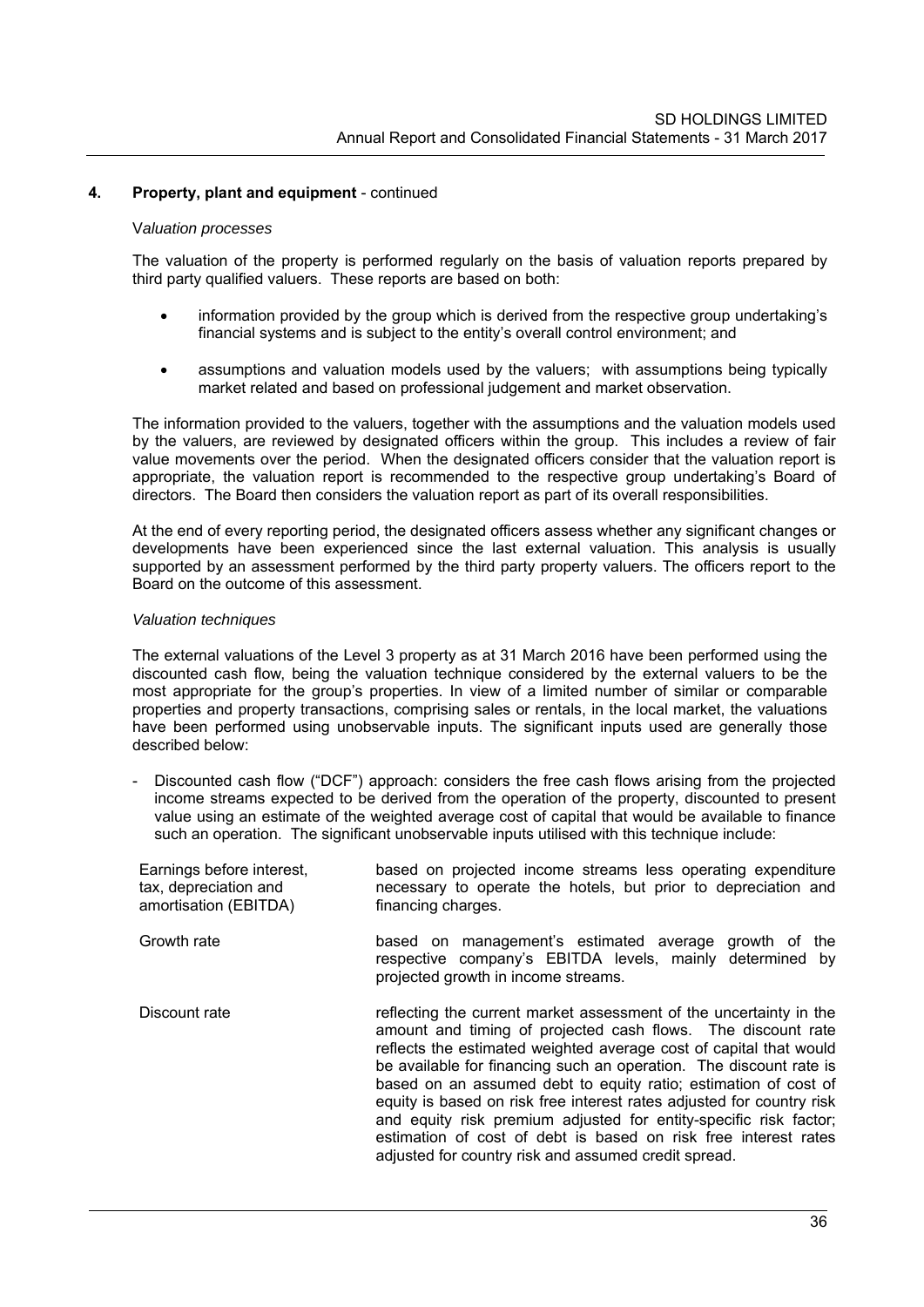*Information about fair value measurements using significant unobservable inputs (Level 3), as at 31 March 2017 and 2016*

| Description by class based on<br>highest and best use    | <b>Fair value</b><br>as at<br>year end<br>€000 | <b>Valuation</b><br>technique | Significant<br>unobservable<br>input | Range of<br>unobservable<br>inputs |
|----------------------------------------------------------|------------------------------------------------|-------------------------------|--------------------------------------|------------------------------------|
| Current use as commercial<br>premises (hotel operations) | 88,600                                         | <b>DCF</b><br>approach        | <b>EBITDA</b>                        | €6,700,000 to<br>€9,500,000        |
|                                                          |                                                |                               | Growth rate                          | 2% to 2.25%<br>per annum           |
|                                                          |                                                |                               | Discount rate                        | 7.9% to 10.8%<br>$(post-tax)$      |

With respect to the DCF approach, an increase in the projected levels of EBITDA and growth rate would result in an increased fair value of the property, whereas a higher discount rate would give rise to a lower fair value.

At 31 March 2017 and 2016, the directors consider the current use of the properties to be equivalent to the highest and best use.

If the land and buildings were stated on the historical cost basis, the amounts would be as follows:

|                                  | 2017<br>€                 | 2016<br>€                 |
|----------------------------------|---------------------------|---------------------------|
| Cost<br>Accumulated depreciation | 67,709,683<br>(3,098,525) | 67,059,591<br>(2,572,614) |
| Net book amount                  | 64,611,158                | 64.486.977                |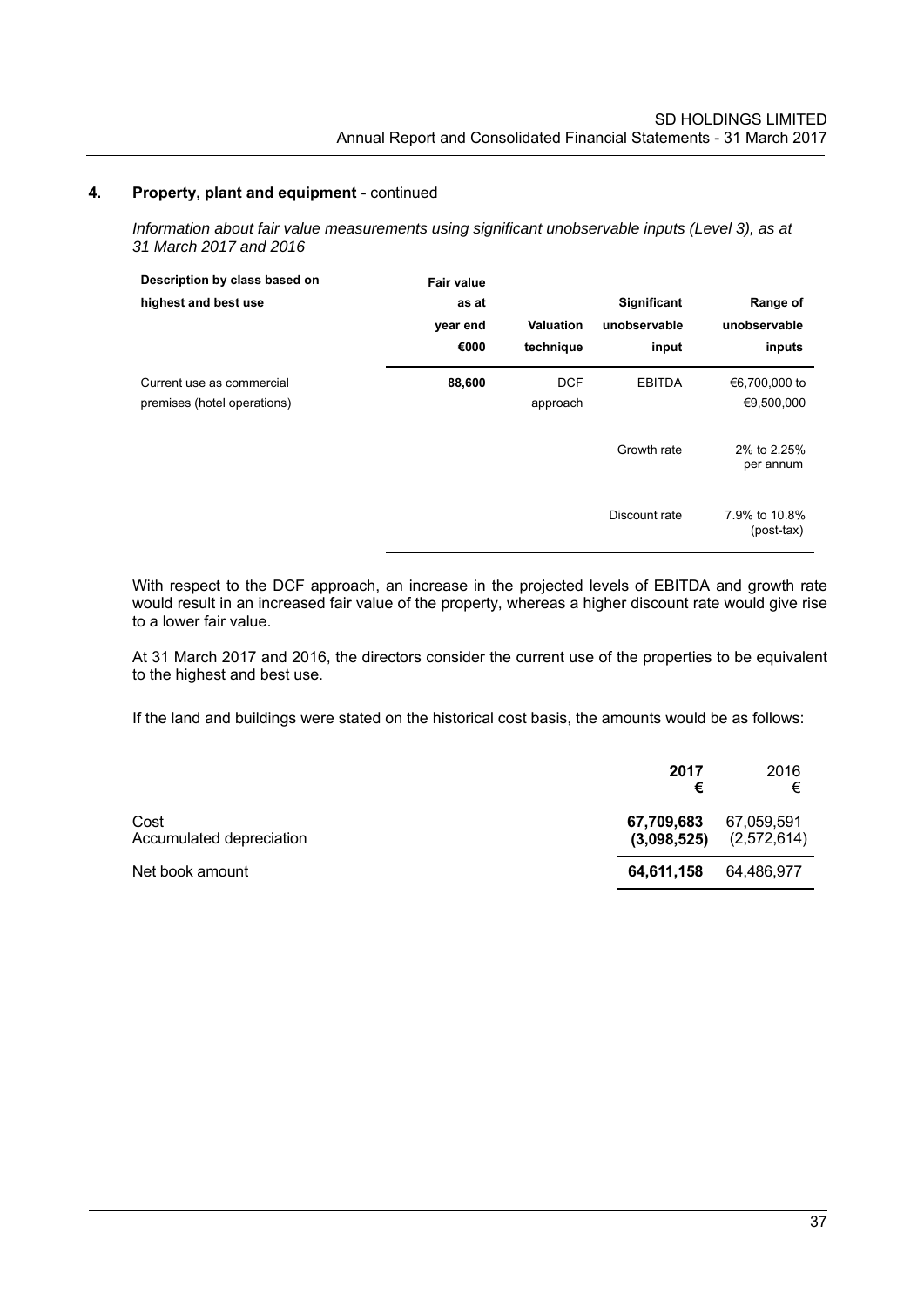#### **5. Investment property**

|                                                              | Group      |           |  |
|--------------------------------------------------------------|------------|-----------|--|
|                                                              | 2017<br>€  | 2016<br>€ |  |
| Year ended 31 March                                          |            |           |  |
| Opening cost and carrying amount                             |            |           |  |
| Additions                                                    | 59,599,420 |           |  |
| Reclassification from property, plant and equipment (Note 4) | 540,847    |           |  |
| Closing cost and carrying amount                             | 60,140,267 |           |  |

The group's investment property represents property title in the name of DB San Gorg Property Limited, a wholly owned subsidiary of the parent company. DB San Gorg Property Limited, entered into a 99 year concession agreement with the Government of Malta and the Government Property Department on 1 February 2017 for the acquisition of three portions of land having a total surface area of circa 23,975sqm. The said land is located in St Julian's. This property, subject to the securing of all necessary development permits, is earmarked as a mixed use development encompassing a five star hotel, residential tower, shopping mall, large underground car park and other amenities to complement the project. DB San Gorg Property Limited has submitted an application with the Planning Authority.

The contract of acquisition of the emphyteutical grant and related acquisition costs are payable over an extended period of time and was therefore discounted to its present value of €60.1 million at the date of purchase. The rate applied in discounting the future outflows to present value is 3.5%, based upon the current market interest rate that is available to the group.

As at 31 March 2017, following an assessment by the directors, the fair value of the property is deemed to fairly approximate its carrying amount.

### **6. Intangible assets**

#### **Franchise license rights**

|                                                | Group                 |                         |  |
|------------------------------------------------|-----------------------|-------------------------|--|
|                                                | 2017<br>€             | 2016<br>€               |  |
| Year ended 31 March                            |                       |                         |  |
| Opening net book amount<br>Amortisation charge | 969,582<br>(241, 756) | 1,211,338<br>(241, 756) |  |
| Closing net book amount                        | 727,826               | 969,582                 |  |
| At 31 March                                    |                       |                         |  |
| Cost                                           | 2,965,266             | 2,965,266               |  |
| Accumulated amortisation                       | (2, 237, 440)         | (1,995,684)             |  |
| Net book amount                                | 727,826               | 969,582                 |  |

The intangible assets represent the value of franchise license rights and related brand costs, covering a period of twenty years, to use the *Hard Rock Café* brand name and certain other trade names, service marks, logos and commercial symbols related to the operation of restaurant/bar establishments and sale of merchandise in accordance with the franchise agreement.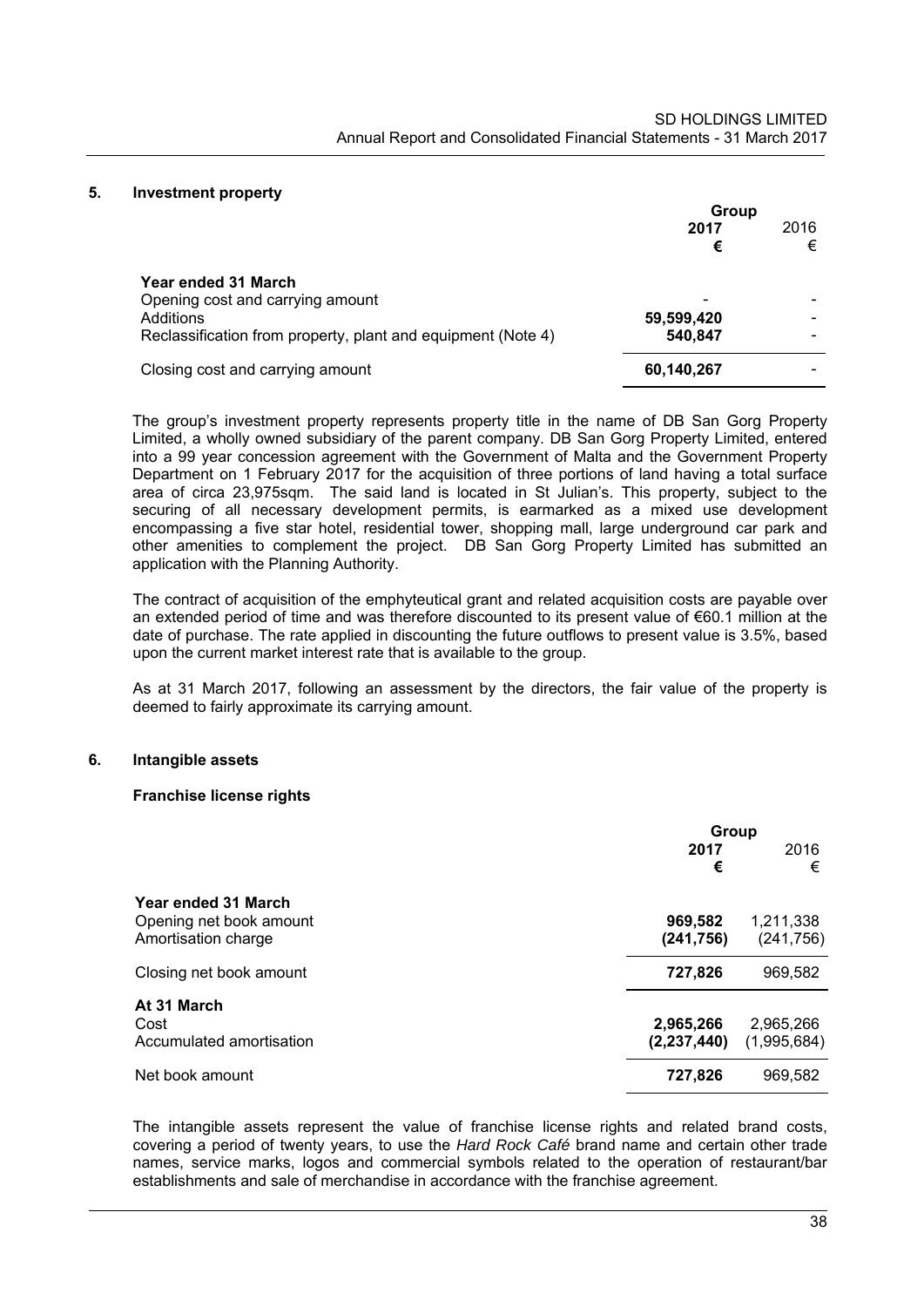# **7. Investments in subsidiaries**

|                                                                      | 2017                             | Company<br>2016 |
|----------------------------------------------------------------------|----------------------------------|-----------------|
|                                                                      | €                                | €               |
| Year ended 31 March<br>Opening cost and carrying amount<br>Additions | 16,271,612 16,271,612<br>251.200 |                 |
| Closing cost and carrying amount                                     | 16,522,812 16,271,612            |                 |

The principal subsidiaries at 31 March, whose results and financial position affected the figures of the group, are shown below:

|                                   | <b>Registered</b><br>office                                                                                    | <b>Class of</b><br>shares held                                | Percentage of<br>shares held<br>2017 | 2016                 |
|-----------------------------------|----------------------------------------------------------------------------------------------------------------|---------------------------------------------------------------|--------------------------------------|----------------------|
| DB Catering and Events<br>Limited | San Antonio<br>Hotel and Spa<br>Triq it-Turisti,<br>St. Paul's Bay,<br>Malta                                   | Ordinary shares                                               | 100%                                 | 100%                 |
| DB San Gorg Property<br>Limited   | Seabank Hotel,<br>Marfa Road,<br>Ghadira Bay,<br>Mellieha, Malta                                               | Ordinary shares                                               | 100%                                 |                      |
| Evergreen Travel<br>Limited       | Akara Building<br>24 De Castro Street,<br>Wickhams Cay,<br>Road Town, Tortola<br><b>British Virgin Islands</b> | Ordinary shares                                               | 100%                                 | 100%                 |
| Hotel San Antonio<br>Limited      | San Antonio<br>Hotel and Spa<br>Triq it-Turisti<br>St. Paul's Bay, Malta                                       | Ordinary shares<br>Preference A shares<br>Preference B shares | 100%<br>100%<br>100%                 | 100%<br>100%<br>100% |
| J.D. Catering Limited             | Seabank Hotel,<br>Marfa Road,<br>Ghadira Bay,<br>M ellieha, Malta                                              | Ordinary shares                                               | 100%                                 | 98.6%                |
| SA Marketing Company<br>Limited   | <b>Grand Hotel Mercure</b><br>San Antonio<br>Tourists Street,<br>St. Paul's Bay, Malta                         | Ordinary shares                                               | 100%                                 | 99.4%                |
| SD Finance plc                    | Seabank Hotel,<br>Marfa Road,<br>Ghadira Bay,<br>Mellieha, Malta                                               | Ordinary shares                                               | 100%                                 |                      |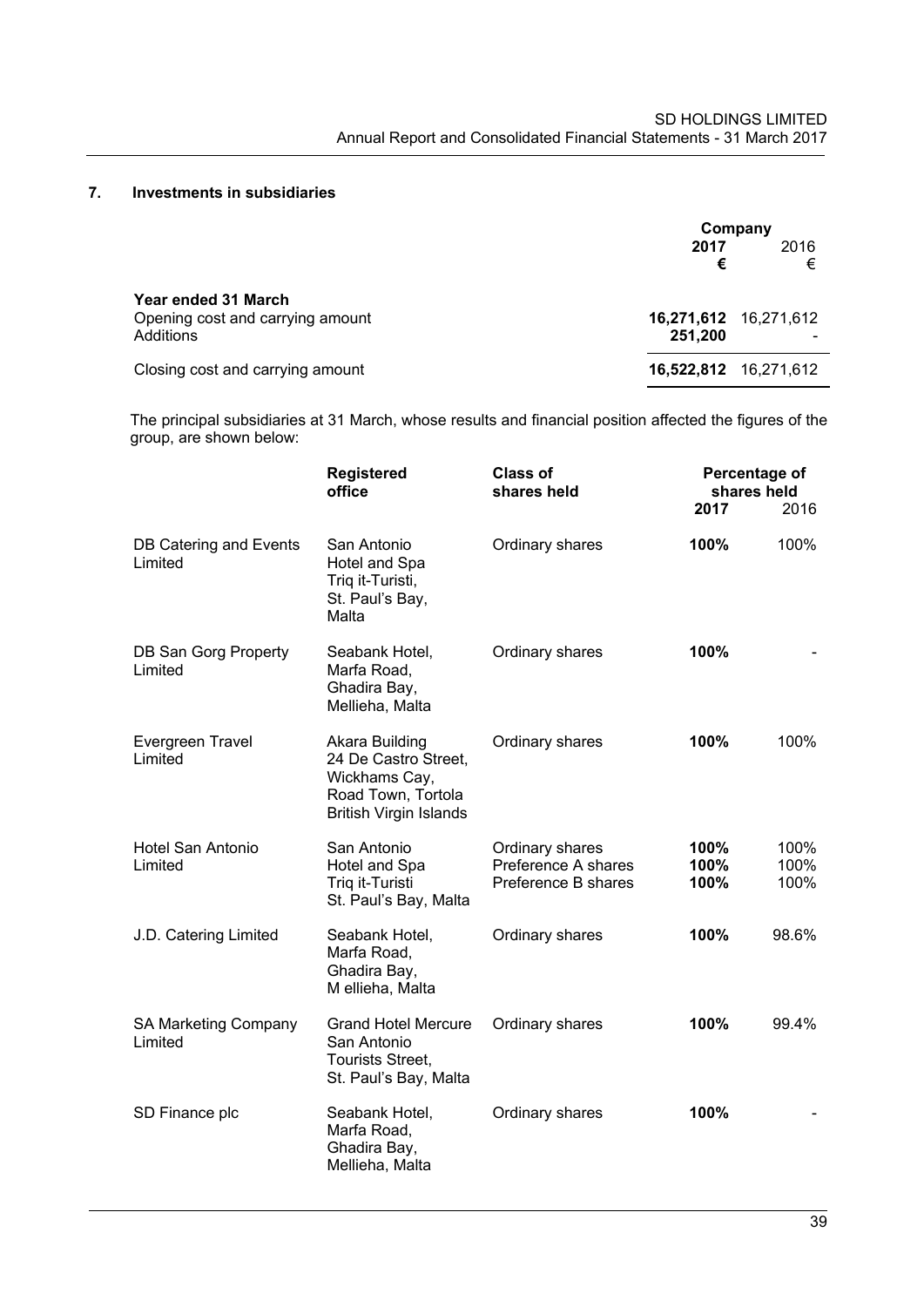|                                               | <b>Registered</b><br>office                                      | Class of<br>shares held              | Percentage of<br>shares held<br>2017 | 2016           |
|-----------------------------------------------|------------------------------------------------------------------|--------------------------------------|--------------------------------------|----------------|
| S.R.G.N. Company<br>Limited                   | Seabank Hotel,<br>Marfa Road,<br>Ghadira Bay,<br>Mellieha, Malta | Ordinary shares                      | 100%                                 | 98.8%          |
| Sea Port Franchising<br>Limited               | Seabank Hotel.<br>Marfa Road,<br>Ghadira Bay,<br>Mellieha, Malta | Ordinary shares                      | 100%                                 | 93.8%          |
| Seabank Hotel and<br>Catering Limited         | Seabank Hotel,<br>Marfa Road,<br>Ghadira Bay,<br>Mellieha, Malta | Ordinary shares<br>Preference shares | 100%<br>32.8%                        | 98.8%<br>26.2% |
| <b>Silverstars Boat Chartering</b><br>Limited | Seabank Hotel,<br>Marfa Road,<br>Ghadira Bay,<br>Mellieha, Malta | Ordinary shares                      | 100%                                 | 100%           |
| <b>TN Holdings Limited</b>                    | Seabank Hotel,<br>Marfa Road,<br>Ghadira Bay,<br>Mellieha, Malta | Ordinary shares                      | 100%                                 | 99.9%          |

#### **7. Investments in subsidiaries -** continued

The shareholdings in DB Catering and Events Limited, Seabank Hotel and Catering Limited, Silverstars Boat Chartering Limited and TN Holdings Limited are held directly by SD Holdings Limited. The shareholding in Hotel San Antonio Limited is held equally between SD Holdings Limited and Seabank Hotel and Catering Limited. The shareholdings in J.D. Catering Limited, S.R.G.N. Company Limited and Sea Port Franchising Limited are held through Seabank Hotel and Catering Limited, whilst the shareholdings in Evergreen Travel Limited and SA Marketing Company Limited are held through Hotel San Antonio Limited.

During the current financial year, the parent company acquired the remaining 1.2% of the issued share capital of Seabank Hotel and Catering Limited. Furthermore, Seabank Hotel and Catering Limited also acquired the remaining 5% of the issued share capital of Seaport Franchising Limited. Accordingly, all the subsidiaries listed above are now wholly owned by SD Holdings Limited. The considerations for these acquisitions have been forfeited.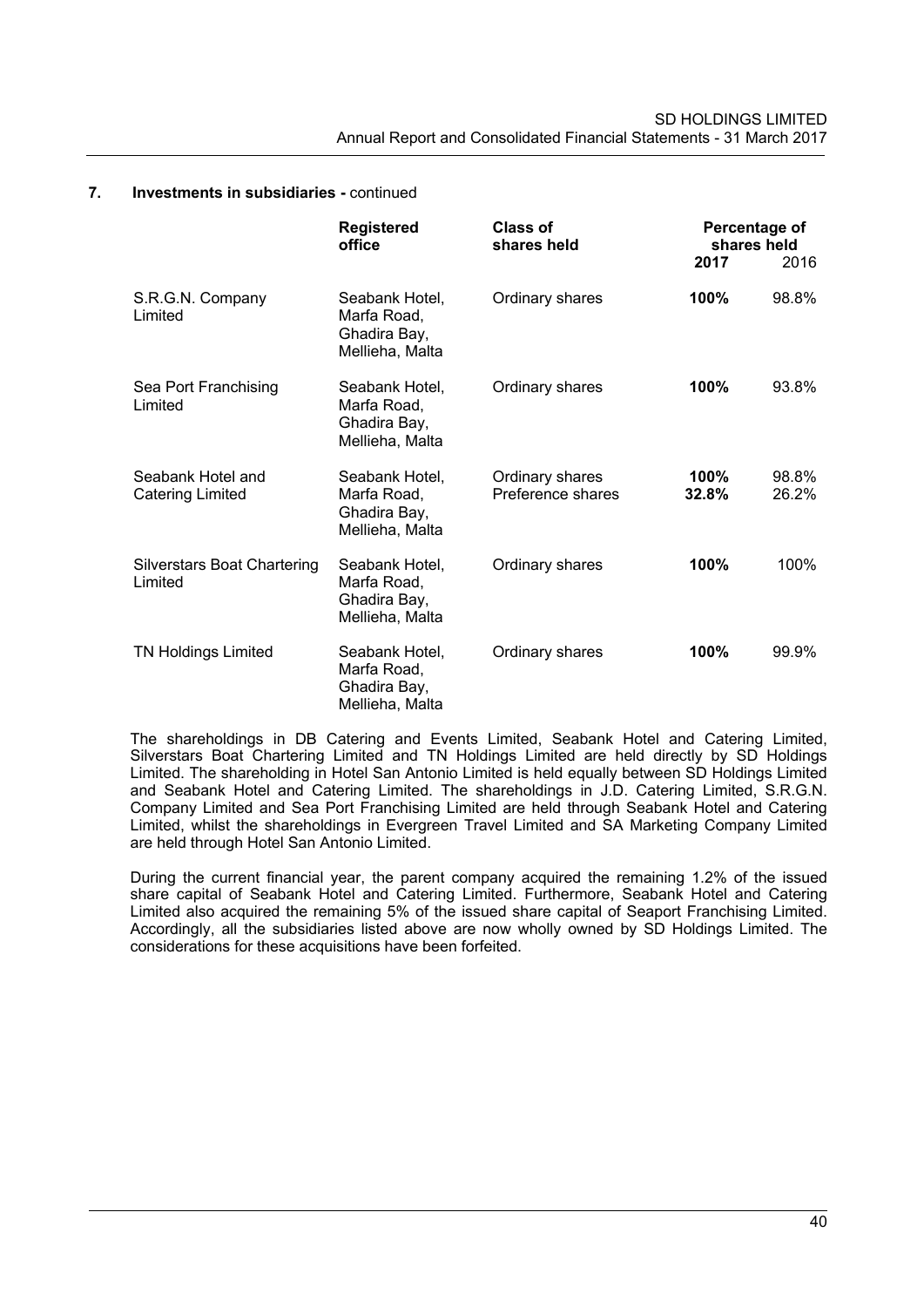#### **8. Investments in associates**

|                                                                                          | Group                               |                        | Company   |           |  |
|------------------------------------------------------------------------------------------|-------------------------------------|------------------------|-----------|-----------|--|
|                                                                                          | 2017<br>€                           | 2016<br>€              | 2017<br>€ | 2016<br>€ |  |
| Year ended 31 March<br>Opening carrying amount<br>Share of results<br>Dividends received | 4,356,171<br>1,145,574<br>(250,000) | 3,932,367<br>423,804   | 900       | 900       |  |
| Closing carrying amount                                                                  | 5,251,745                           | 4.356.171              | 900       | 900       |  |
| At 31 March<br>Cost<br>Share of results and reserves                                     | 1,675,763<br>3,575,982              | 1,675,763<br>2,680,408 | 900       | 900       |  |
| Closing carrying amount                                                                  | 5,251,745                           | 4,356,171              | 900       | 900       |  |

The group's share of results of the associates, disclosed above and in profit or loss, is after tax and non-controlling interest in the associates. The principal associates at 31 March, whose results and financial position affected the figures of the group, are shown below:

|                                                          | <b>Registered</b><br><b>Office</b>                                                      | Class of<br>shares held | Percentage of<br>shares held<br>2017 | 2016  |
|----------------------------------------------------------|-----------------------------------------------------------------------------------------|-------------------------|--------------------------------------|-------|
| DP Road Construction<br>Limited                          | Sea Bank Hotel,<br>Marfa Road,<br>Ghadira Bay,<br>Mellieha, Malta                       | Ordinary A shares       | 45%                                  | 45%   |
| Malta Healthcare<br><b>Caterers Limited</b><br>Limited   | <b>BLB 009Y,</b><br>Bulebel.<br>Industrial Estate,<br>Zejtun, Malta                     | Ordinary shares         | 50%                                  | 49.4% |
| Porto Azzurro Limited                                    | <b>Ridott Street,</b><br>Xemxija Hill,<br>St.Paul's Bay, Malta                          | Ordinary shares         | 33.3%                                | 32.9% |
| Porto Azzurro Resort<br><b>Club Limited</b>              | Porto Azurro Limited,<br><b>Ridott Street.</b><br>Xemxija Hill,<br>St.Paul's Bay, Malta | Ordinary shares         | 33.3%                                | 32.9% |
| <b>Sky Gourmet Malta</b><br>Inflight Services<br>Limited | James Confectionery,<br>Velleran Street,<br>Fgura, Malta                                | Ordinary shares         | 30%                                  | 29.6% |
| <b>Sky Gourmet Malta</b><br>Limited                      | James Confectionery,<br>Velleran Street,<br>Fgura, Malta                                | Ordinary shares         | 30%                                  | 29.6% |

The shareholding in DP Road Construction Limited is held directly by SD Holdings Limited, whilst all the other investments are held through Seabank Hotel and Catering Limited.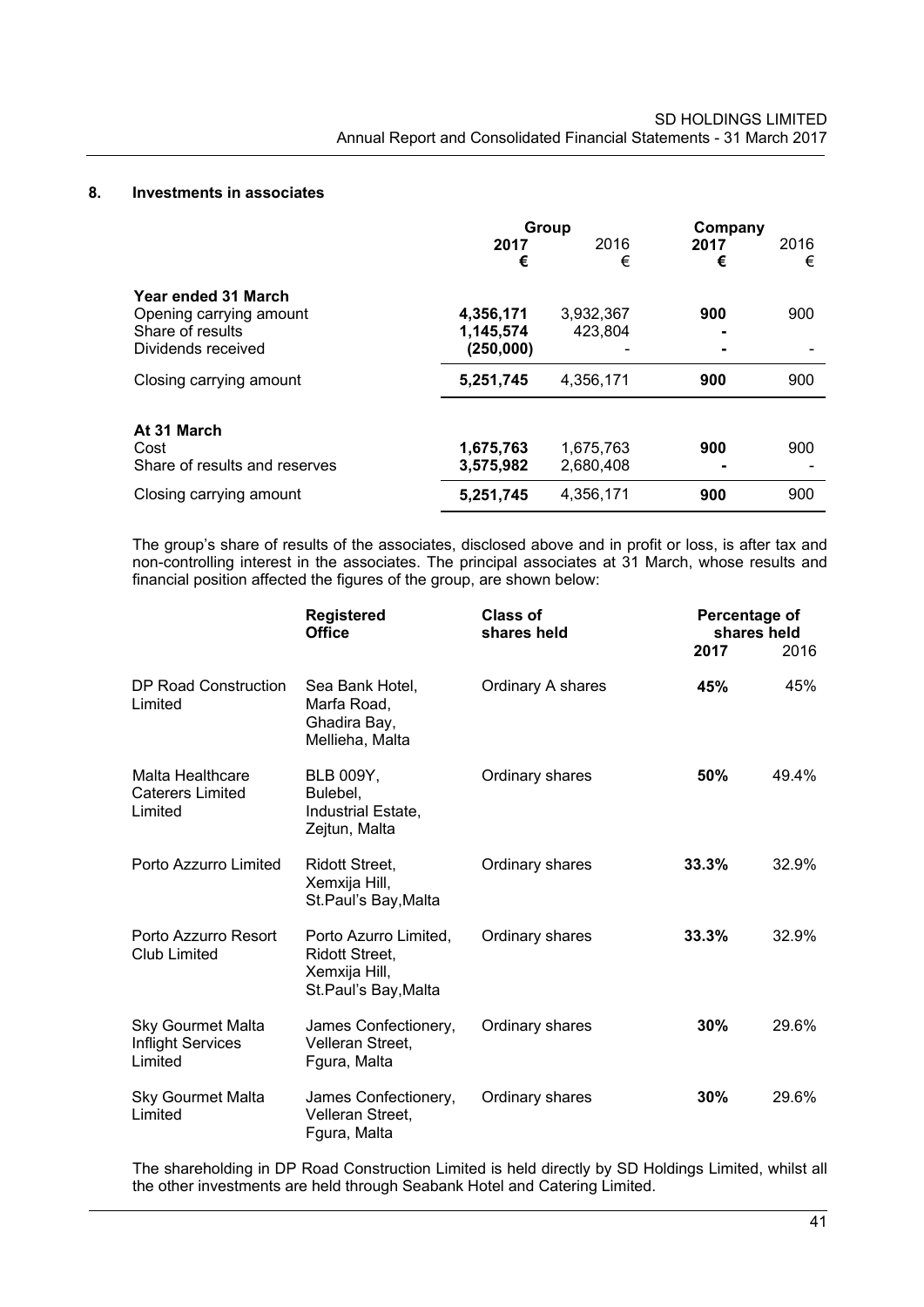#### **8. Investments in associates** - continued

#### *Disclosure requirements emanating from IFRS 12 'Disclosure of interests in other entities'*

The principal activities of the Malta Healthcare Caterers Limited Group, is the provision of catering services to hospitals and retirement homes, together with the provision of nursing, medical and clinical services; whilst Sky Gourmet Malta Limited's principal activity is the provision of catering and commissary services to airlines operating from Malta. These investments provide strategic partnerships for the group within business sectors which are targeted by the group for diversification or consolidation purposes. The principal places of business for both associates are based in Malta.

Associates are measured using the equity method in accordance with the group's accounting policy and there are no contingent liabilities relating to the group's interest in the associates.

The statutory financial year end for the Malta Healthcare Caterers Limited Group is 31 December and accordingly the financial information made available to shareholders relates to the financial year ended 31 December 2016. Accordingly, the consolidated financial statements of Malta Healthcare Caterers Limited used in applying the equity method are attributable to the financial year ended 31 December 2016, which year end is different from that of the reporting entity.

Set out below are the summarised financial information of the group's principal associates, as presented in the respective financial statements.

#### **Summarised balance sheets**

|                                | <b>Malta Healthcare</b><br><b>Caterers Limited</b> |                                   | <b>Sky Gourmet</b><br><b>Malta Limited</b> |             |
|--------------------------------|----------------------------------------------------|-----------------------------------|--------------------------------------------|-------------|
|                                | As at 31 December                                  |                                   | As at 31 March                             |             |
|                                | 2016<br>€                                          | 2015<br>€                         | 2017<br>€                                  | 2016<br>€   |
| <b>Non-current assets</b>      | 1,996,653                                          | 2,053,984                         | 636,154                                    | 795,229     |
| <b>Current assets</b>          | 18,715,360                                         | 12,704,413                        | 2,135,619                                  | 1,698,157   |
| <b>Non-current liabilities</b> | (233, 964)                                         | (386, 376)                        | (43, 856)                                  |             |
| <b>Current liabilities</b>     |                                                    | $(16, 266, 129)$ $(11, 925, 124)$ | (1,601,068)                                | (1,628,186) |
| <b>Net assets</b>              | 4,211,920                                          | 2,446,897                         | 1,126,849                                  | 865,200     |

The carrying amount of these investments is lower than the group's share of the net assets reflected above as a result of fair value adjustments made at the time of acquisition and the fact that the share of results for the year of acquisition was not a full financial year.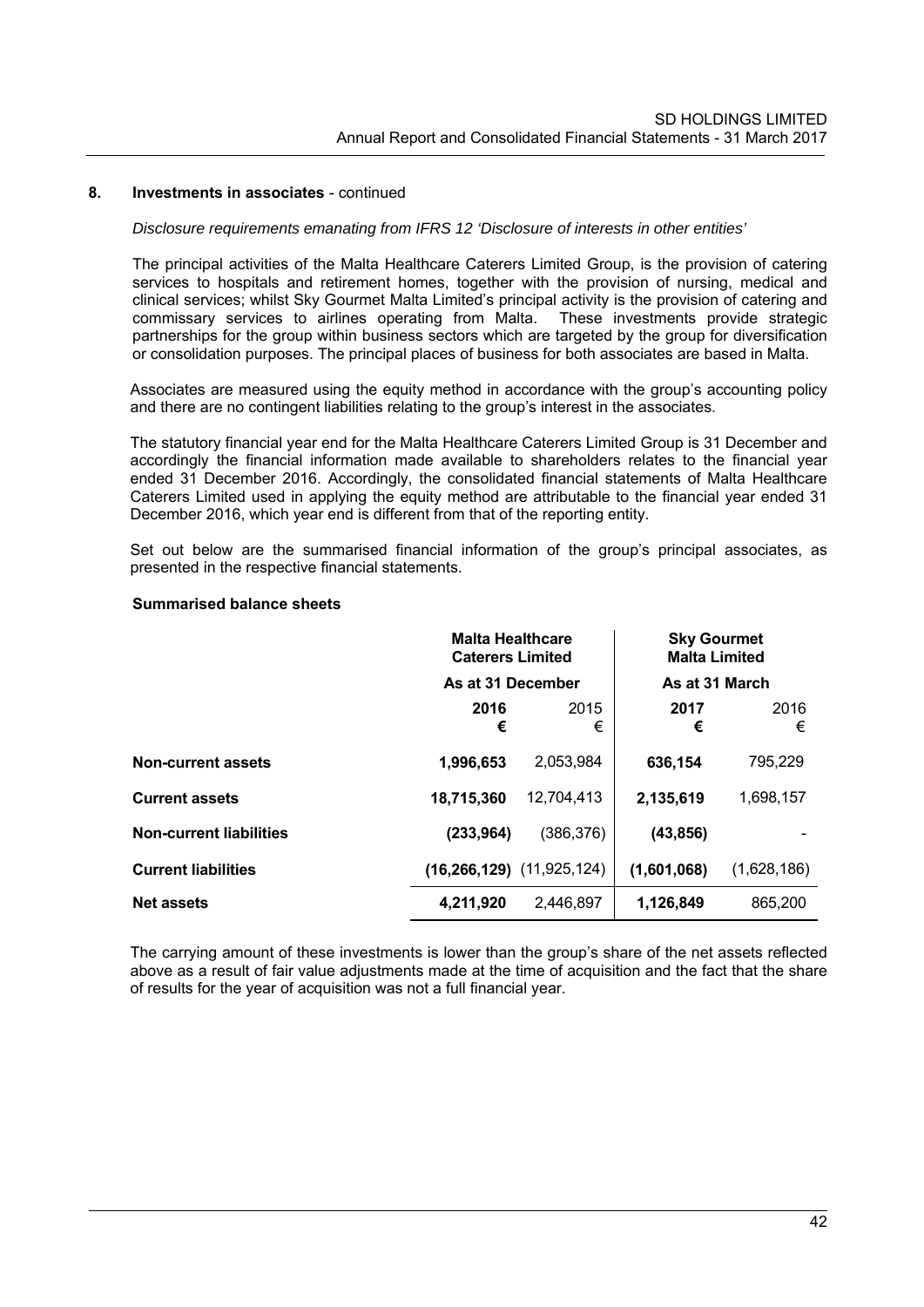#### **8. Investments in associates** - continued

#### **Summarised statements of comprehensive income**

|                                                            | <b>Malta Healthcare</b><br><b>Caterers Limited</b> |            | <b>Sky Gourmet</b><br><b>Malta Limited</b> |           |
|------------------------------------------------------------|----------------------------------------------------|------------|--------------------------------------------|-----------|
|                                                            | Year ended 31 December                             |            | Year ended 31 March                        |           |
|                                                            | 2016<br>€                                          | 2015<br>€  | 2017<br>€                                  | 2016<br>€ |
| Revenue                                                    | 34,241,628                                         | 25.127.724 | 5,620,384                                  | 5,684,832 |
| Profit/(loss) for the year<br>- total comprehensive income | 1,765,023                                          | 847,607    | 261,649                                    | (226,575) |

The other associates of the group are not deemed material, individually and in aggregate, to the group as a reporting entity taking cognisance of the group's financial position and aggregate assets. Accordingly, the disclosure requirements emanating from IFRS 12 were not deemed necessary for the user's understanding of the financial results and the financial position of the group.

The group's share of the results of the other associates and its share of the assets and liabilities are as follows:

| 2017                                                  | Assets<br>€ | Liabilities<br>€ | Revenues<br>€ | Profit<br>€ |
|-------------------------------------------------------|-------------|------------------|---------------|-------------|
| Porto Azzurro Limited                                 | 797.445     | (549,781)        | 418,213       | 127,852     |
| Sky Gourmet Malta Inflight<br><b>Services Limited</b> | 120,260     | (2,369)          | 482,261       | 5,792       |
| 2016                                                  |             |                  |               |             |
| Porto Azzurro Limited                                 | 825,375     | (284, 336)       | 281,420       | 83,006      |
| Sky Gourmet Malta Inflight<br>Services Limited        | 121,688     | (9, 569)         | 543,994       | 31,814      |

Porto Azzurro Resort Club Limited is considered by the directors to be a non-operating company. With respect to DP Road Construction Limited, operations are not deemed to be material. For these entities no recent financial information was available.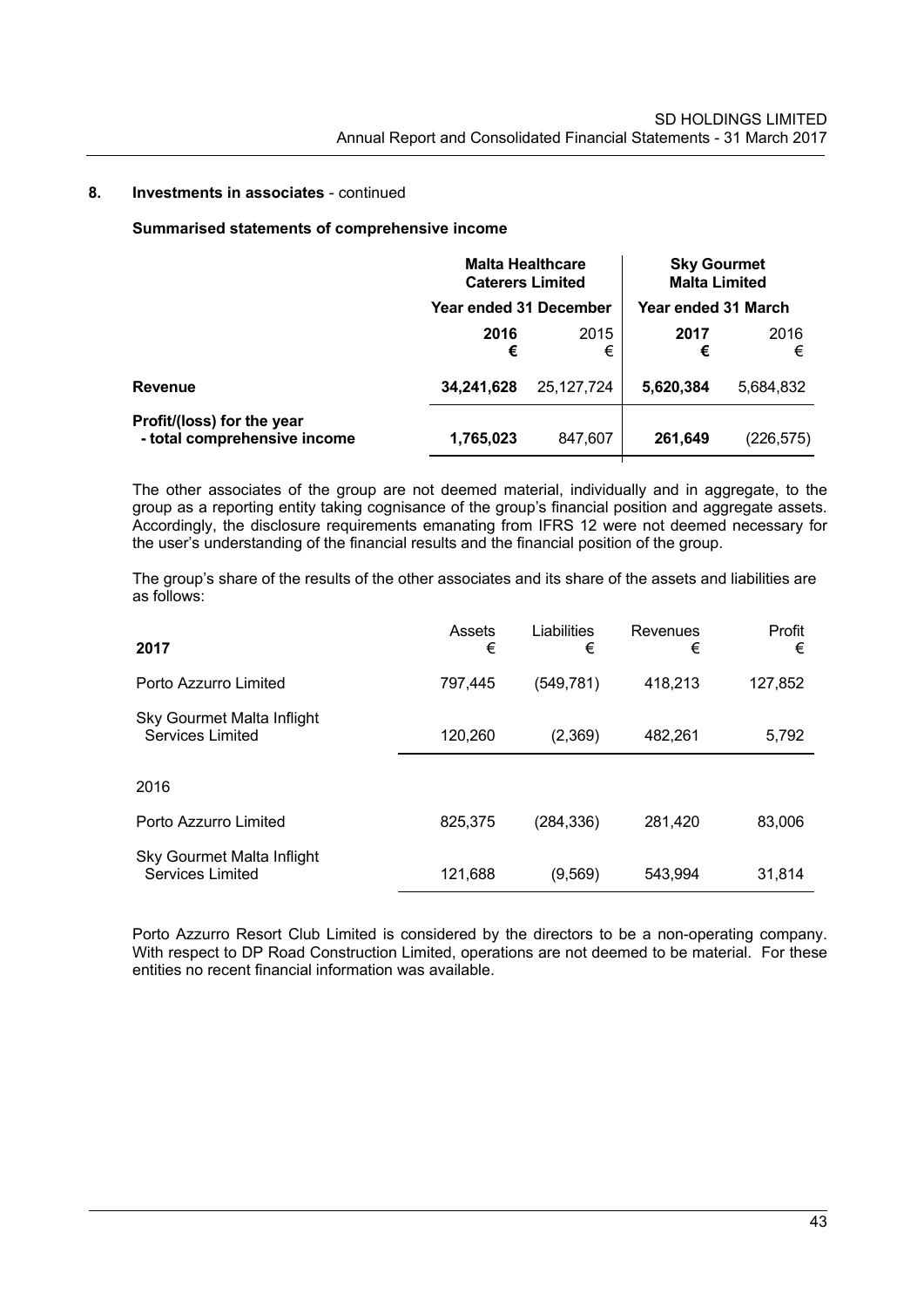### **9. Deferred taxation**

Deferred income taxes are calculated on temporary differences under the liability method and are measured at the tax rates that are expected to apply to the period when the asset is realised or the liability is settled based on tax rates (and tax laws) that have been enacted by the end of the reporting period. The principal tax rate used is 35%, with the exception of deferred taxation on the fair valuation of non-depreciable property which is computed on the basis applicable to disposals of immovable property, i.e. tax effect of 10%.

|                                                                      | Group       |             |
|----------------------------------------------------------------------|-------------|-------------|
|                                                                      | 2017        | 2016        |
|                                                                      | €           | €           |
| Year ended 31 March                                                  |             |             |
| At beginning of year                                                 | 3,900,747   | 9,382,400   |
| Credited/(charged) to profit or loss:                                |             |             |
| Temporary differences on intra-group transactions (Note 29)          | 9,266       | 9.266       |
| Temporary differences on property, plant and equipment and           |             |             |
| unutilised tax credits (Note 29)                                     | (2,936,680) | (2,632,475) |
| Other temporary differences (Note 29)                                | (8, 418)    |             |
| Charged to other comprehensive income:                               |             |             |
| Tax effect of re-measurement of derivatives (Note 15)                | (77,097)    | (59.330)    |
| Tax effect of revaluation on property, plant and equipment (Note 14) |             | (2,799,114) |
|                                                                      |             |             |
| At end of year                                                       | 887,818     | 3,900,747   |
|                                                                      |             |             |

Deferred taxation is principally composed of deferred tax assets and liabilities which are expected to be recovered and settled after more than 12 months. Deferred tax assets have been recognised in the financial statements on the basis that the directors of the respective companies are of the opinion that it is probable that future taxable profits will be available to utilise such assets.

The balance at 31 March represents:

|                                                                      | Group         |             |
|----------------------------------------------------------------------|---------------|-------------|
|                                                                      | 2017          | 2016        |
|                                                                      | €             | €           |
| Unutilised tax credits arising from:                                 |               |             |
| Unabsorbed capital allowances                                        | 1,395,776     | 2,248,456   |
| Unabsorbed tax losses                                                | 791,852       | 791,852     |
| Investment tax credits                                               | 7,537,808     | 9,146,893   |
| Taxable temporary differences arising from depreciation of property, |               |             |
| plant and equipment                                                  | (4,981,138)   | (4,506,223) |
| Taxable temporary differences arising from revaluation of property,  |               |             |
| plant and equipment                                                  | (2,799,114)   | (2,799,114) |
| Taxable temporary differences arising from intra-group transactions  | (127, 289)    | (136, 555)  |
| Deductible temporary differences arising from derivative instruments | 18,699        | 95,796      |
| Deferred taxation arising on transfer of property on acquisition of  |               |             |
| subsidiary                                                           | (950, 384)    | (950, 384)  |
| Other temporary differences                                          | 1,608         | 10,026      |
|                                                                      | 887,818       | 3,900,747   |
| Disclosed as follows:                                                |               |             |
| Deferred tax assets                                                  | 5,101,464     | 7,786,800   |
| Deferred tax liabilities                                             | (4, 213, 646) | (3,886,053) |
|                                                                      | 887,818       | 3,900,747   |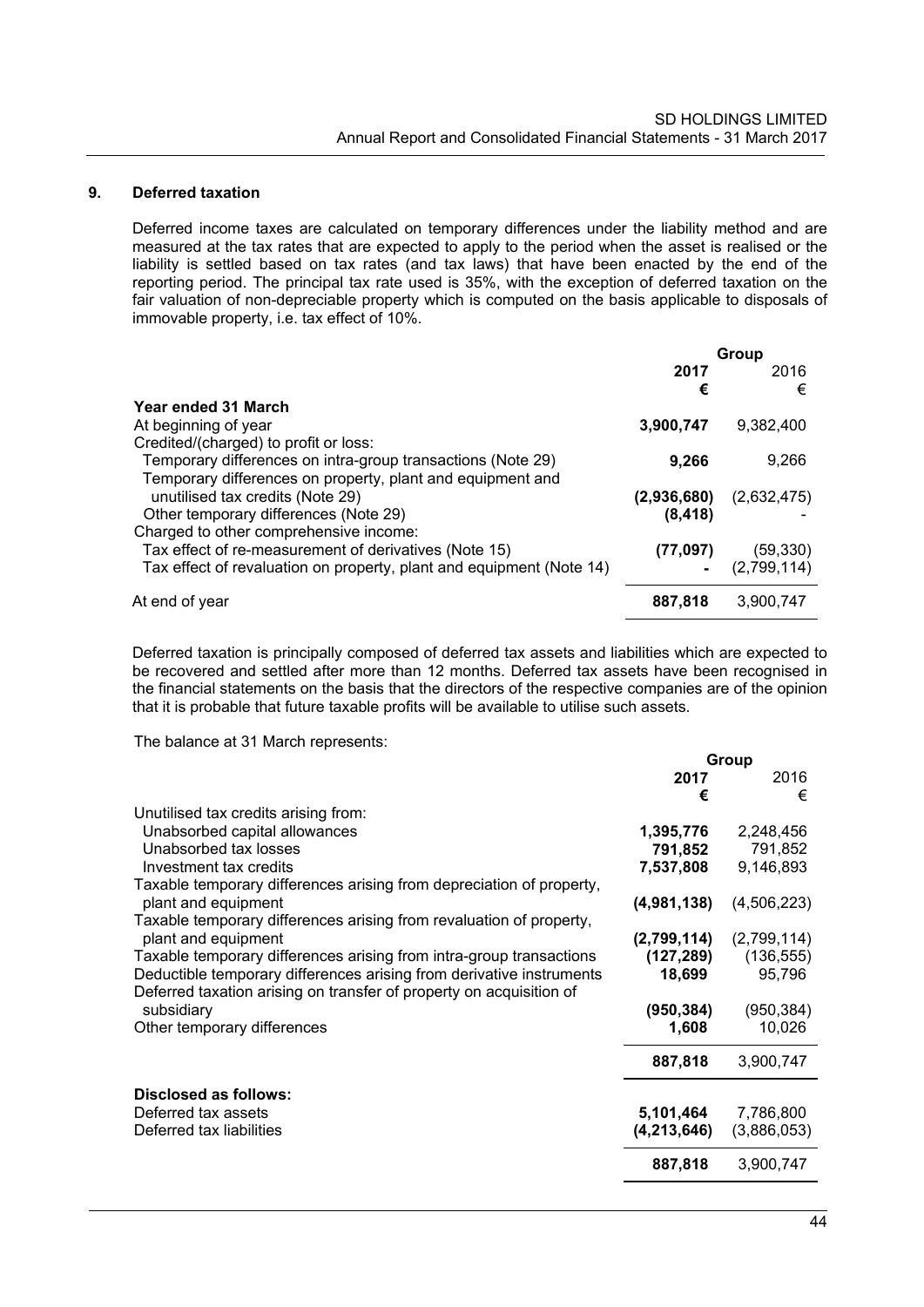### **10. Trade and other receivables**

|                                                                             | 2017<br>€ | Group<br>2016<br>€ | Company<br>2017<br>€ | 2016<br>€ |
|-----------------------------------------------------------------------------|-----------|--------------------|----------------------|-----------|
| Non-current<br>Finance lease receivable (net of unearned<br>finance income) | 97,393    | 327,816            |                      |           |
| <b>Current</b>                                                              |           |                    |                      |           |
| Trade receivables                                                           | 5,876,676 | 6,265,388          |                      |           |
| Payments in advance to suppliers                                            | 285,022   | 212,080            |                      |           |
| Finance lease receivable (net of earned                                     |           |                    |                      |           |
| finance income)                                                             | 230,418   | 230,423            |                      |           |
| Amounts owed by subsidiaries                                                |           |                    | 1,311,717            | 1,299,096 |
| Amounts owed by associates                                                  | 709,570   | 277,570            | 175,000              |           |
| Amounts owed by other related parties                                       | 121,919   | 124,447            |                      |           |
| Other receivables                                                           | 694,146   | 800,293            |                      | 6,372     |
| Indirect taxation                                                           | 112,480   | 105,938            | 206                  |           |
| Prepayments and accrued income                                              | 472,139   | 771,021            | 71,896               | 70,895    |
|                                                                             | 8,502,370 | 8,787,160          | 1,558,819            | 1,376,363 |

A group undertaking entered into a finance lease arrangement in prior years with the group's shareholder, whereby the contractual terms essentially transfer all risks and rewards incidental to ownership of the related asset. This arrangement does not include significant unguaranteed residual values accruing to the benefit of the lessor. The group's gross receivables from the finance lease at the end of the reporting period are analysed as follows:

|                                                              | Group   |         |  |
|--------------------------------------------------------------|---------|---------|--|
|                                                              | 2017    | 2016    |  |
|                                                              | €       | €       |  |
| Gross finance lease receivables:                             |         |         |  |
| Not later than one year                                      | 233,738 | 233,743 |  |
| Later than one year and not later than five years            | 97,393  | 331,136 |  |
|                                                              | 331,131 | 564,879 |  |
| Unearned future finance income                               | (3,320) | (6,640) |  |
| Net investment in finance leases                             | 327,811 | 558,239 |  |
| The net investment in finance leases is analysed as follows: |         |         |  |
|                                                              | 2017    | 2016    |  |
|                                                              | €       | €       |  |
| Not later than one year                                      | 230,418 | 230,423 |  |
| Later than one year and not later than five years            | 97,393  | 327,816 |  |
|                                                              | 327,811 | 558,239 |  |

Amounts receivable from the lease debtor are subject to an effective interest rate of 1% (2016: 1%).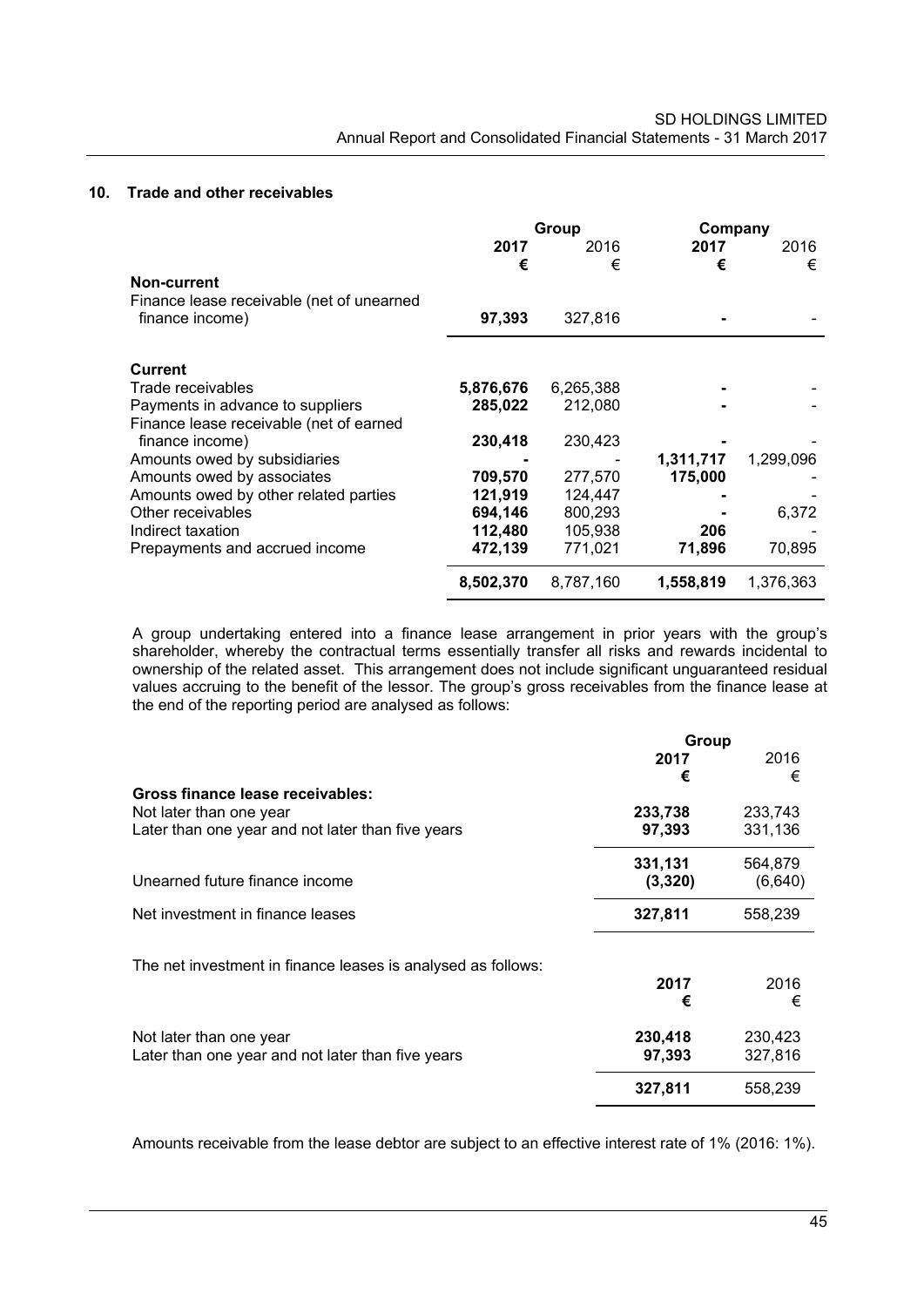#### **11. Inventories**

|                                 |           | Group     |  |
|---------------------------------|-----------|-----------|--|
|                                 | 2017<br>€ | 2016<br>€ |  |
| Food and beverage               | 625,914   | 490,228   |  |
| Merchandise                     | 318,616   | 257,695   |  |
| Other goods for resale          | 71,904    | 60,919    |  |
| Consumables and other inventory | 148,957   | 107,801   |  |
|                                 | 1,165,391 | 916,643   |  |

#### **12. Cash and cash equivalents**

 For the purposes of the cash flow statements, the year-end cash and cash equivalents comprise the following:

|                           |            | Group       |           | Company |
|---------------------------|------------|-------------|-----------|---------|
|                           | 2017       | 2016        | 2016      | 2015    |
|                           | €          | €           | €         | €       |
| Cash at bank and in hand  | 2,896,329  | 507,872     | 2,026,198 | 110,835 |
| Bank overdrafts (Note 19) | (439, 256) | (2,051,476) |           |         |
|                           | 2,457,073  | (1,543,604) | 2,026,198 | 110,835 |

#### **13. Share capital**

|                                                                                      |           | Company   |  |
|--------------------------------------------------------------------------------------|-----------|-----------|--|
|                                                                                      | 2017<br>€ | 2016<br>€ |  |
| <b>Authorised</b><br>5,000,000 (2016: 520,000) Ordinary shares of €1 each            | 5,000,000 | 520,000   |  |
| <b>Issued and fully paid</b><br>4,000,000 (2016: 520,000) Ordinary shares of €1 each | 4,000,000 | 520,000   |  |

By virtue of a resolution dated 16 October 2016, the company's shareholder approved an increase in the authorised issued share capital to €5,000,000 divided into 5,000,000 ordinary shares having a nominal value of €1 each. Subsequently, the company's shareholder approved the issue and allotment of 3,480,000 fully paid up ordinary shares of €1 each for an aggregate value of €3,480,000. The shares issued were in consideration for the capitalisation of a shareholder's loan for an amount of €3,480,000 (refer to Note 20).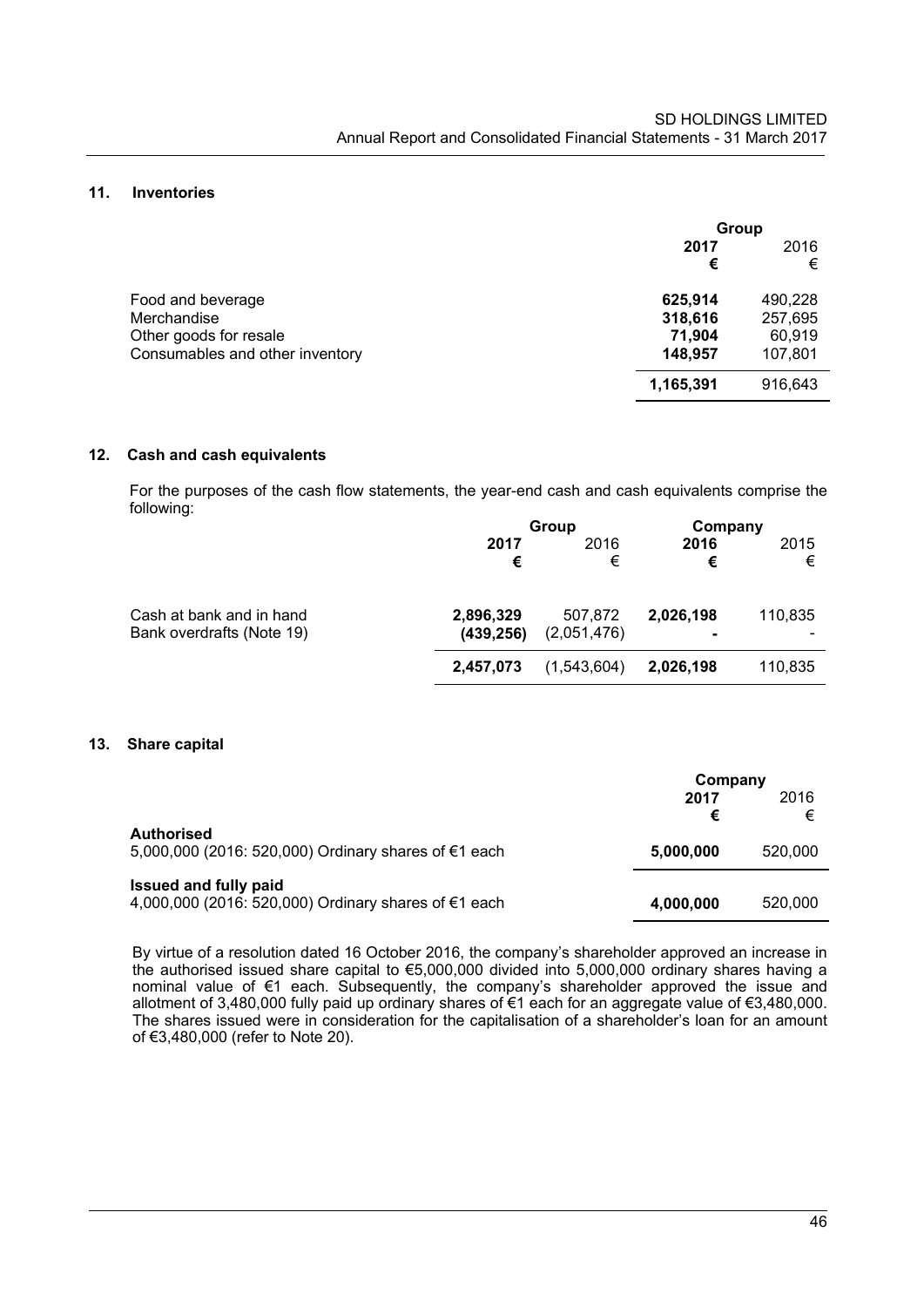#### **14. Revaluation reserve**

|                                                                      | Group        |             |
|----------------------------------------------------------------------|--------------|-------------|
|                                                                      | 2016<br>2017 |             |
|                                                                      | €            | €           |
| Surplus arising on fair valuation of property                        |              |             |
| At beginning of year                                                 | 22,585,765   | ۰           |
| Revaluation surplus arising during the year (Note 4)                 | ۰            | 25.384.879  |
| Deferred tax on revaluation surplus arising during the year (Note 9) | ۰            | (2,799,114) |
| At end of year                                                       | 22,585,765   | 22,585,765  |

 The tax impact relating to this component of other comprehensive income is presented in the above table.

The revaluation reserve is non-distributable.

#### **15. Hedging reserve**

The fair values of cash flow hedges are recorded in the hedging reserve, in a separate category of equity, as shown below:

| Interest rate swaps                                             | Group      |            |
|-----------------------------------------------------------------|------------|------------|
|                                                                 | 2017<br>€  | 2016<br>€  |
| At 1 April                                                      |            |            |
| Gross amounts of losses<br>Deferred income tax                  | 273,702    | 443,217    |
|                                                                 | (95, 796)  | (155, 126) |
|                                                                 | 177,906    | 288,091    |
| Movements in year ended 31 March                                |            |            |
| Net losses from changes in fair value                           | 1,949      | 41,533     |
| Deferred income tax                                             | (682)      | (14, 537)  |
|                                                                 | 1,267      | 26,996     |
| Reclassified to profit or loss as a reclassification adjustment | (222, 225) | (211, 048) |
| Deferred income tax                                             | 77,779     | 73,867     |
|                                                                 | (144, 446) | (137, 181) |
| At 31 March                                                     |            |            |
| Gross amounts of losses                                         | 53,426     | 273,702    |
| Deferred income tax                                             | (18, 699)  | (95, 796)  |
|                                                                 | 34,727     | 177,906    |

The tax impacts relating to this component of other comprehensive income are presented in the above table.

The net fair value losses as at 31 March 2017 and 2016 on open interest rate swap agreements which hedge anticipated future interest rate fluctuations will be reclassified from the hedging reserve to profit or loss as a reclassification adjustment when the forecast transactions occur, at various dates up to one year from the end of the reporting period.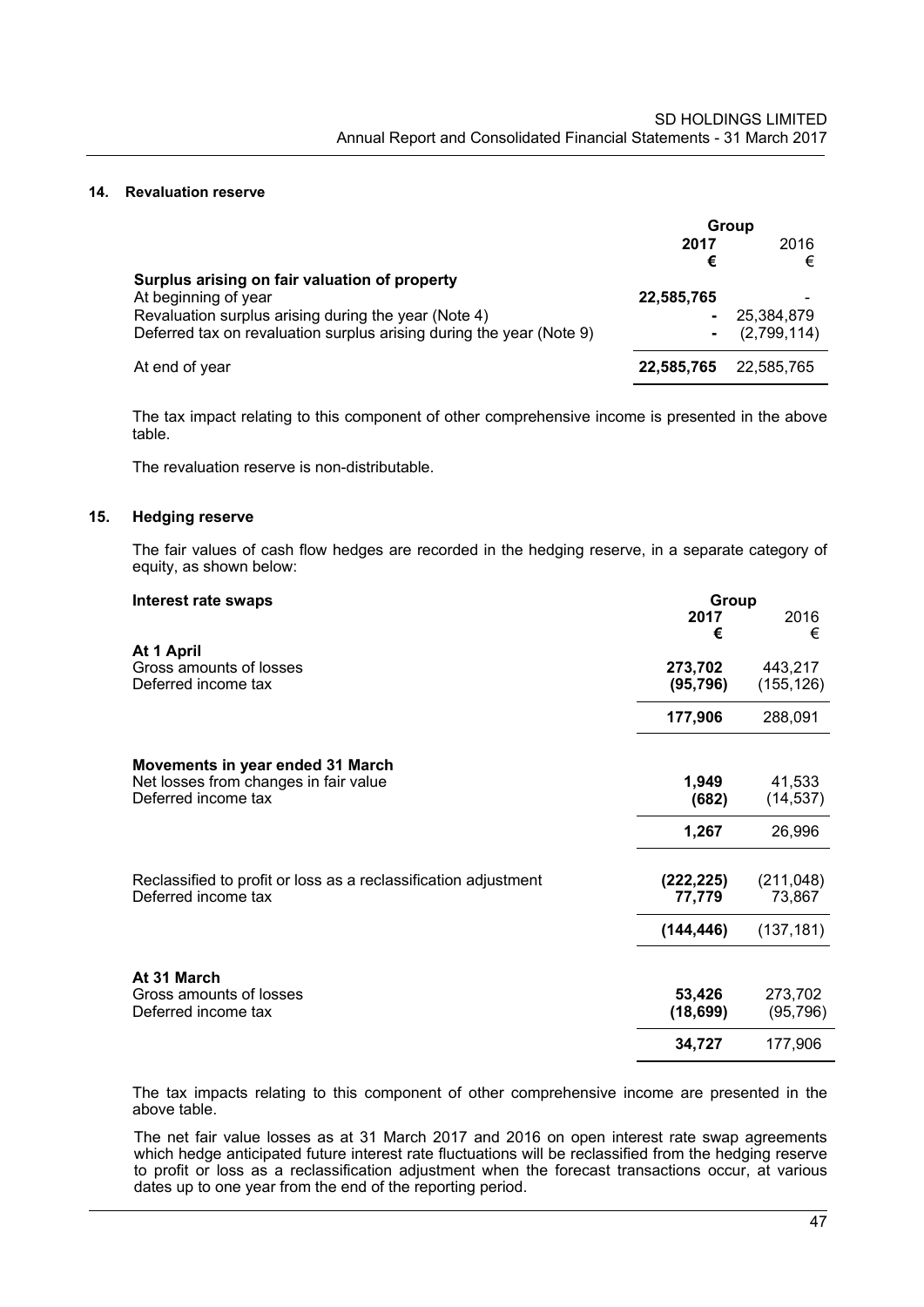#### **16. Other reserves**

|                                                               | Group                  |                      |
|---------------------------------------------------------------|------------------------|----------------------|
|                                                               | 2017<br>€              | 2016<br>€            |
| Capital redemption reserve<br>Incentives and benefits reserve | 2,075,474<br>1,301,885 | 698,815<br>1,301,885 |
|                                                               | 3,377,359              | 2,000,700            |

The capital redemption reserve represents a sum equal to the nominal amount of the preference shares redeemed by a subsidiary in accordance with Article 115 of the Maltese Companies Act (Cap. 386). The capital redemption reserve may be applied in paying up unissued shares to be issued to members as fully paid bonus shares. The redemptions taking place during the current financial years are disclosed in Note 17, since the preference shares redeemed are attributable to non-controlling interest.

The incentives and benefits reserve represents transfers effected by a subsidiary for the net amount of profits subject to income tax at a reduced rate of tax, in accordance with Articles 24B and 36 of the Business Promotion Act. No transfers to the incentives and benefits reserve have been made during the current and the preceding financial years, as no income was subject to tax at reduced rates. Such profits are set aside for the exclusive purpose of financing the upgrading projects within the qualifying company as approved by Malta Enterprise Corporation in accordance with Article 6 of the Business Promotion Act. The incentives and benefits reserve is not distributable and will be retained for a period of eight years after which it can be distributed by means of a bonus issue.

#### **17. Non-controlling interest**

|                                                                                                                                                                                   | Group                |                      |
|-----------------------------------------------------------------------------------------------------------------------------------------------------------------------------------|----------------------|----------------------|
|                                                                                                                                                                                   | 2017<br>€            | 2016<br>€            |
| At beginning of year<br>Share of results of subsidiaries                                                                                                                          | 11,047,133<br>45,369 | 11,006,108<br>41.025 |
| Redemption of non-cumulative preference shares of a subsidiary<br>attributable to non-controlling interest<br>Acquisition of non-controlling interest – excess of carrying amount | (1,376,659)          |                      |
| recognised in equity                                                                                                                                                              | (163, 038)           |                      |
| At end of year                                                                                                                                                                    | 9,552,805            | 11,047,133           |

During the current financial year, the parent company acquired the remaining 1.2% of the issued share capital of Seabank Hotel and Catering Limited. Furthermore, Seabank Hotel and Catering Limited also acquired the remaining 5% of the issued share capital of Seaport Franchising Limited. The considerations for these acquisitions have been forfeited. Accordingly, the excess of the carrying amount of the non-controlling interest was recognised in equity.

As at 31 March 2017, non-controlling interest represents only the carrying amount of non-cumulative preference shares of a subsidiary.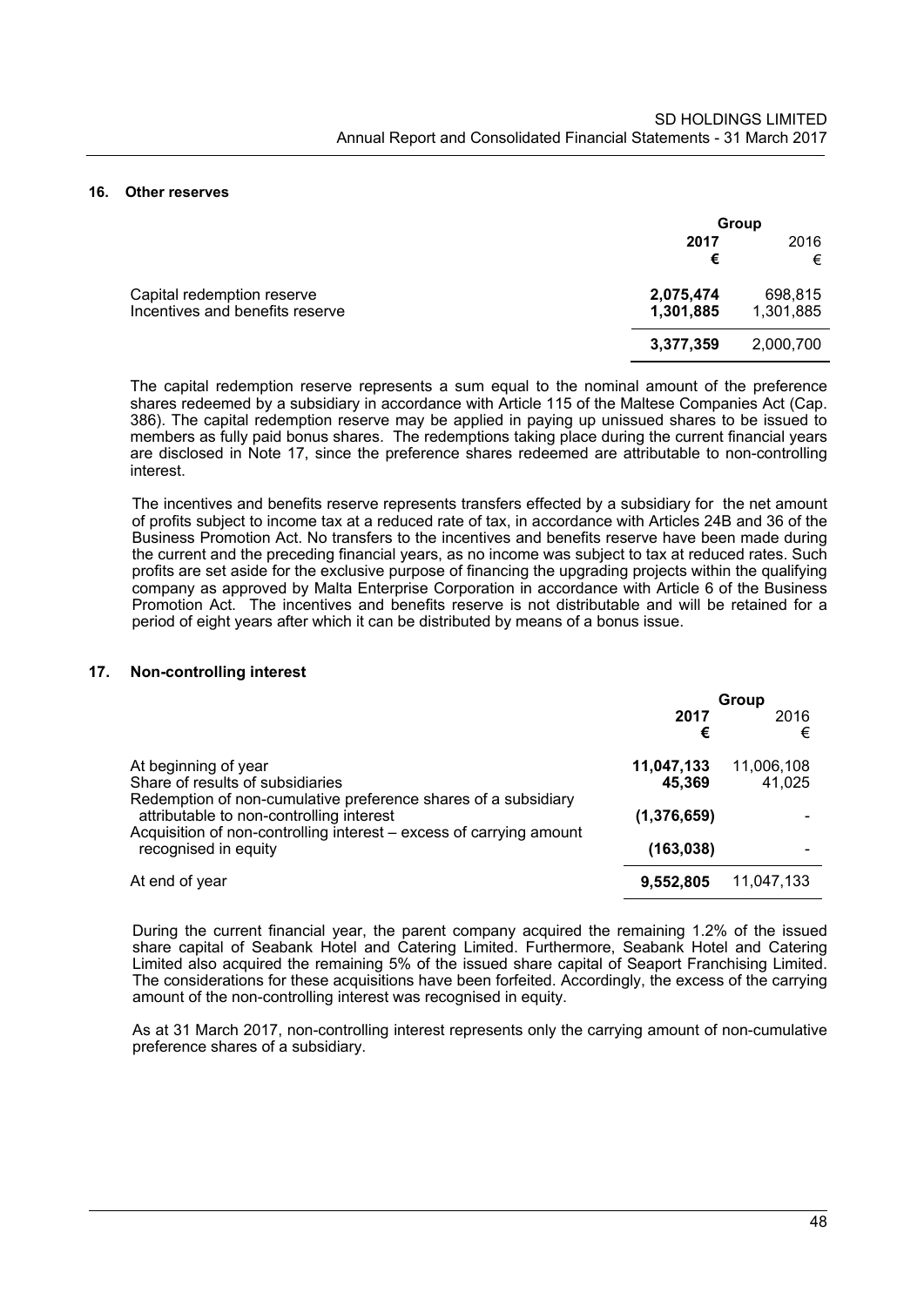#### **18. Trade and other payables**

|                                           |            | Group      |            | Company    |
|-------------------------------------------|------------|------------|------------|------------|
|                                           | 2017       | 2016       | 2017       | 2016       |
|                                           | €          | €          | €          | €          |
| <b>Non-current liabilities</b>            |            |            |            |            |
| Due to Government in relation to purchase |            |            |            |            |
| of land                                   | 48,360,859 |            |            |            |
| Deferred income arising on long term      |            |            |            |            |
| rights of use sales                       | 8,005,376  | 6,490,965  |            |            |
|                                           |            |            |            |            |
|                                           | 56,366,235 | 6,490,965  |            |            |
|                                           |            |            |            |            |
| <b>Current liabilities</b>                |            |            |            |            |
| Trade payables                            | 7,096,251  | 6,226,902  |            |            |
| Due to Government in relation to purchase |            |            |            |            |
| of land                                   | 1,429,571  |            |            |            |
| Payables and accruals with respect to     |            |            |            |            |
| capital expenditure                       | 1,517,794  | 4,867,059  |            |            |
| Advance deposits from tour                |            |            |            |            |
| operators and other third parties         | 6,381,665  | 4,318,586  | 974,215    |            |
| Amounts owed to shareholder               | 1,182,672  | 472,939    |            |            |
| Amounts owed to subsidiaries              |            |            | 13,074,201 | 12,740,778 |
| Amounts owed to associates                | 3,142,191  | 2,249,338  | 254,392    |            |
| Amounts owed to other related parties     | 1,683,840  | 474.461    |            |            |
| Amounts owed to third parties             |            | 4,000,000  |            |            |
| Other payables                            | 218,687    | 311,996    | 100        | 100        |
| Indirect taxation and social security     | 561,147    | 389,839    |            |            |
| Accruals and deferred income              | 4,092,683  | 3,492,346  | 1,156      | 1,115      |
|                                           | 27,306,501 | 26,803,466 | 14,304,064 | 12,741,993 |

The liability towards the Government of Malta in relation to the payment of ground rent and any penalty that may become due by db San Gorg Property Limited is secured by a special privilege on the site at St Julian's accorded to the dominus by law in favour of the Government of Malta.

The maturity of this liability is as follows:

|                                  | Group           |      |
|----------------------------------|-----------------|------|
|                                  | 2017            | 2016 |
|                                  | €               | €    |
| Due within 1 year                | 1,429,571       |      |
| Due between 1 and 2 years        | 1,429,571       |      |
| Due between 2 and 5 years        | 5,850,223       |      |
| Due after more than 5 years      | 171,657,527     |      |
|                                  | 180,366,892     |      |
| Less: imputed interest component | (130, 576, 462) |      |
|                                  | 49,790,430      |      |

Amounts owed to subsidiaries represent financing obtained by the parent company from other group undertakings to finance various group projects including the acquisition of Hotel San Antonio Limited in prior years and subsequent developments at the same hotel. Such advances are unsecured and repayable on demand. However, the respective subsidiaries have undertaken not to request repayment of amounts due until alternative financing is available. Included in such advances are offsettable amounts of €1,525,082 (2016: €718,779) owed by a subsidiary to the parent company which are subject to interest at 5.8% (2016: 5.8%). All the other amounts are interest free.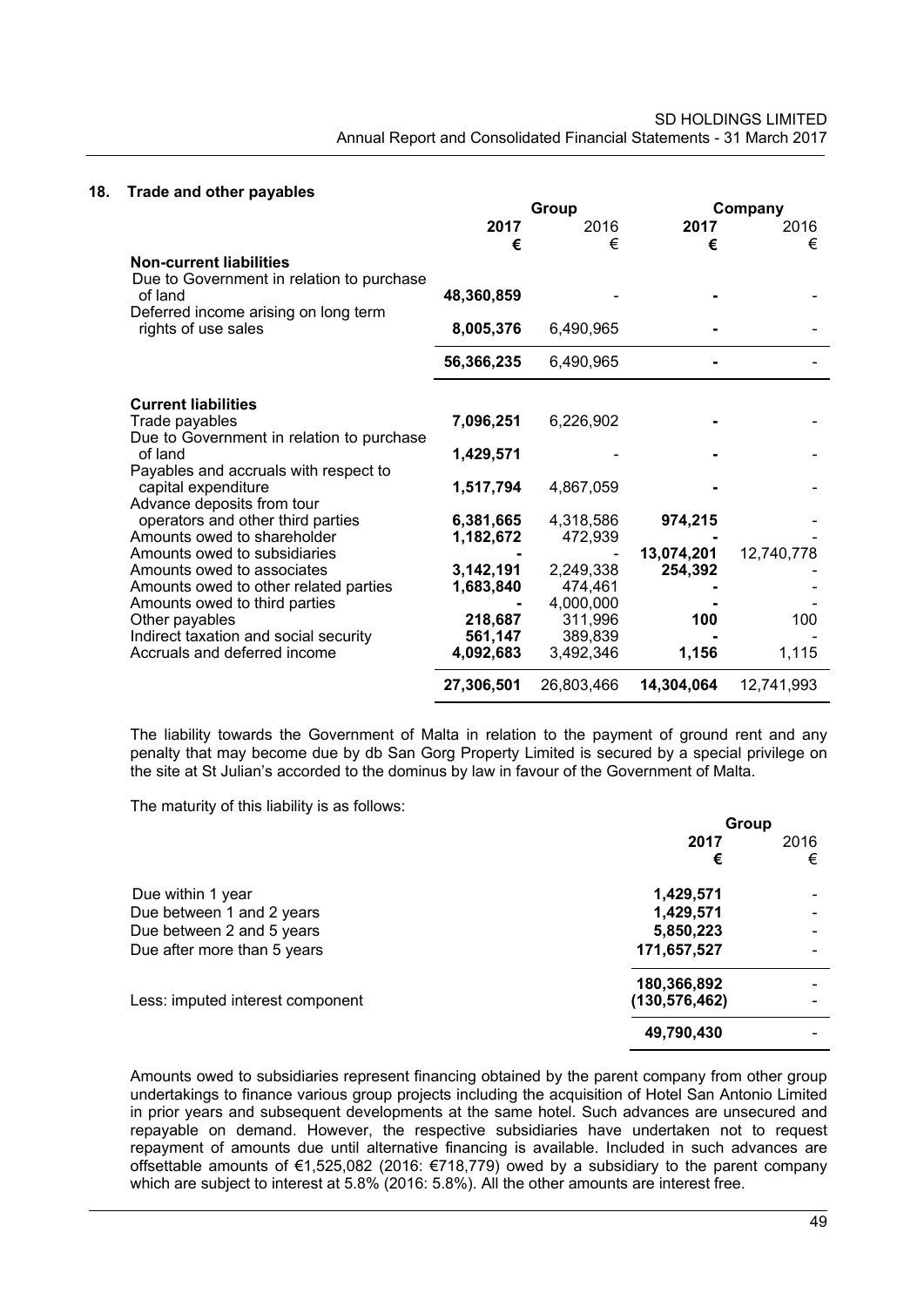#### **19. Borrowings**

|                                                                                  | 2017<br>€             | Group<br>2016<br>€               | 2017<br>€ | Company<br>2016<br>€ |
|----------------------------------------------------------------------------------|-----------------------|----------------------------------|-----------|----------------------|
| Non-current<br><b>Bank loans</b>                                                 | 43,611,030            | 50,965,117                       | 1,218,851 | 576,864              |
| <b>Current</b><br><b>Bank overdrafts</b><br>Factoring loans<br><b>Bank loans</b> | 439,256<br>18,563,010 | 2,051,476<br>47,176<br>8,109,443 | 306,231   | 141,915              |
|                                                                                  | 19,002,266            | 10,208,095                       | 306,231   | 141,915              |
| Total borrowings                                                                 | 62,613,296            | 61,173,212                       | 1,525,082 | 718,779              |

The group's and the company's banking facilities as at 31 March 2017 amounted to €69,603,952 (2016: €64,125,948) and €2,500,000 (2016: €1,500,000) respectively. Such bank facilities are secured by:

(a) special hypothecs over the group's property;

- (b) general hypothecs over the group's present and future assets;
- (c) guarantees provided by group undertakings;
- (d) guarantees given by the shareholder;

(e) pledges over the insurance policies of group undertakings;

(f) pledges over the shareholder's life insurance policies;

(g) letters of undertaking.

The interest rate exposure of the borrowings is as follows:

|                   |            | Group      |           | Company |
|-------------------|------------|------------|-----------|---------|
|                   | 2017       | 2016       | 2017      | 2016    |
|                   | €          | €          | €         | €       |
| Total borrowings: |            |            |           |         |
| At fixed rates    | $\sim$     | 47.176     |           |         |
| At floating rates | 62,613,296 | 61,126,036 | 1,525,082 | 718,779 |
|                   | 62,613,296 | 61,173,212 | 1,525,082 | 718,779 |

The weighted average effective interest rates for borrowings as at the end of the financial reporting period are as follows:

|                 | Group          |         | Company |                          |
|-----------------|----------------|---------|---------|--------------------------|
|                 | 2017           | 2016    | 2017    | 2016                     |
| Bank overdrafts | 4.5%           | $5.0\%$ | 5.8%    | 5.8%                     |
| Factoring loans | $\blacksquare$ | 8.2%    |         | $\overline{\phantom{0}}$ |
| Bank loans      | 3.5%           | $4.1\%$ | 5.8%    | 5.8%                     |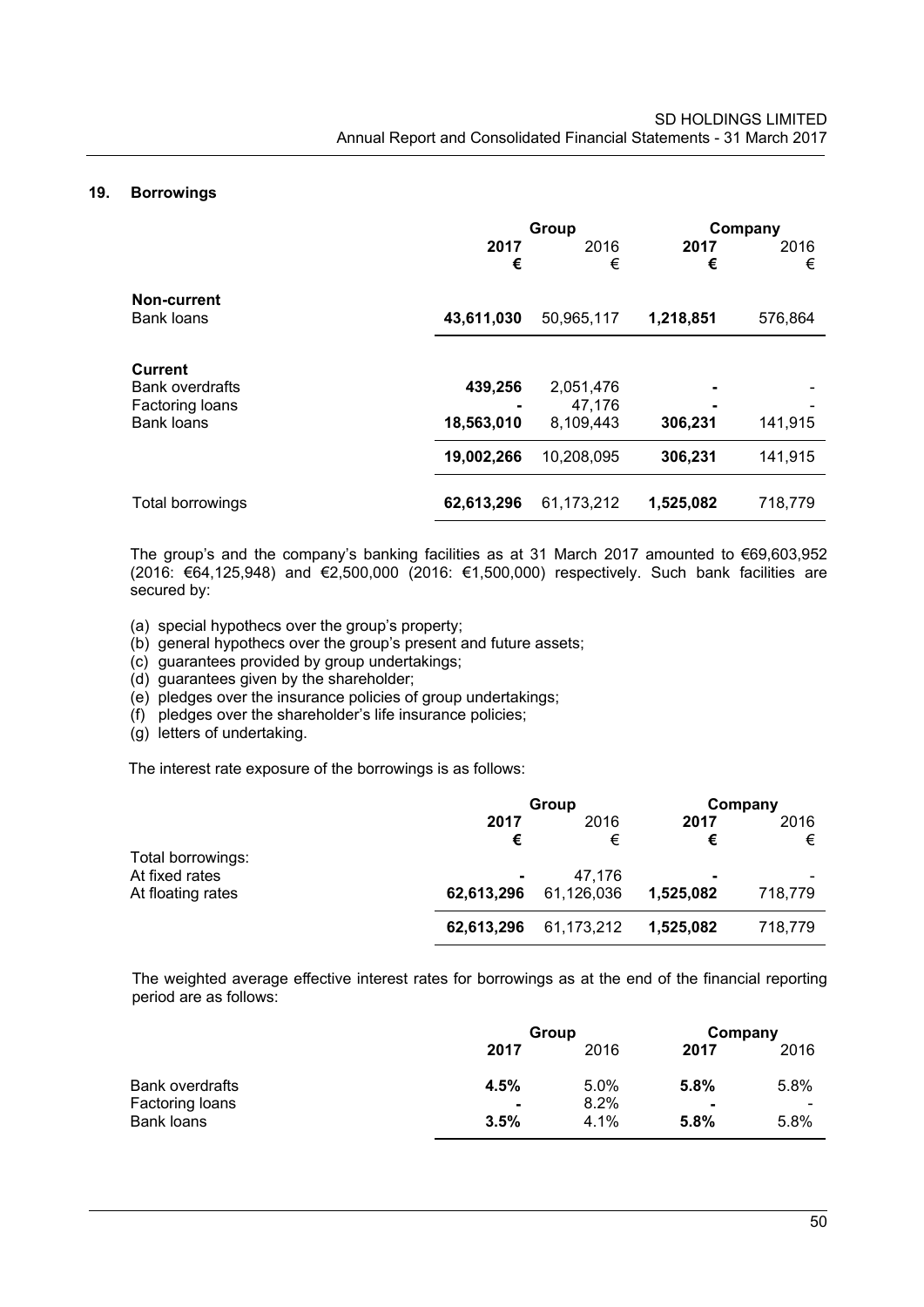#### **19. Borrowings** - continued

Maturity of non-current borrowings:

|                                                                |                                       | Group                                 |                         | Company            |
|----------------------------------------------------------------|---------------------------------------|---------------------------------------|-------------------------|--------------------|
|                                                                | 2017<br>€                             | 2016<br>€                             | 2017<br>€               | 2016<br>€          |
| Between 1 and 2 years<br>Between 2 and 5 years<br>Over 5 years | 8,218,856<br>21,648,986<br>13,743,188 | 8,226,400<br>22,259,472<br>20.479.245 | 328,821<br>890,030<br>- | 144,907<br>431,957 |
|                                                                | 43,611,030                            | 50,965,117                            | 1,218,851               | 576,864            |

#### **20. Amounts owed to ultimate shareholder**

As at 31 March 2016, the amounts owed to ultimate shareholder amounting to €3,779,493 related to the allotment and acquisition of shares in Seabank Hotel and Catering Limited. These amounts had been earmarked as additional capital required by the company.

To this effect, during the current financial year, the company's shareholder approved the issue and allotment of 3,480,000 fully paid up ordinary shares of €1 each for an aggregate value of €3,480,000 (refer to Note 13). The consideration for these shares was the capitalisation of an equivalent amount of the amounts owed to the ultimate shareholder.

As at 31 March 2017, the remaining balance of the shareholder's loan amounts to €299,493. These amounts are unsecured, interest free and have been earmarked as additional capital required by the parent company, the terms of which will be concluded in the foreseeable future.

#### **21. Deferred government grants**

|                                                         | Group     |           |
|---------------------------------------------------------|-----------|-----------|
|                                                         | 2017<br>€ | 2016<br>€ |
| At beginning of the year<br>Credited to profit or loss: | 40,925    | 49,746    |
| - Annual amortisation related to assets (Note 27)       | (8,821)   | (8,821)   |
| At end of year                                          | 32,104    | 40,925    |
| At 31 March<br>Non-current                              | 23,283    | 32,104    |
| Current                                                 | 8,821     | 8,821     |
| At end of year                                          | 32,104    | 40,925    |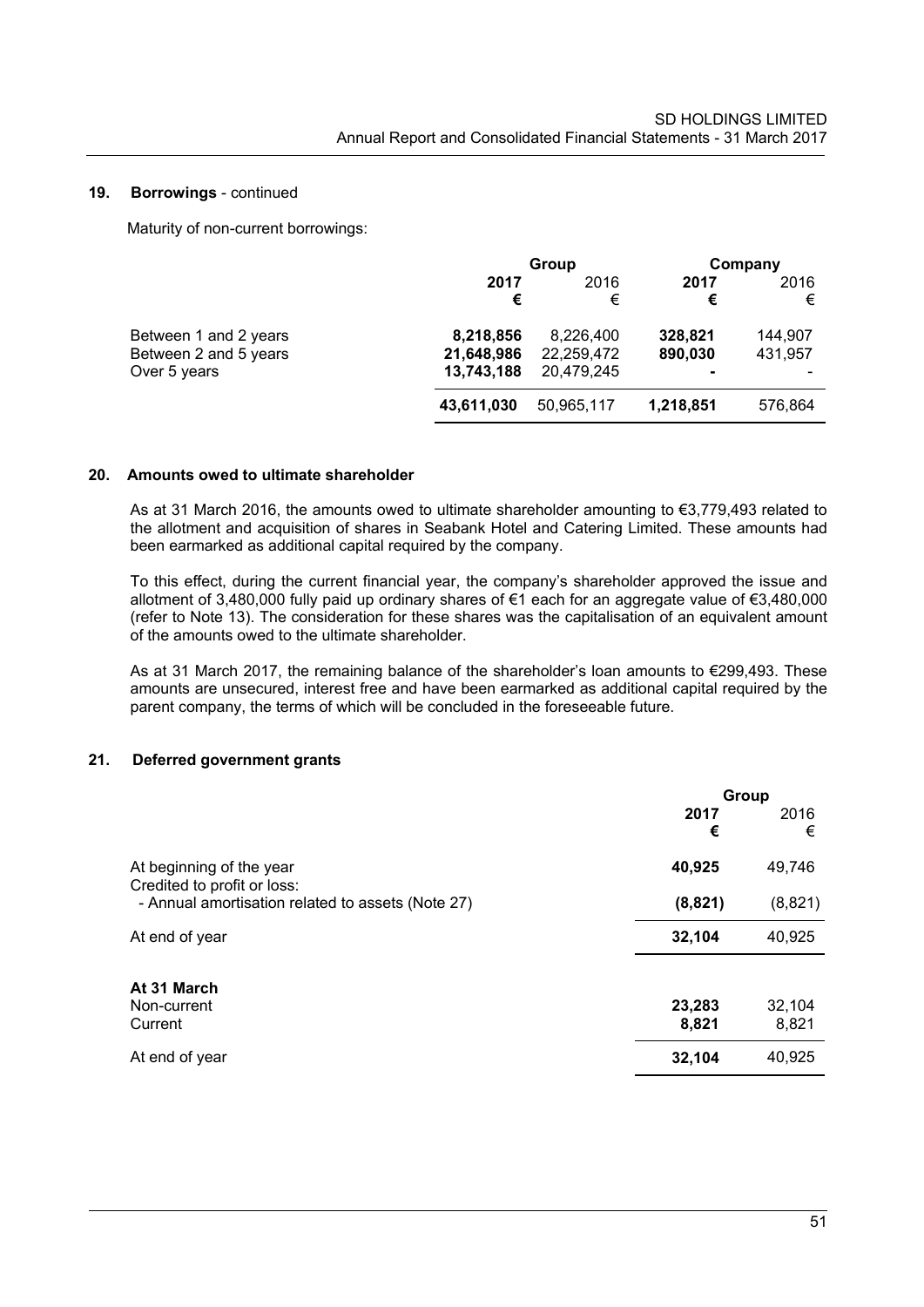## **22. Derivative financial instruments**

|                          | Group             |             |
|--------------------------|-------------------|-------------|
|                          | 2017              | 2016        |
|                          | <b>Fair value</b> | Fair value  |
|                          | liabilities       | liabilities |
| At 31 March              |                   | €           |
| Interest rate derivative |                   |             |
| - interest rate swap     | 53.426            | 273,702     |

In prior years, a group undertaking entered into an interest rate swap derivative financial instrument to mitigate the variability of future floating interest payments based on the applicable three-month Euribor rate on the entity's borrowings. The fair value movement during the current and the preceding financial year was recognised in the cash flow hedge reserve. Realised losses on the derivative have subsequently been transferred to profit or loss and presented within finance costs. The notional amount of the outstanding interest rate swap contract as at 31 March 2017 was €11.3 million (2016: €12.6 million).

The fair value of the derivative is included in the statement of financial position under the following classifications:

|                                         |        | Group   |  |
|-----------------------------------------|--------|---------|--|
|                                         | 2017   | 2016    |  |
|                                         | €      | €       |  |
| <b>Derivative financial liabilities</b> |        |         |  |
| Current                                 | 53,426 | 273.702 |  |

#### **23. Other loans**

Other loans amounting to €730,932 (2016: €993,577) represent advances from suppliers which are to be set-off against discounts allowed by the same suppliers on the basis of predetermined purchase levels.

#### **24. Revenue**

The group's entire revenue is derived locally mainly from hospitality, leisure and ancillary activities.

|                                            | Group      |            | Company |       |
|--------------------------------------------|------------|------------|---------|-------|
|                                            | 2017       | 2016       | 2017    | 2016  |
|                                            | €          | €          | €       | €     |
| By category                                |            |            |         |       |
| Hospitality and ancillary services         | 33,449,307 | 30,477,820 | -       |       |
| Food and beverage                          | 8,683,807  | 7,841,379  | -       |       |
| Merchandise and other retailing activities | 3,739,783  | 3,572,587  |         |       |
| Other revenue                              | 750,603    | 755.651    | 2.458   | 1,800 |
|                                            | 46,623,500 | 42.647.437 | 2,458   | 1,800 |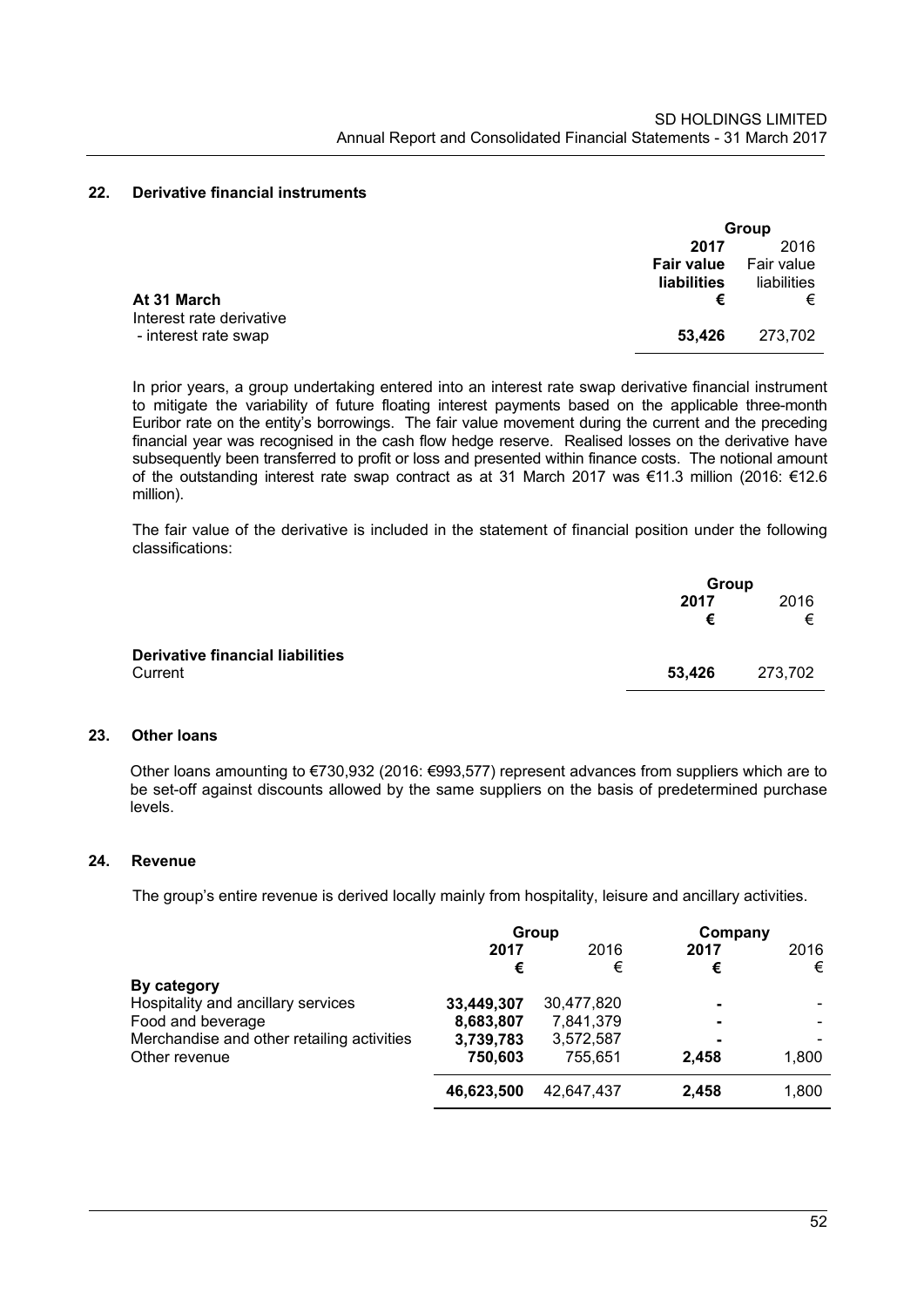### **25. Expenses by nature**

|                                                                         | Group      |            |        | Company |
|-------------------------------------------------------------------------|------------|------------|--------|---------|
|                                                                         | 2017       | 2016       | 2017   | 2016    |
|                                                                         | €          | €          | €      | €       |
| Employee benefit expense (Note 26)                                      | 9,339,067  | 8,426,388  |        |         |
| Amortisation of intangible assets (Note 6)<br>Depreciation of property, | 241,756    | 241,756    |        |         |
| plant and equipment (Note 4)                                            | 6,197,970  | 5,851,895  |        |         |
| Utilities and similar charges                                           | 1,721,392  | 1,667,334  |        |         |
| Operating supplies and related expenses                                 | 9,553,403  | 8,604,031  |        |         |
| Repairs and maintenance costs                                           | 2,245,372  | 1,784,914  |        |         |
| Marketing, advertising costs and                                        |            |            |        |         |
| commissions                                                             | 1,153,791  | 925,199    |        |         |
| Franchise royalties                                                     | 652,122    | 679,254    |        |         |
| Operating lease rentals - property                                      | 494,191    | 408,823    |        |         |
| Ground rents payable                                                    | 6,198      | 6,198      |        |         |
| Other expenses                                                          | 3,063,565  | 2,607,458  | 21,813 | 2,246   |
| Total cost of sales, selling and                                        |            |            |        |         |
| administrative expenses                                                 | 34,668,827 | 31,203,250 | 21,813 | 2,246   |

### Auditor's fees

Fees charged by the auditor for services rendered during the current and the preceding financial years relate to the following:

| Group  |        | Company |       |
|--------|--------|---------|-------|
| 2017   | 2016   | 2017    | 2016  |
| €      | €      | €       | €     |
|        |        |         |       |
| 42,745 | 34,700 | 750     | 750   |
| 14,250 | 12,750 |         |       |
|        |        |         |       |
| 4,725  | 1.810  | 325     | 325   |
|        |        |         |       |
| 5,750  | 15,460 | 750     |       |
| 6,135  | 875    | ۰       |       |
| 73,605 | 65,595 | 1,825   | 1.075 |
|        |        |         |       |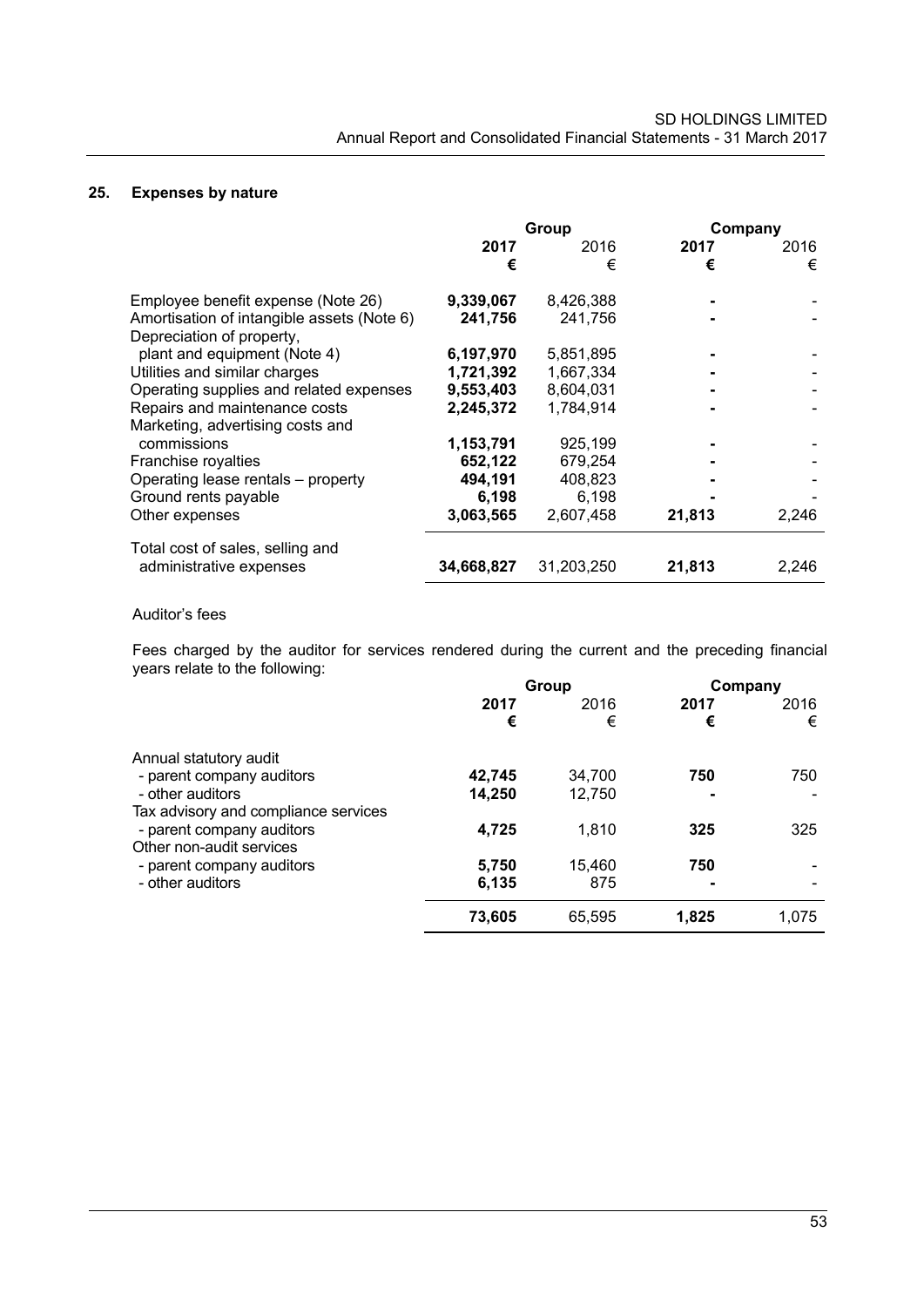## **26. Employee benefit expense**

|                                                        | Group     |           |  |
|--------------------------------------------------------|-----------|-----------|--|
|                                                        | 2017      | 2016      |  |
|                                                        | €         | €         |  |
| Wages and salaries (including directors' remuneration) | 8,435,450 | 7,832,766 |  |
| Social security costs                                  | 636,523   | 663,552   |  |
|                                                        | 9,071,973 | 8,496,318 |  |
| Recharged from/(to) associates                         | 267,094   | (55, 022) |  |
| Recharged to third parties                             | ۰         | (14,908)  |  |
|                                                        | 9,339,067 | 8,426,388 |  |

Average number of persons employed by the group during the year:

|                                 |           | Group     |  |
|---------------------------------|-----------|-----------|--|
|                                 | 2017      | 2016      |  |
| <b>Direct</b><br>Administration | 507<br>70 | 450<br>68 |  |
|                                 | 577       | 518       |  |

# **27. Other operating income**

|                                                                                                | Group                      |                            |
|------------------------------------------------------------------------------------------------|----------------------------|----------------------------|
|                                                                                                | 2017<br>€                  | 2016<br>€                  |
| Amortisation of deferred Government grants (Note 21)<br>Operating lease income<br>Other income | 8,821<br>256,740<br>48,586 | 8,821<br>225,724<br>31,841 |
|                                                                                                | 314,147                    | 266,386                    |

# **28. Finance income and finance costs**

|                                                                                                              | Group     |                          | Company   |           |
|--------------------------------------------------------------------------------------------------------------|-----------|--------------------------|-----------|-----------|
|                                                                                                              | 2017<br>€ | 2016<br>€                | 2017<br>€ | 2016<br>€ |
| <b>Finance income</b><br>Interest on amounts owed by subsidiary<br>Finance income arising from finance lease | ۰         | $\overline{\phantom{a}}$ | 71.896    | 70.895    |
| arrangement                                                                                                  | 3,241     | 3,319                    | ۰         |           |
|                                                                                                              | 3,241     | 3,319                    | 71,896    | 70,895    |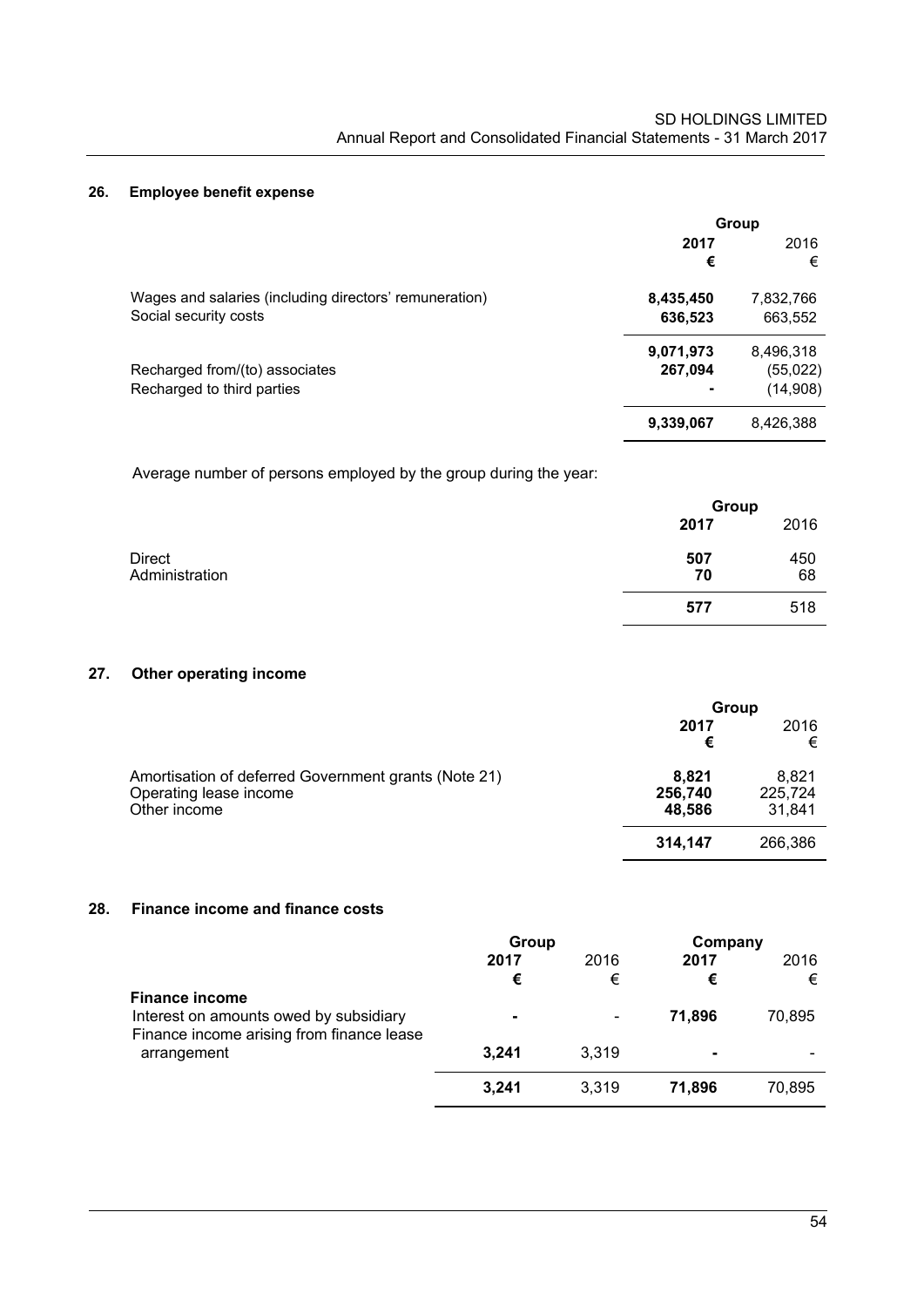#### **28. Finance income and finance costs** - continued

|                                                     | Group     |           | Company   |           |
|-----------------------------------------------------|-----------|-----------|-----------|-----------|
|                                                     | 2017<br>€ | 2016<br>€ | 2017<br>€ | 2016<br>€ |
| <b>Finance costs</b><br>Interest on bank borrowings |           |           |           |           |
| and other loans                                     | 3,350,612 | 3,602,083 | 71.896    | 70,929    |
| Other finance charges                               | 80.480    | 95.040    |           |           |
|                                                     | 3,431,092 | 3,697,123 | 71,896    | 70,929    |

## **29. Tax expense**

|                            | Group     |           | Company        |           |
|----------------------------|-----------|-----------|----------------|-----------|
|                            | 2017<br>€ | 2016<br>€ | 2017<br>€      | 2016<br>€ |
| Current taxation           | 295,998   | 190,418   | ۰              |           |
| Deferred taxation (Note 9) | 2,935,832 | 2,623,209 | ۰              |           |
| Tax expense                | 3,231,830 | 2,813,627 | $\blacksquare$ |           |

The tax on the profit/(loss) before tax differs from the theoretical amount that would arise using the basic tax rate as follows:

|                                                                            |            | Group      |           | Company |  |
|----------------------------------------------------------------------------|------------|------------|-----------|---------|--|
|                                                                            | 2017       | 2016       | 2017      | 2016    |  |
|                                                                            | €          | €          | €         | €       |  |
| Profit/(loss) before tax                                                   | 9,986,543  | 8,440,573  | (19, 355) | (480)   |  |
| Tax on profit/(loss) at 35%                                                | 3,495,290  | 2,954,201  | (6, 774)  | (168)   |  |
| Tax effect of:                                                             |            |            |           |         |  |
| Share of results of associates                                             | (400, 951) | (148, 331) |           |         |  |
| Expenses not deductible for tax purposes                                   | 168,894    | 149,150    | 6,774     | 168     |  |
| Income not subject to tax                                                  | (3, 568)   | (11, 465)  |           |         |  |
| Movement in temporary differences<br>Investment tax credits claimed during | (29,680)   | (128, 716) |           |         |  |
| the year                                                                   |            | (8, 226)   |           |         |  |
| Other differences                                                          | 1,845      | 7,014      |           |         |  |
| Tax charge in the accounts                                                 | 3,231,830  | 2,813,627  |           |         |  |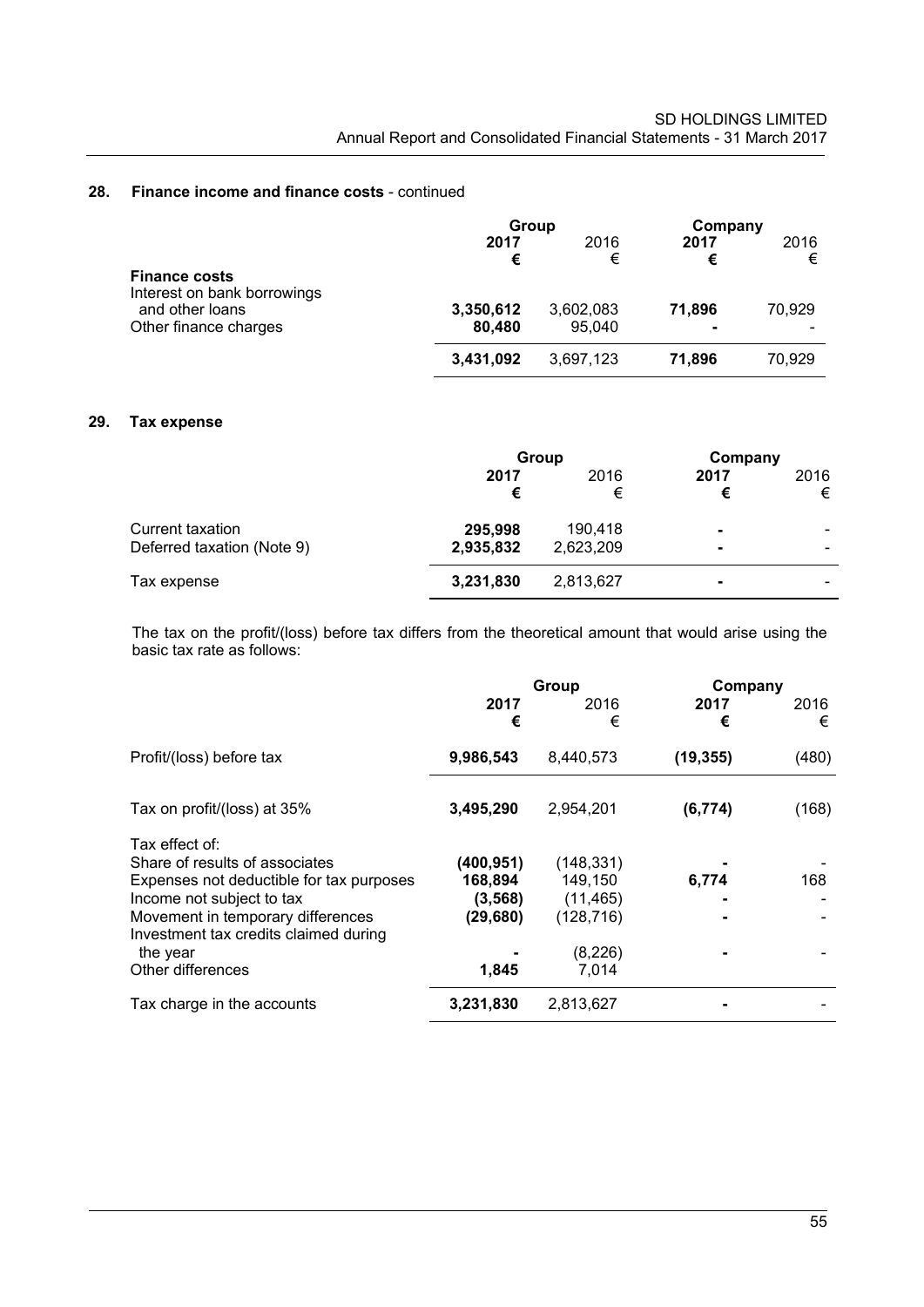### **30. Directors' remuneration**

|                               | Group   |           | Company                  |                          |
|-------------------------------|---------|-----------|--------------------------|--------------------------|
|                               | 2017    | 2016<br>⊧ | 2017                     | 2016<br>⇇                |
| Salaries and other emoluments | 254,627 | 175.570   | $\overline{\phantom{a}}$ | $\overline{\phantom{0}}$ |

## **31. Cash generated from operations**

Reconciliation of operating profit/(loss) to cash generated from operations:

|                                                                                 | Group                |                            | Company    |           |
|---------------------------------------------------------------------------------|----------------------|----------------------------|------------|-----------|
|                                                                                 | 2017<br>€            | 2016<br>€                  | 2017<br>€  | 2016<br>€ |
| Operating profit/(loss)                                                         | 12,268,820           | 11,710,573                 | (19, 355)  | (446)     |
| Adjustments for:<br>Depreciation of property,                                   |                      |                            |            |           |
| plant and equipment (Note 4)<br>Amortisation of intangible assets (Note 6)      | 6,197,970<br>241,756 | 5,851,895<br>241,756       |            |           |
| Deferred Government grants (Note 21)<br>Gain on disposal of property, plant and | (8,821)              | (8,821)                    |            |           |
| equipment                                                                       | (3,000)              |                            |            |           |
| Changes in working capital:<br>Inventories                                      |                      |                            |            |           |
| Trade and other receivables                                                     | (248,748)<br>515,213 | (84, 586)<br>(2, 157, 159) | (181, 365) | (502,066) |
| Trade and other payables                                                        | 6,297,836            | 4,253,240                  | 1,562,071  | 914,565   |
| Cash generated from operations                                                  | 25,261,026           | 19,806,898                 | 1,361,351  | 412,053   |

# **32. Commitments**

#### *Capital commitments*

Commitments for capital expenditure not provided for in these financial statements are as follows:

|                                 | Group     |           |
|---------------------------------|-----------|-----------|
|                                 | 2017<br>€ | 2016<br>€ |
| Contracted but not provided for | $\sim$    | 550,000   |

The above commitments were entered into by Hotel San Antonio Limited with respect to the extension of the hotel and refurbishment of its hotel rooms.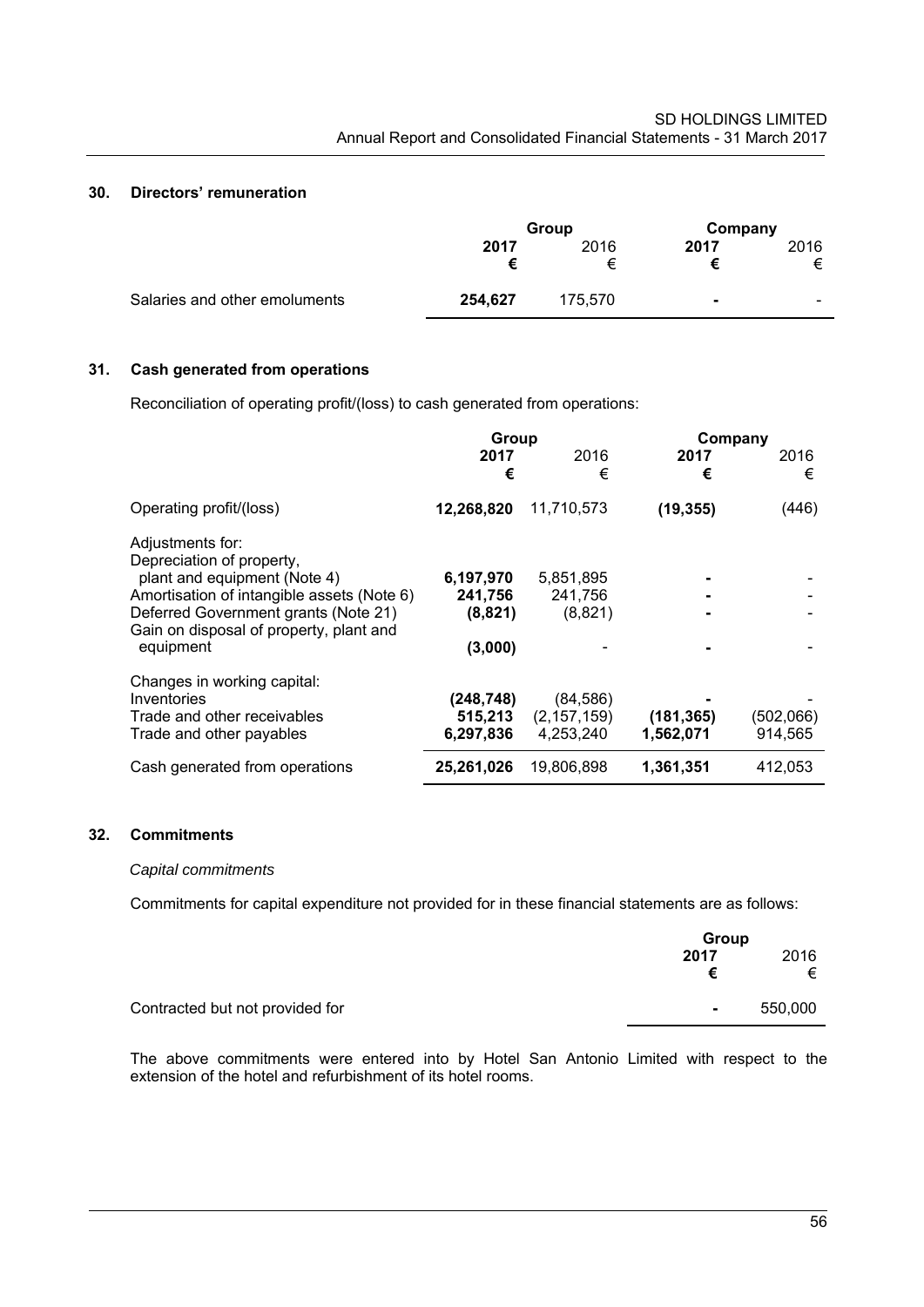#### **33. Commitments** - continued

#### *Operating lease commitments – where group undertakings act as lessee*

Future minimum lease payments payable under non-cancellable operating lease rentals are as follows:

|                            | Group     |           |
|----------------------------|-----------|-----------|
|                            | 2017      | 2016      |
|                            | €         | €         |
| Less than one year         | 99,992    | 96.974    |
| Between one and five years | 193,942   | 298,089   |
| More than five years       | 2,460,860 | 2,511,471 |
|                            | 2,754,794 | 2,906,534 |

Operating lease payments mainly represent rentals payable by group undertakings for property concessions.

#### *Operating lease commitments – where a group undertaking is a lessor*

A subsidiary undertaking had outstanding receivables under non-cancellable operating leases, as follows:

|                            |         | Group   |  |
|----------------------------|---------|---------|--|
|                            | 2017    | 2016    |  |
|                            | €       | €       |  |
| Less than one year         | 82,847  | 79,347  |  |
| Between one and five years | 99,541  | 48,065  |  |
| More than five years       | 290,987 |         |  |
|                            | 473,375 | 127,412 |  |

Operating lease receivables relate to property concessions.

#### **33. Contingencies**

At 31 March 2017, the group's and the company's major contingent liabilities were:

- (a) Undertakings given by the parent company to provide the necessary financial support to group undertakings and associates so as to enable these entities to meet their liabilities and any other obligations as they fall due and to continue as a going concern.
- (b) Uncalled share capital amounting to €5,590 (2016: €5,590) relating to shares subscribed in associates by a group undertaking and uncalled share capital amounting to €1,920 (2016: €1,920) relating to shares subscribed in subsidiaries by the parent company.
- (c) A special hypothec granted by a group undertaking to a third party in respect of certain units allocated to timeshare amounting to €10,000,000 (2016: €3,000,000).
- (d) Guarantees of up to a maximum of  $\epsilon$ 60,106 (2016:  $\epsilon$ 54,076) issued by a group undertaking to various third parties for a beach concession.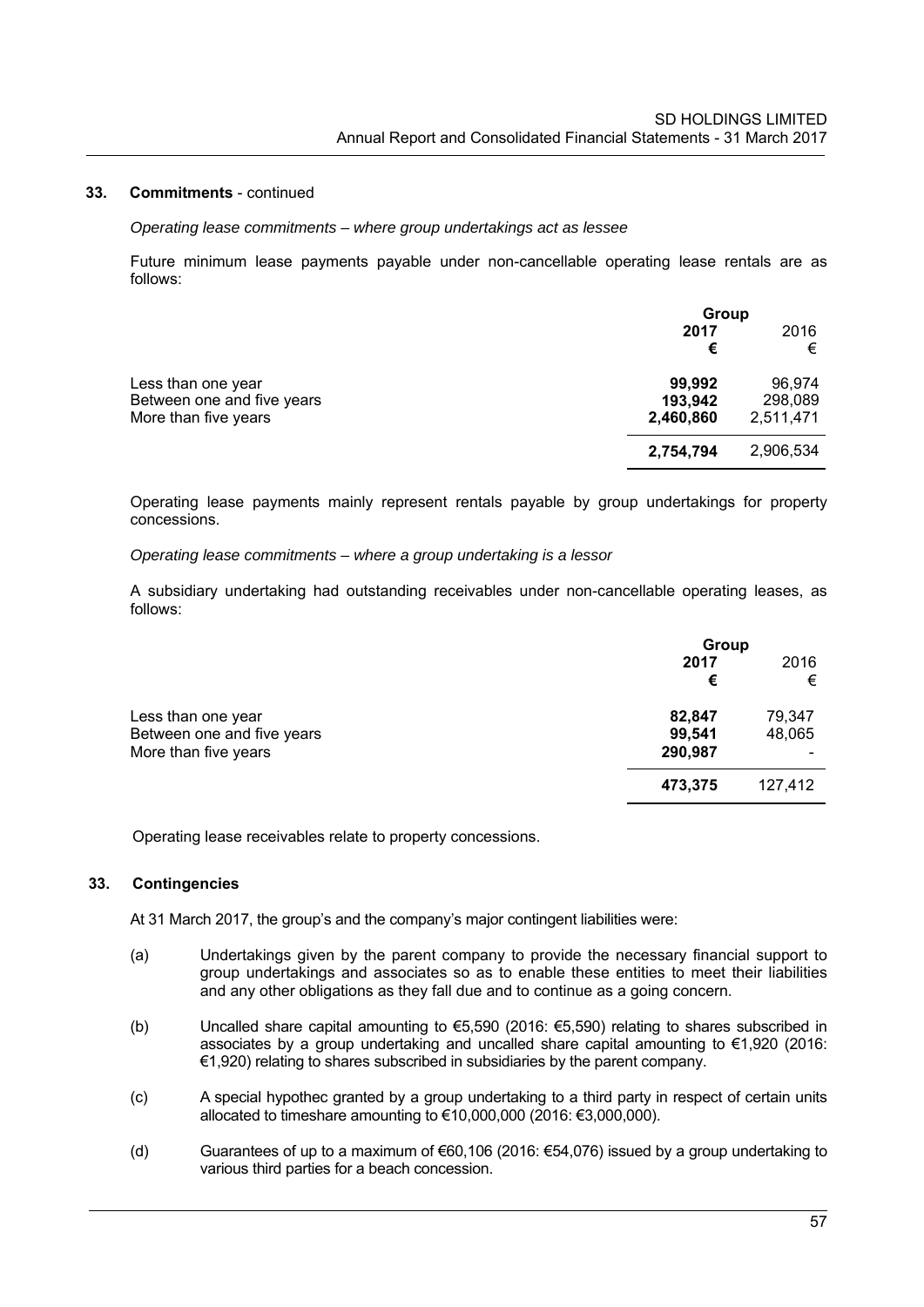#### **33. Contingencies** - continued

- (e) Guarantees of €18,650 (2016: €18,650) and €1,500,000 (2016: €1,500,000) issued by the group's bankers, on behalf of group undertakings in favour of the Planning Authority and Projects Malta Limited respectively, in the ordinary course of business.
- (f) Guarantees given by the parent company in respect of bank facilities of group undertakings for an amount of €56,750,000 (2016: €46,750,000).
- (g) Guarantees given by a group undertaking in respect of bank facilities of an associate for an amount of €3,650,000 (2016: €3,650,000).
- (h) Guarantees and performance bond amounting to €350,000 (2016: nil) given to third parties and to the Government of Malta with respect to the acquisition of the land title.

#### **34. Related party transactions**

Parties are considered to be related if one party has the ability to control the other party and exercise significant influence over the other party in making financial and operating policy decisions.

The entities constituting the db Group are ultimately owned by members of the Debono family. Accordingly, the members of the Debono family, all entities owned or controlled by the members of the Debono family, the associates of the group and the group's key management personnel are the principal related parties of the db Group.

In the ordinary course of their operations, group entities provide services to associates and other related parties mentioned above for trading services and in turn group entities also purchase services from such related parties. The group's related party transactions also include financing transactions, principally advances with associates and other related parties.

In the opinion of the directors, disclosure of related party transactions, which are generally carried out on commercial terms and conditions, is only necessary when the transactions effected have a material impact on the operating results and financial position of the group. The aggregate invoiced amounts in respect of a considerable number of transaction types carried out with related parties are not considered material and accordingly they do not have a significant effect on these financial statements.

Except for transactions disclosed or referred to previously, no further significant operating transactions have a material effect on the operating results and financial position of the group and the company.

Year-end balances with related parties are disclosed in Notes 10, 18 and 20 to these financial statements. Such balances are unsecured, interest free and repayable on demand unless otherwise stated in the respective notes.

Key management personnel comprise the directors of the parent company and the directors of the other group undertakings. Key management personnel compensation, consisting of the parent directors' remuneration has been disclosed in Note 30.